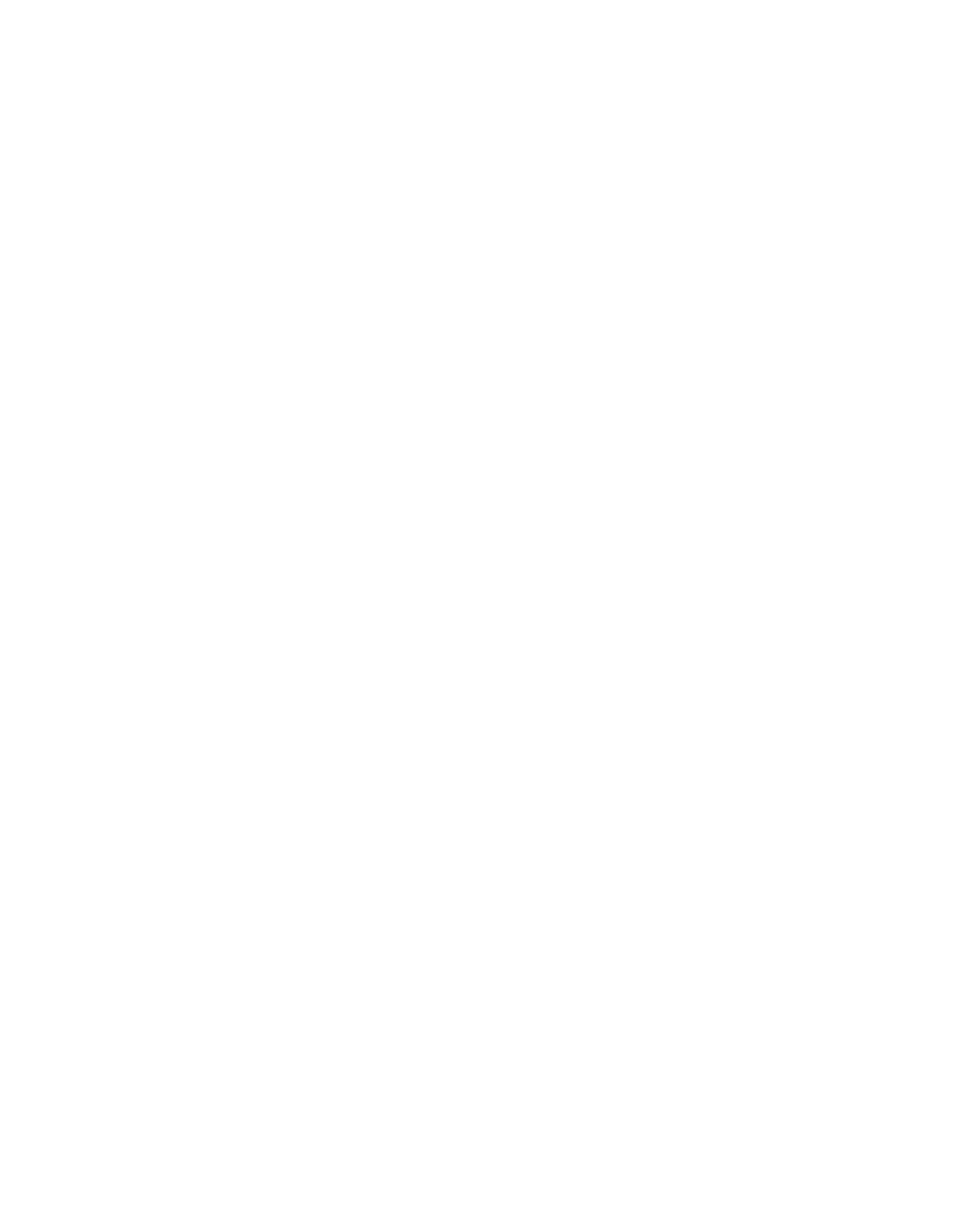# **ACKNOWLEDGEMENTS**

The Office of the United States Trade Representative (USTR) is responsible for the preparation of this report. U.S. Trade Representative Ron Kirk gratefully acknowledges in particular the contributions of Deputy U.S. Trade Representative Miriam Sapiro; USTR General Counsel Timothy Reif; Chief of Staff Lisa Garcia; Assistant USTR for Public/Media Affairs Carol Guthrie, Special Assistant Stephen Ostrowski and all USTR staff who contributed to the drafting and review of this report. Thanks are extended to partner agencies, including the Departments of Agriculture, Commerce, Health and Human Services, Justice, Labor, Transportation, Treasury, and State, the U.S. Patent and Trademark Office and the U.S. Copyright Office.

In preparing the report, substantial information was solicited from U.S. Embassies around the world and from interested stakeholders. The draft of this report was circulated through the Special 301 Subcommittee of the interagency Trade Policy Staff Committee.

April 2011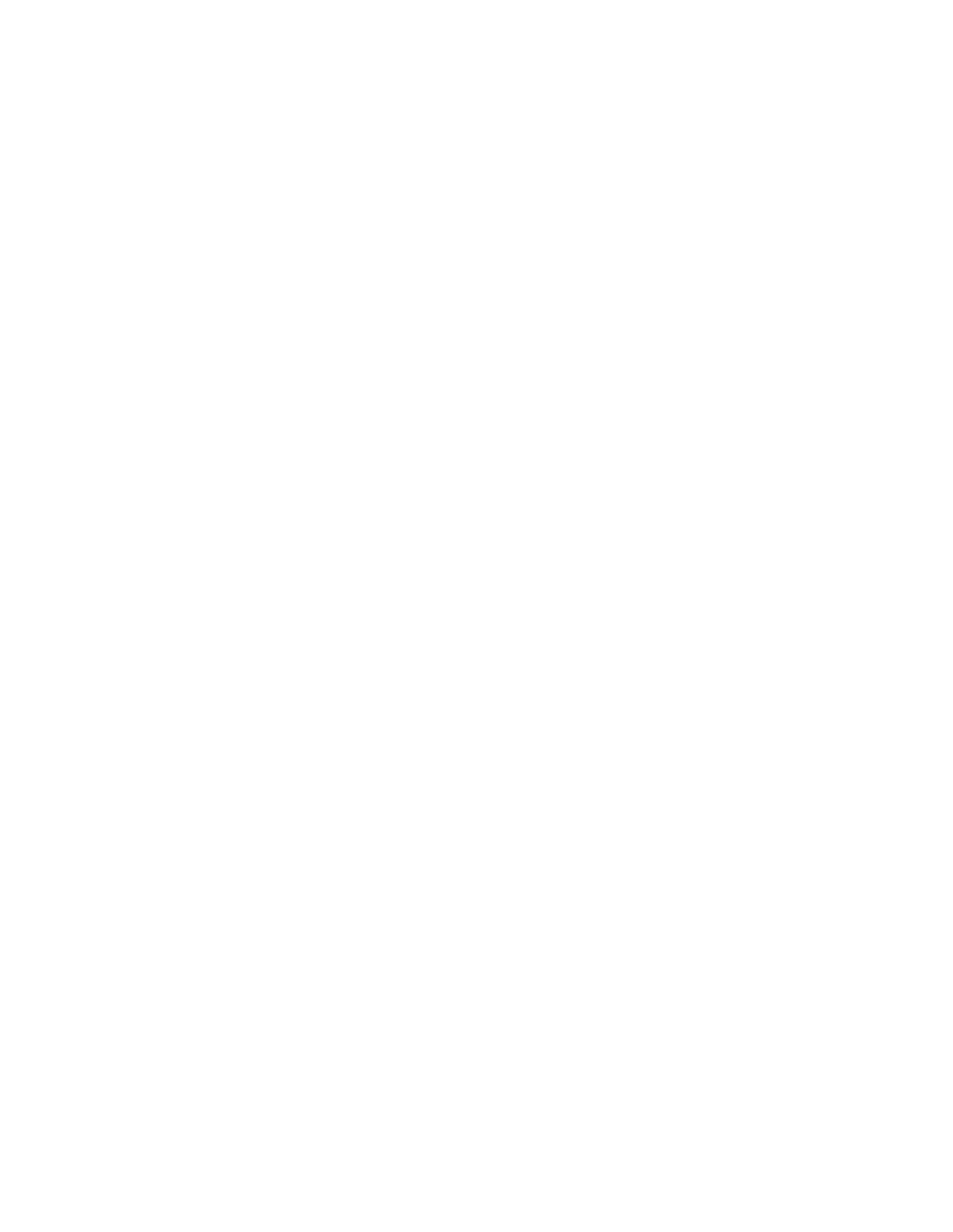# **Table of Contents**

| Supporting Pharmaceutical and Medical Device Innovation through Improved Market Access  13 |  |
|--------------------------------------------------------------------------------------------|--|
|                                                                                            |  |
|                                                                                            |  |
|                                                                                            |  |
|                                                                                            |  |
|                                                                                            |  |
|                                                                                            |  |
|                                                                                            |  |
|                                                                                            |  |
|                                                                                            |  |
|                                                                                            |  |
|                                                                                            |  |
|                                                                                            |  |
|                                                                                            |  |
|                                                                                            |  |
|                                                                                            |  |
|                                                                                            |  |
|                                                                                            |  |
|                                                                                            |  |
|                                                                                            |  |
|                                                                                            |  |
|                                                                                            |  |
|                                                                                            |  |
|                                                                                            |  |
|                                                                                            |  |

 $\mathbf{r} = \mathbf{r} \mathbf{r}$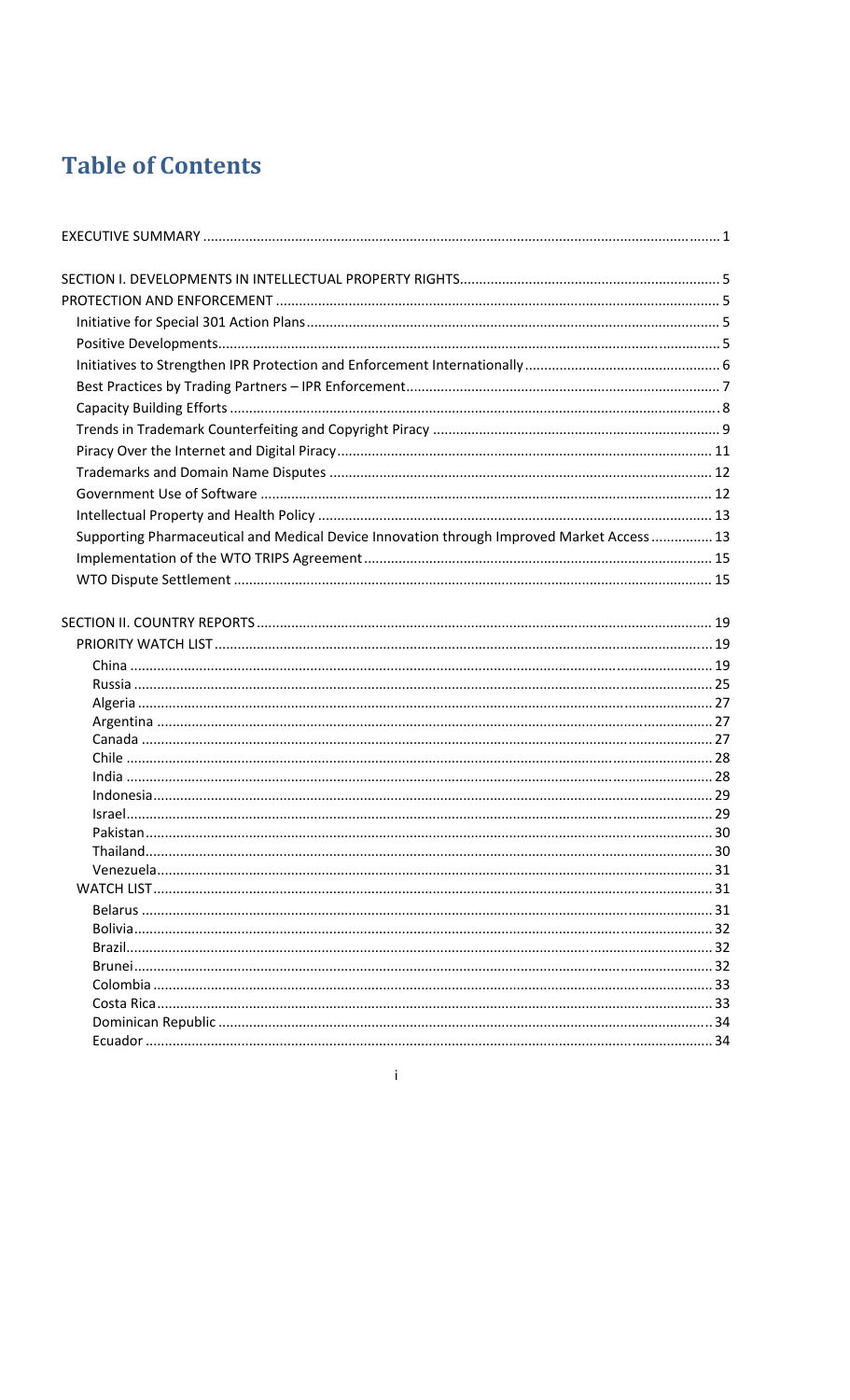| ANNEX 2. THE WIPO PERFORMANCES AND PHONOGRAMS TREATY (WPPT) |  |
|-------------------------------------------------------------|--|
|                                                             |  |

 $\ddot{\text{ii}}$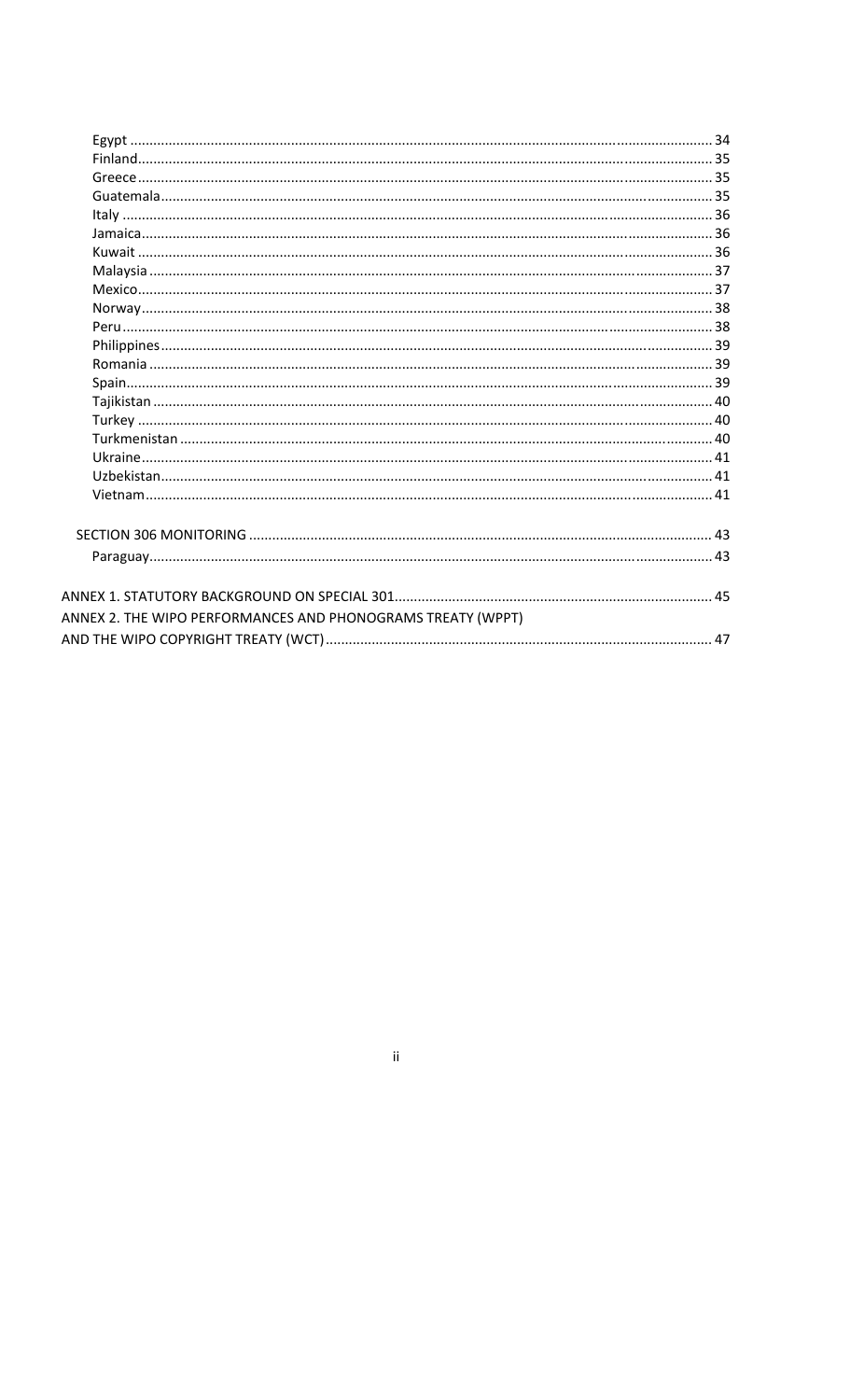# **EXECUTIVE SUMMARY**

The "Special 301" Report is an annual review of the global state of intellectual property rights (IPR) protection and enforcement, which the Office of the United States Trade Representative (USTR) conducts pursuant to Section 182 of the Trade Act of 1974, as amended by the Omnibus Trade and Competitiveness Act of 1988 and the Uruguay Round Agreements Act (enacted in 1994).

This Report reflects the Administration's resolve to encourage and maintain effective IPR protection and enforcement worldwide. It identifies a wide range of concerns, including troubling "indigenous innovation" policies that may unfairly disadvantage U.S. rights holders in China, the continuing challenges of copyright piracy over the Internet in countries such as Canada, Spain, Italy and Russia, and the ongoing, systemic IPR enforcement issues presented in many trading partners around the world.

USTR is pleased to announce a new initiative in the 2011 review, whereby it invites any trading partner appearing on the Special 301 Priority Watch List or Watch List to negotiate a mutually agreed action plan designed to lead to that trading partner's removal from the relevant list. This initiative is further described in Section I below. Through action plans and other engagement in the coming year, USTR looks forward to working with U.S. trading partners to address both emerging and continuing concerns, and to building on the positive results achieved thus far.

# **Public Engagement**

USTR continued its enhanced approach to public engagement activities in this year's Special 301 process. These activities are designed to ensure that Special 301 decisions are based on a robust understanding of complicated intellectual property issues, and to help facilitate sound, well-balanced assessments of IPR protection and enforcement in particular trading partners.

USTR requested written submissions from the public through a notice published in the *Federal Register* on December 30, 2010. This year's review yielded 49 comments from interested parties. The submissions received by USTR were made available to the public online at www.regulations.gov, docket number USTR-2010-0037. Further, on March 2, 2011, USTR conducted a public hearing that permitted interested persons to testify before the interagency Special 301 subcommittee about issues relevant to the review. The hearing featured testimony from 17 witnesses, including representatives of foreign governments, industry, and non-governmental organizations. A transcript of the hearing is available at www.ustr.gov.

# **Country Placement**

The Special 301 designations and actions announced in this Report are the result of deliberation among all relevant agencies within the U.S. Government, informed by extensive consultation with affected stakeholders, foreign governments, the U.S. Congress, and other interested parties.

USTR, together with the Special 301 subcommittee of the Trade Policy Staff Committee, works to make a well-balanced assessment of U.S. trading partners' IPR protection and enforcement, as well as related market access issues, in accordance with the statutory criteria set out by Congress (see Annex 1).

This assessment is necessarily conducted on a case-by-case basis, taking into account diverse factors such as a trading partner's level of development, its international obligations and commitments, the concerns of rights holders and other interested parties, and the trade and investment policies of the United States. It is informed by the various cross-cutting issues and trends identified below in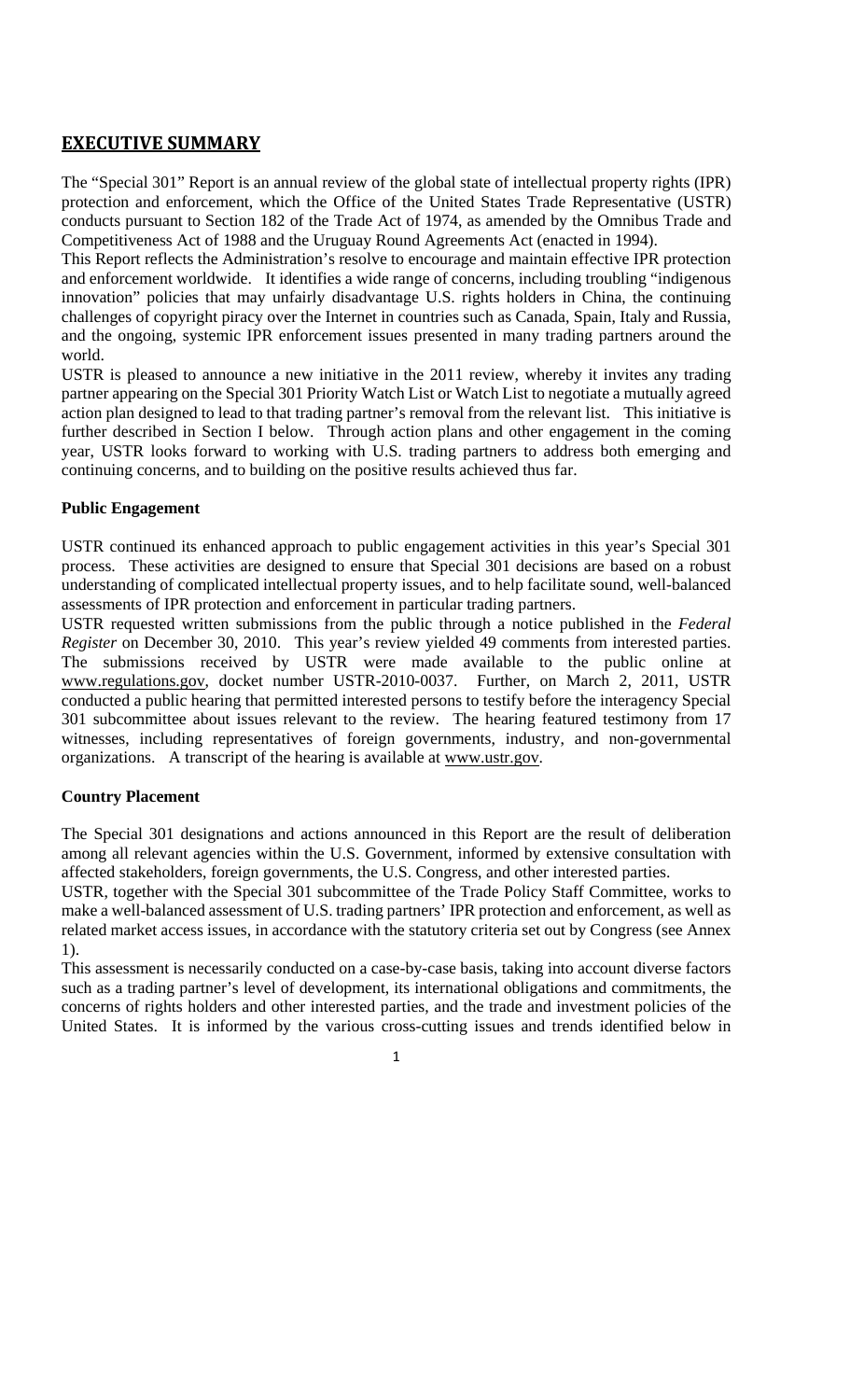*Section I – Developments in Intellectual Property Rights Protection and Enforcement.* Each assessment is based upon the specific facts and circumstances that shape IPR protection and enforcement regimes in a particular trading partner.

In the year ahead, USTR will continue to interact closely with the governments of the trading partners that are discussed in this report. USTR expects that, in preparation for and in the course of those interactions, it will:

- engage with U.S. stakeholders, the U.S. Congress, and other interested parties to ensure that the U.S. Government position is well-informed by the full range of views on the pertinent issues;
- conduct extensive discussions with individual trading partners regarding their respective IPR regimes;
- encourage those trading partners to engage fully, and with the greatest degree of transparency, with the range of stakeholders on IPR matters; and
- identify, where possible, ways in which the United States can be of assistance.

USTR will conduct these discussions in a manner that both advances the policy goals of the United States and respects the importance of meaningful policy dialogue with U.S. trading partners.

Additionally, USTR works closely with other agencies to ensure consistency of U.S. trade policy objectives with other Administration policies. As one example, USTR works closely with the Department of Health and Human Services to ensure that the Administration's trade policy (including support for the 2001 WTO Doha Declaration on the TRIPS Agreement and Public Health) is consistent with the Administration's public health policies and priorities.

# **2011 Special 301 List**

The 2011 Special 301 review process examined IPR protection and enforcement in 77 trading partners. Following extensive research and analysis, USTR has listed the 42 trading partners below as follows:

Priority Watch List: Algeria, Argentina, Canada, Chile, China, India, Israel, Indonesia, Pakistan, Russia, Thailand, Venezuela.

Watch List:Belarus, Bolivia, Brazil, Brunei, Colombia, Costa Rica, Dominican Republic, Ecuador, Egypt, Finland, Greece, Guatemala, Italy, Jamaica, Kuwait, Lebanon, Malaysia, Mexico, Norway, Peru, Philippines, Romania, Spain, Tajikistan, Turkey, Turkmenistan, Ukraine, Uzbekistan, Vietnam.

Section 306 Monitoring:Paraguay.

# **2011 Out-of-Cycle Reviews**

An Out-of-Cycle Review (OCR) is a tool that USTR uses to encourage progress on IPR issues of concern. It provides an opportunity for heightened engagement with trading partners to address and remedy such issues. Successful resolution of specific IPR issues of concern can lead to a change in a trading partner's status on the Special 301 list outside of the typical time frame for the annual Special 301 Report. In 2011, USTR will conduct an OCR of Italy to monitor progress on IPR protection and enforcement, in particular in the area of piracy over the Internet. USTR may conduct additional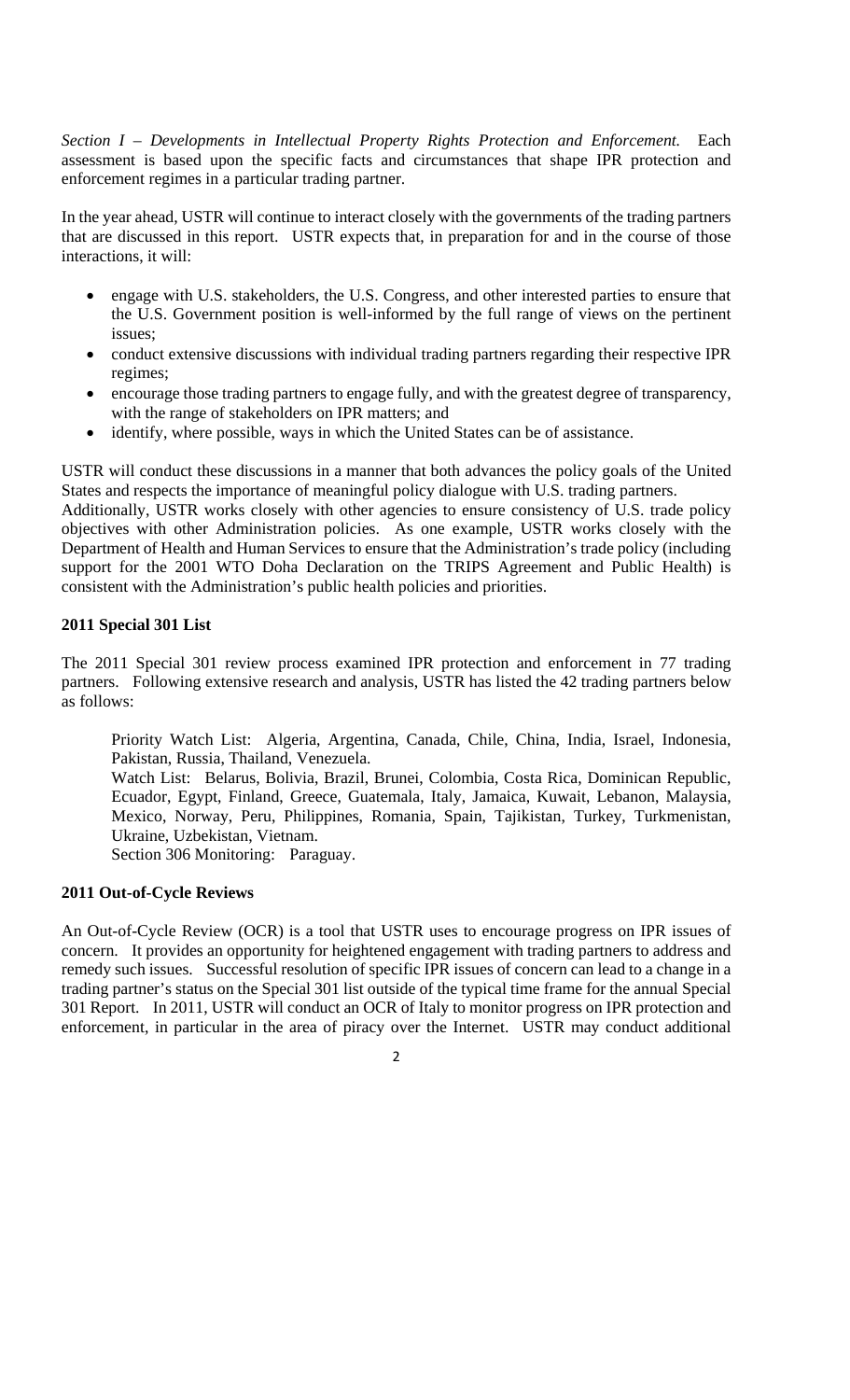OCRs in consultation with a trading partner as circumstances warrant. Once again, USTR plans to conduct an OCR on notorious markets, consistent with the Administration's 2010 Joint Strategic Plan on IP Enforcement.

# **Format of the Special 301 Report**

The Special 301 Report is divided into the following two main sections and two Annexes:

- **Section I: Developments in Intellectual Property Rights Protection and Enforcement** discusses broad global trends and issues in IPR protection and enforcement that USTR works to address on a daily basis.
- **Section II: Country Reports** includes descriptions of issues of concern with particular trading partners.
- **Annex 1** provides the statutory background for the Special 301 Report.
- **Annex 2** provides information about parties to the World Intellectual Property Organization (WIPO) Performances and Phonograms Treaty (WPPT) and the WIPO Copyright Treaty (WCT) (*i.e.*, the WIPO Internet Treaties).

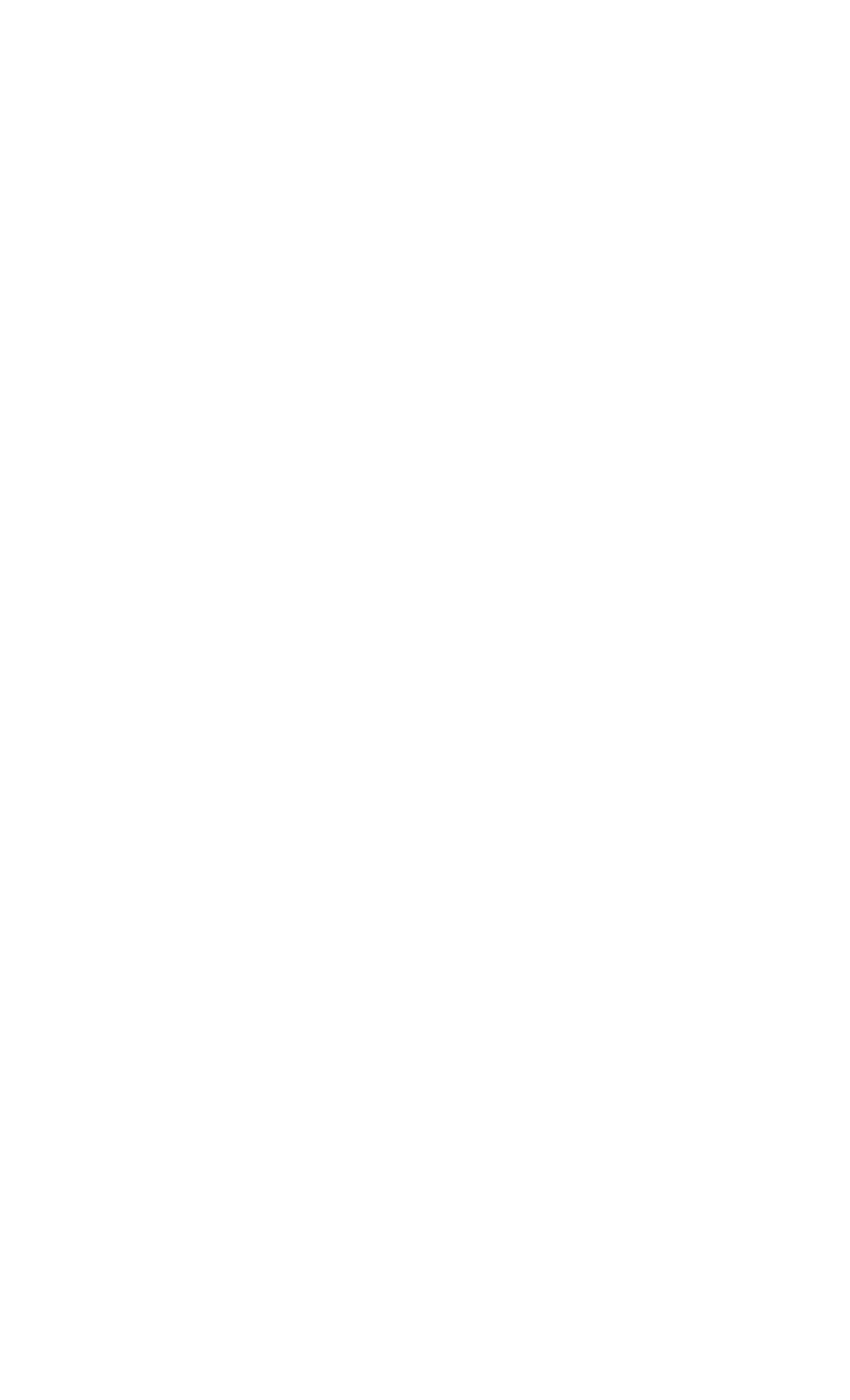# **SECTION I. DEVELOPMENTS IN INTELLECTUAL PROPERTY RIGHTS PROTECTION AND ENFORCEMENT**

An important part of the mission of the United States Trade Representative (USTR) is supporting and implementing the Administration's commitment to aggressively protect American intellectual property overseas. Infringement of intellectual property rights (IPR) causes significant financial losses for rights holders and legitimate businesses around the world. It undermines key U.S. comparative advantages in innovation and creativity to the detriment of American businesses and workers. In its most pernicious forms, it endangers the public. Some counterfeit products, such as automobile parts and medicines, pose significant risks to consumer health and safety. In addition, trade in counterfeit and pirated products often fuels cross-border organized criminal networks and hinders the sustainable economic development of many countries.

Because fostering innovation and creativity is essential to our prosperity, competitiveness, and the support of countless jobs in the United States, USTR works to protect American inventiveness and creativity with all the tools of U.S. trade policy, including this Report.

# **Initiative for Special 301 Action Plans**

The United States develops action plans and similar programs to address IPR issues in various contexts, including the Special 301 process. These plans and programs establish benchmarks, such as legislative, policy, or regulatory action by which to measure progress. Additionally, these plans can serve as tools to encourage U.S. trading partners to make improvements to their IPR regimes, thereby increasing the likelihood that they may be removed from the Special 301 list.

As called for in the Administration's 2010 Joint Strategic Plan on IPR Enforcement, USTR, in coordination with the Intellectual Property Enforcement Coordinator (IPEC), initiated an interagency process to increase the effectiveness of, and strengthen implementation of Special 301 action plans.

As a result of that process, **USTR is announcing that it invites any trading partner appearing on the Special 301 Priority Watch List or Watch List to work with the United States to develop a mutually agreed action plan designed to lead to that trading partner's removal from the relevant list**.Agreement on such a plan will not by itself change a trading partner's status in the Special 301 Report. However, in the past, successful completion of action plans has led to the removal of trading partners such as Saudi Arabia, Taiwan, and many others from Special 301 lists. An action plan may take more than one year to complete. Action plans differ from OCRs, which are conducted between Special 301 annual reports.

# **Positive Developments**

The United States welcomes the following important steps by our trading partners in 2010 and early 2011:

 **Australia, Canada, the European Union (EU) and its Member States, Japan, Korea, Mexico, Morocco, New Zealand, Singapore, Switzerland** – These trading partners, along with the United States, worked cooperatively to finalize the text of the Anti-Counterfeiting Trade Agreement – an important new tool to fight trademark counterfeiting and copyright piracy.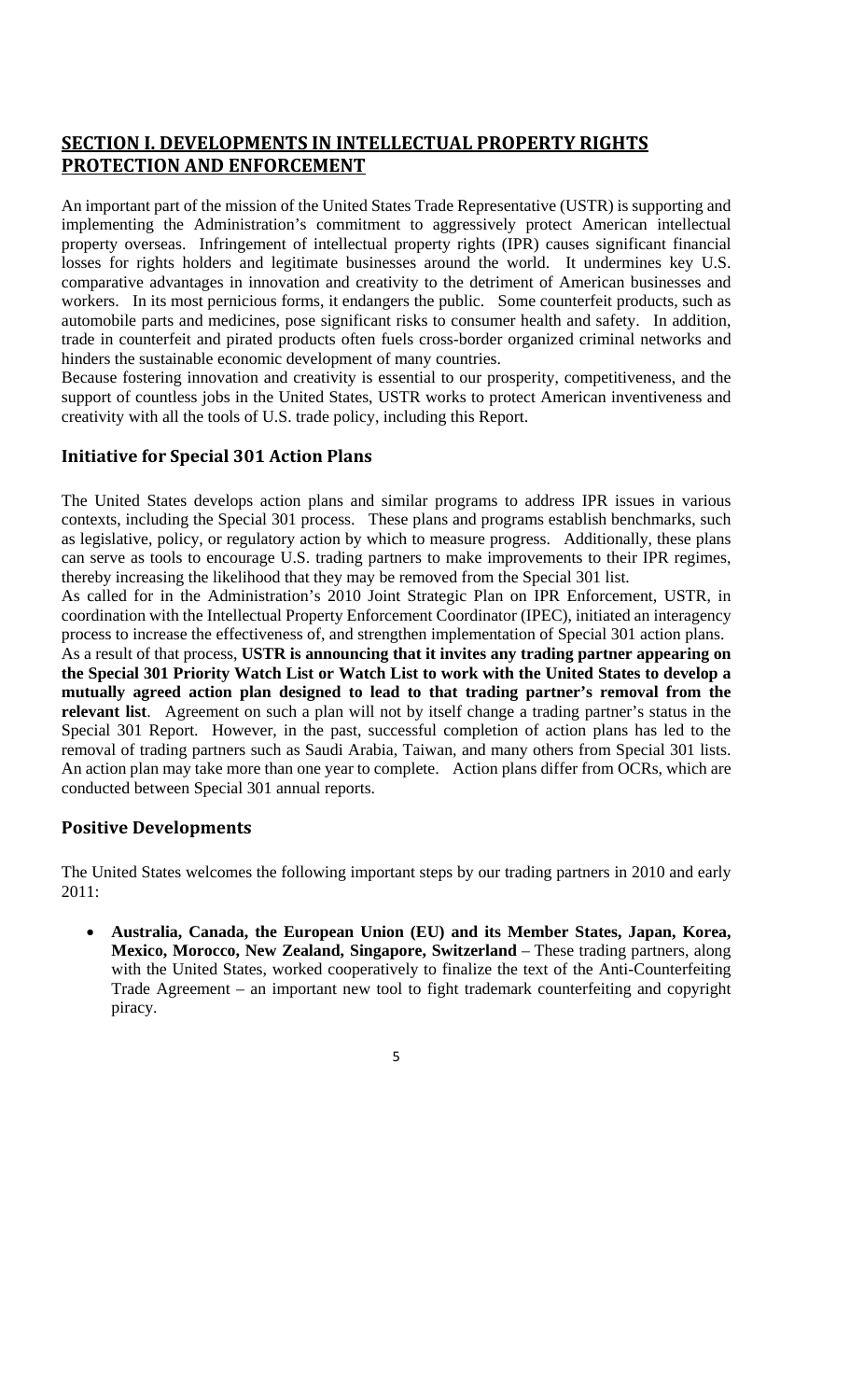- **Mexico** Mexico enacted legislation granting *ex officio* authority to its law enforcement officials to initiate criminal investigations against trademark counterfeiting and copyright piracy without requiring the rights holder to first file a complaint.
- **Philippines** The Philippines enacted legislation to address unauthorized camcording of motion pictures in theaters.
- **Russia**  Russia enacted four pieces of IPR legislation, which complete the legislative commitments it made in the 2006 Bilateral Agreement on Protection and Enforcement of Intellectual Property Rights. These measures are: (1) amendments to Part IV of the Civil Code (governing intellectual property generally); (2) enactment of the Federal Law on Customs Regulation granting *ex officio* authority to customs officials; (3) amendments to the Law on Activity Licensing, which ensures that infringers cannot renew optical media production licenses; and (4) amendments to the Law on Circulation of Medicines to protect undisclosed test or other undisclosed data generated to obtain marketing approval.
- **Spain** Spain took action to address the problem of copyright piracy over the Internet by passing legislation that will provide a mechanism for rights holders to remove or block access to infringing content online.

The United States will continue to work with its trading partners to further enhance IPR protection and enforcement during the coming year.

# **Initiatives to Strengthen IPR Protection and Enforcement Internationally**

The United States has worked to promote adequate and effective protection and enforcement of IPR through a variety of mechanisms, including the following initiatives:

- **Anti-Counterfeiting Trade Agreement (ACTA)**: The ACTA negotiations, which concluded in November 2010, reflect a commitment by the negotiating parties not only to have strong laws on the books, but also to pursue the international cooperation and meaningful enforcement practices necessary to make intellectual property protection effective. ACTA will be the first agreement of its kind to both require strong enforcement provisions and promote the cooperation and key practices that make these provisions effective, raising international standards for the enforcement of IPR.
- **Trans-Pacific Partnership Agreement (TPP):** The TPP is a key initiative through which the United States seeks to advance the multi-faceted U.S. trade and investment interests in the Asia-Pacific region by negotiating an ambitious, 21st-century regional trade agreement along with Australia, Brunei Darussalam, Chile, Malaysia, New Zealand, Peru, Singapore, and Vietnam. The TPP negotiations have begun with this initial group of like-minded countries with the goal of creating a platform for integration across the region, and the TPP will include strong standards for the protection and enforcement of IPR.
- **World Trade Organization (WTO)**: The multilateral structure of WTO agreements provides opportunities for USTR to lead engagement with trading partners on IPR issues in several contexts, including accession processes for prospective members; the Council for Trade-Related Aspects of Intellectual Property Rights (TRIPS Council); and WTO dispute settlement.
- **Bilateral and Regional Initiatives**: The United States works with many countries to strengthen IPR protection and enforcement through the provisions of bilateral and regional
	- 6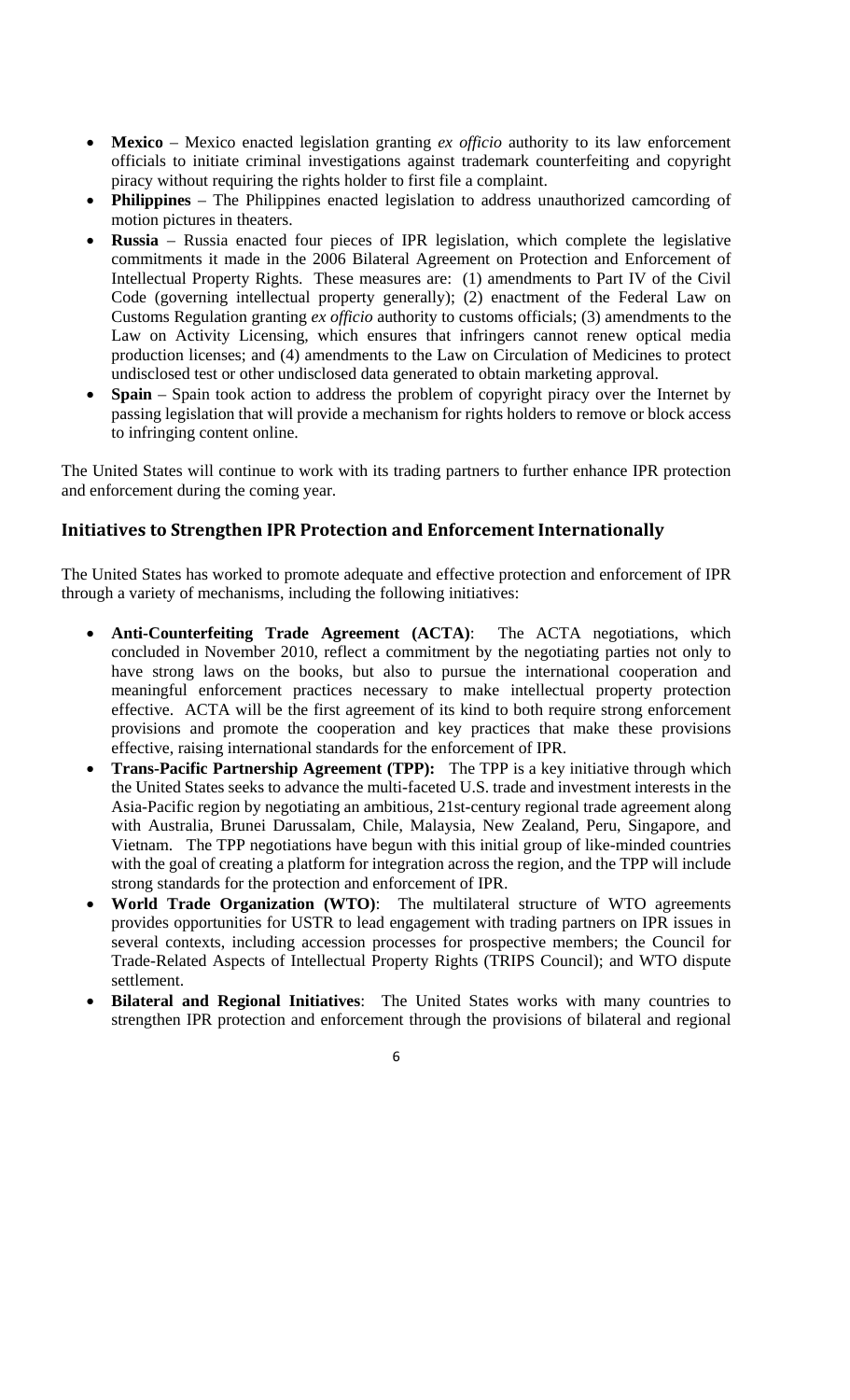agreements, including free trade agreements (FTAs). In addition, Trade and Investment Framework Agreements (TIFAs) between the United States and numerous trading partners, including in the Middle East and Asia, have facilitated discussions on enhancing IPR protection and enforcement.

- **Trade Preference Program Reviews**: USTR reviews IPR practices in connection with the implementation of trade preference programs, such as the Generalized System of Preferences (GSP) program, and regional programs including the Caribbean Basin Economic Recovery Act (CBERA). USTR will continue to review IPR practices in Russia, Lebanon, and Uzbekistan under ongoing GSP reviews, in anticipation of the reauthorization of the GSP program.
- **Expanded International Cooperation**: USTR, in coordination with other agencies, looks forward to continuing engagement with trading partners in bilateral, regional, and multilateral fora to improve the global IPR environment. In addition to the work described above, the United States anticipates engaging with its trading partners in initiatives such as the U.S.-EU Summit, and in the Asia Pacific Economic Cooperation (APEC) forum, the Organization for Economic Cooperation and Development (OECD), and other multilateral and regional fora.

# **Best Practices by Trading Partners – IPR Enforcement**

Pursuant to the Administration's Joint Strategic Plan on IP Enforcement, USTR is highlighting best practices by trading partners in the area of IPR enforcement. In comments submitted for this year's Special 301 review process, stakeholders highlighted several key examples of best practices by U.S. trading partners:

- Stakeholders report that where foreign governments are open and transparent in bringing about legislative or regulatory change, and where such governments ensure that there is open dialogue between government officials and affected parties, it is easier for those stakeholders to comply with legislative or regulatory changes. Trading partners commended for improved cooperation and stakeholder engagement include Argentina, Canada, Guatemala, Italy, Malaysia, Mexico, and Pakistan, among others.
- Another important best practice may be found in trading partners' efforts to tackle new challenges in IPR protection and enforcement. For example, industry reports positive efforts by China in tackling the serious problem of counterfeit drugs available through online advertisements and "Internet pharmacies" by working across ministries to target websites that knowingly violate local IPR laws. There were also positive reports regarding Russia's efforts to combat counterfeit medicines through a Memorandum of Understanding between the Ministry of Health and the Federal Service for Intellectual Property.
- Finally, a significant best practice is the active participation of government officials in capacity building efforts and training. As further explained below, the United States strongly encourages foreign governments to make training opportunities available to their officials, and it actively engages with its trading partners in capacity building efforts both in the United States and abroad.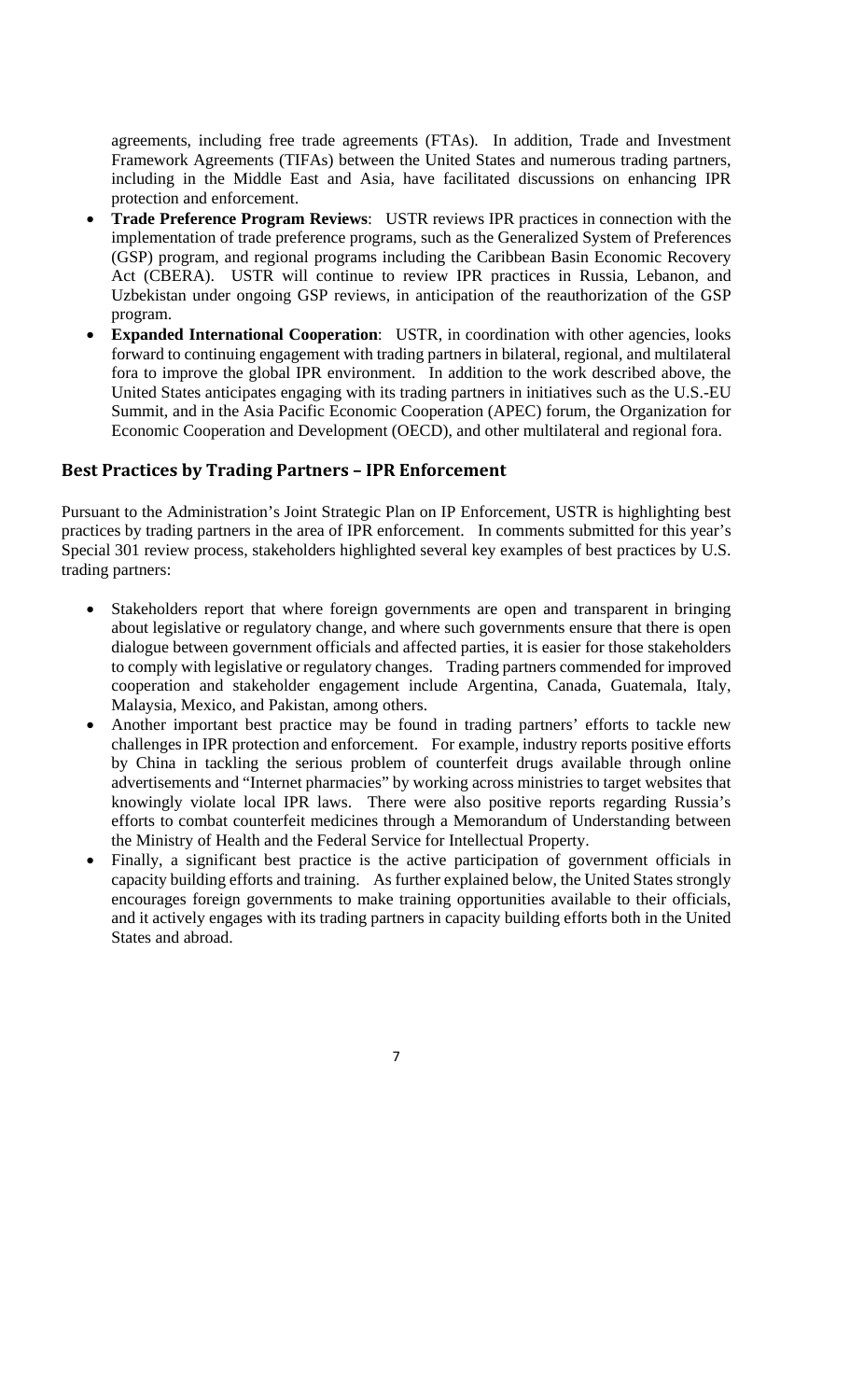# **Capacity Building Efforts**

In addition to identifying concerns, this Report also highlights opportunities for the U.S. Government to work closely with trading partners to address those concerns. The U.S. Government collaborates with various trading partners on IPR related training and capacity building around the world. Both domestically and abroad, bilaterally and in regional groupings, the U.S. Government remains engaged in building stronger, more streamlined, and more effective systems for the protection and enforcement of IPR.

For example, in the United States, the U.S. Patent and Trademark Office (USPTO) invites officials from around the world for training at its Global Intellectual Property Academy, which conducts over 75 programs per year, training more than 4,500 participants from over 120 trading partners. These programs focus on a variety of topics, including patent and trademark examination, copyright, industrial designs, IPR management, and technology transfer. Furthermore, over half of the USPTO programs are directed to IPR enforcement capacity building, on topics such as border enforcement, prosecution practices, and judicial development. Other U.S. Government agencies bring foreign government and private-sector representatives to the United States on study tours to meet with IPR professionals and to visit the institutions and businesses responsible for developing, protecting, and promoting IPR in the United States. One such program is the State Department's International Visitors Leadership Program, which brings groups from around the world to cities across the United States to learn more about IPR and related trade and business issues. In addition, U.S. Government agencies, such as the State Department and the U.S. Copyright Office, conduct well-attended conferences in Washington.

Overseas, the U.S. Government is also active in partnering to provide training, technical assistance, capacity building, exchange of best practices, and other collaborative activities to improve IPR protection and enforcement. These activities are conducted by a number of U.S. Government agencies. For example:

- The USPTO's Office of Policy and External Affairs provides capacity building in countries around the world and has developed agreements with more than 40 national, regional, and international IPR organizations, such as the Caribbean Community (CARICOM), the Association of Southeast Asian Nations (ASEAN), the African Regional Intellectual Property Organization (ARIPO), the World Intellectual Property Organization (WIPO), the International Union for the Protection of New Varieties of Plants (UPOV), and Interpol, to partner on IPR training activities. These partnerships help ensure that capacity building and training efforts are demand-driven and meet the particular needs of each organization and trading partner.
- The Department of Commerce's International Trade Administration (ITA) collaborates with the private sector to develop programs to heighten the awareness of the dangers of counterfeit products and of the economic value of IPR to national economies. Additionally, ITA develops and shares small business tools to help domestic and foreign businesses understand the basics of IPR.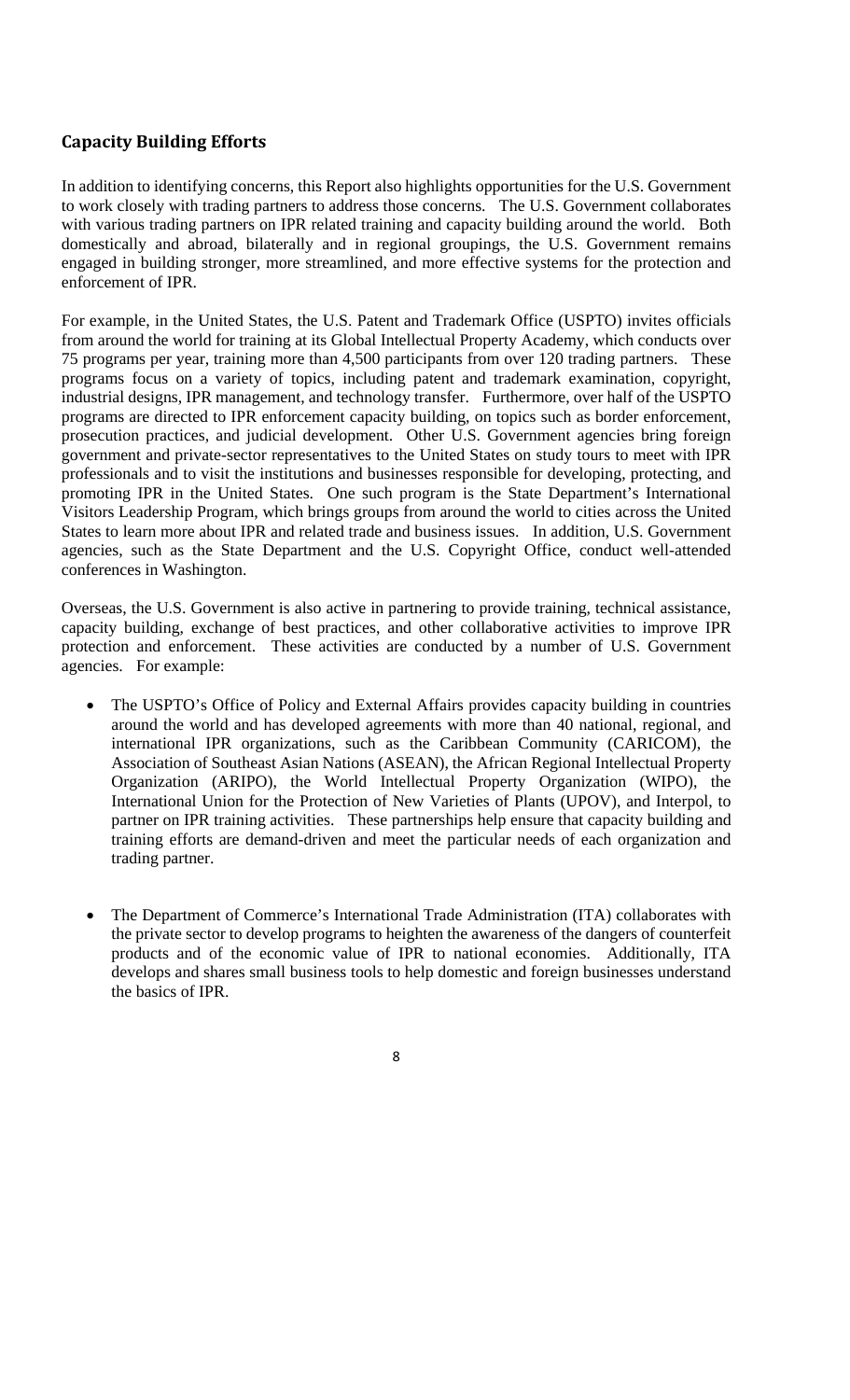- In 2010, the Department of Homeland Security's (DHS) bureau of Customs and Border Protection (CBP) conducted regional border trainings programs that focused on IPR enforcement in Angola, Brunei, Egypt, Mali, Peru, Ukraine, and Thailand.
- The Department of State provides training funds each year to U.S. Government agencies that provide IPR enforcement training and technical assistance to foreign governments. The agencies that provide such training include the U.S. Department of Justice (DOJ), the USPTO, CBP and DHS's Immigrations and Customs Enforcement bureau. In 2010, the State Department provided funds for 11 training programs for customs, police, and judicial officials from various trading partners including Indonesia, Mexico, Russia, and Vietnam, as well as regional groups, including ASEAN, and through regional trainings in the South Asia region, including India, and in sub-Saharan Africa. The U.S. Government works collaboratively on many of these training programs with the private sector and with various international entities such as WIPO, and with regional organizations, such as the APEC Intellectual Property Experts Group.
- The Department of Commerce's Commercial Law Development Program (CLDP) provides training to foreign lawmakers, regulators, judges, and educators focused on IPR enforcement. CLDP currently works with more than 35 governments and has conducted cooperative programs in Central and Eastern Europe, the Commonwealth of Independent States (CIS), the Middle East, North Africa, Sub-Saharan Africa, and Asia. For example, since 2009, CLDP has organized annual judicial capacity building programs in Bosnia-Herzegovina focused on the fair, predictable, and efficient adjudication of intellectual property cases. In Egypt, CLDP conducted a two-day training workshop in December 2010 at the Internal Trade Development Authority for trademark officers and board of appeals judges to provide an overview of the trademark system in the United Sates, and to address various topics, including the likelihood of confusion standard, distinctiveness of marks, and registration of trade dress. In Pakistan, CLDP has trained justices from Pakistan's national and regional supreme courts on IPR enforcement. In Sub-Saharan Africa, CLDP organized interagency bilateral IPR enforcement programs in Ghana, Liberia, and Mali, and regional IPR programs in Botswana, Senegal, and Uganda.

Although many trading partners have implemented IPR legislation, a lack of criminal prosecutions and deterrent sentencing has reduced the effectiveness of IPR enforcement in many regions. These problems result from several factors, including a lack of knowledge of IPR law on the part of judges and enforcement officials, and insufficient enforcement resources. The United States welcomes steps by a number of trading partners to educate their judiciary and enforcement officials on IPR matters. The United States will continue to work collaboratively with trading partners to address these issues.

# **Trends in Trademark Counterfeiting and Copyright Piracy**

Counterfeiting has evolved in recent years from a localized industry concentrated on copying high-end designer goods to a sophisticated global business involving the mass production and sale of a vast array of fake goods, including items such as counterfeit medicines, health care products, food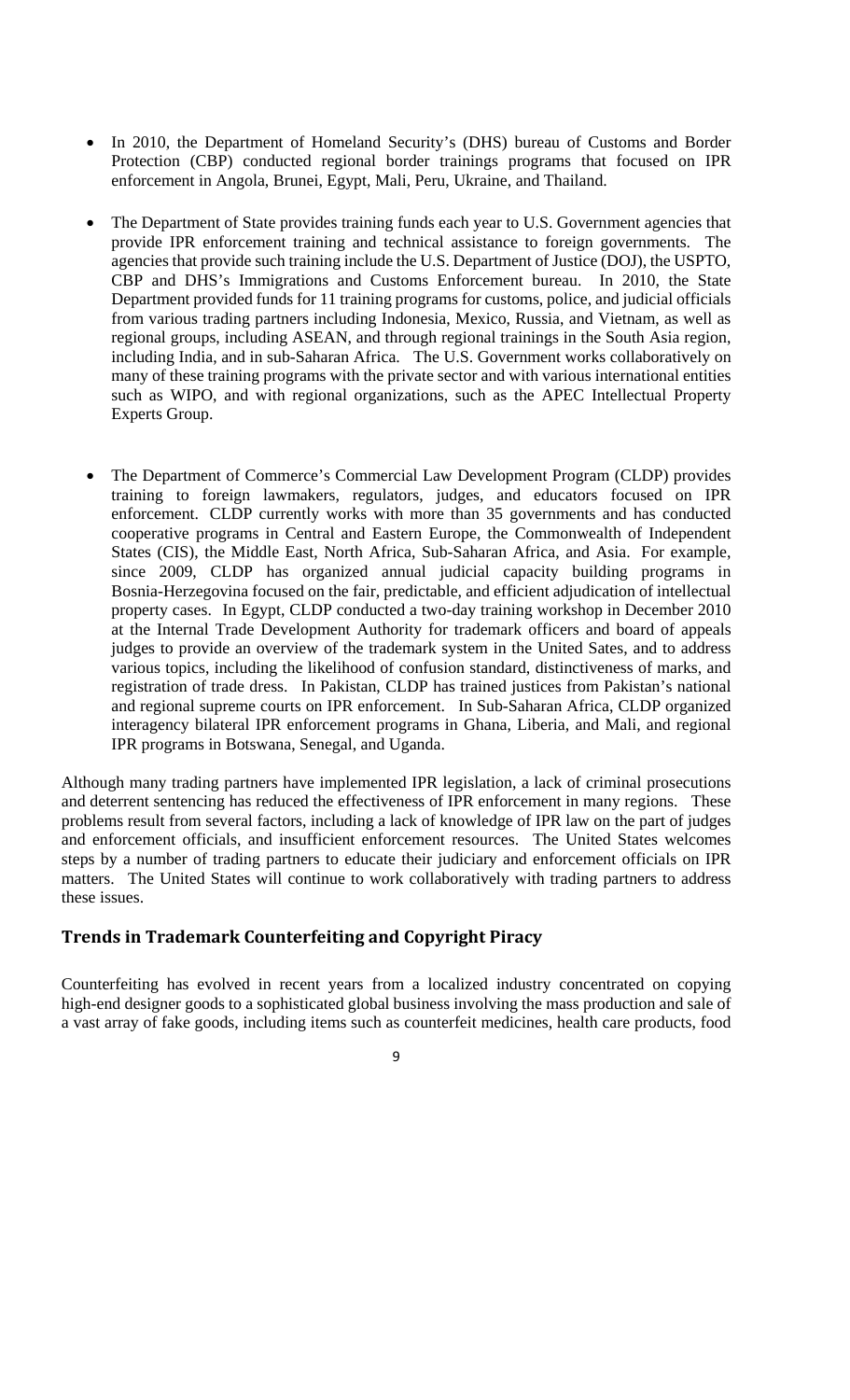and beverages, automobile and airplane parts, toothpaste, shampoos, razors, electronics, batteries, chemicals, and sporting goods.

Counterfeiting and piracy diminish the profits of legitimate producers and risk harm to consumers who may purchase fraudulent, potentially dangerous products. Trading partners where rampant counterfeiting and piracy occur lose tax revenue and may find it more difficult to attract investment. Those engaged in trademark counterfeiting and piracy generally pay no taxes or duties, and they often disregard basic standards for worker health and safety and product quality and performance. Industry reports trends in counterfeiting and piracy that include:

- A greater variety in the types of goods that are being counterfeited, as well as the production of labels and components for these fake products. Counterfeiters are establishing a global trade in counterfeit items, shipping them separately to free trade zones (FTZs) to be assembled and distributed in another country. Counterfeiters have also abused FTZs to disguise the origin of counterfeit goods.
- A rapid growth in the piracy of copyrighted products in virtually all formats, as well as counterfeiting of trademarked goods, because these criminal enterprises offer enormous profits and little risk. Such enterprises require little up-front capital investment, and even if they are detected and prosecuted, the penalties imposed on them in many countries are so low that such penalties offer little or no deterrence against further infringements and are viewed merely as a cost of doing business.
- A growth in the online sale of pirated and counterfeit hard goods that is rapidly approaching the volume of goods that sold by street vendors and in other physical markets. Legal and investigative institutions face difficulties in responding to this trend. Online advertisements for sale of unlawful physical goods that are delivered through the mail or by hand are found in many places, including China, France, Germany, Japan, Spain, and Taiwan. For example, in China, although the largest Internet-based sales portals have responded to rights holders' complaints of counterfeit and pirated product listings, and even though major online sellers and distributors seem to be making efforts to ensure that the content available on their websites is legal, more than 75 percent of illicit sellers have reportedly re-listed the infringing goods.
- Another notable trend involves shipping counterfeit products separately from labels and packaging to evade enforcement efforts. For example, infringers in Russia reportedly import unbranded products, package these products with unauthorized packaging materials bearing the rights holders' trademarks, and subsequently export the products to various countries. Infringers in countries such as Paraguay reportedly facilitate these illegal activities by exporting label and packaging components to these counterfeit and pirated product assemblers. There are reports of transit of illicit labels through other countries as well, including Mexico and the Philippines.

Stronger and more effective criminal and border enforcement is required to stop the manufacture, import, export, transit, and distribution of pirated and counterfeit goods. Through bilateral consultations, FTAs, and international organizations, USTR is working to ensure that penalties have deterrent effects, and include significant monetary fines and meaningful sentences of imprisonment.

 $1<sub>0</sub>$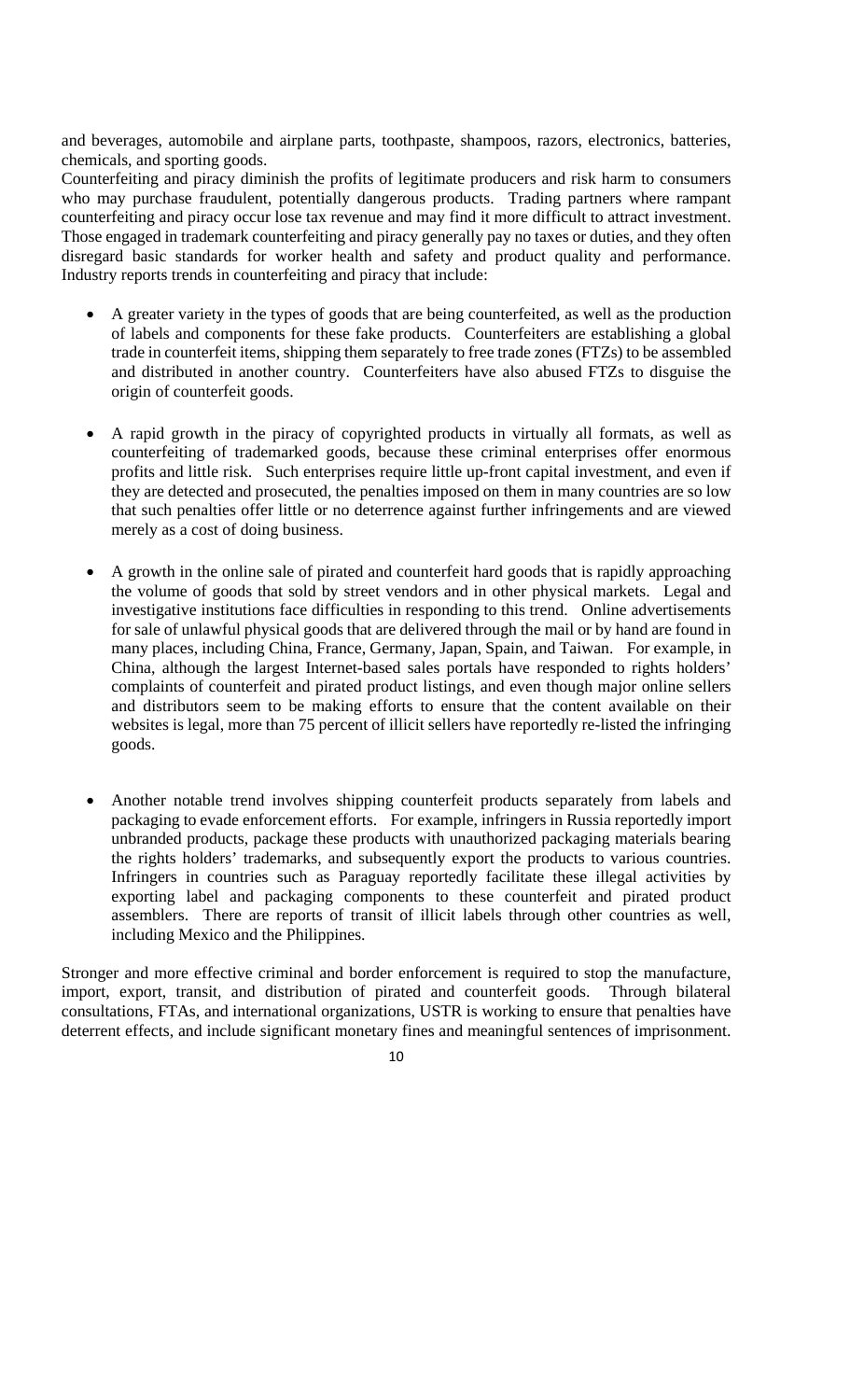Additionally, important elements of a deterrent enforcement system include requirements that pirated and counterfeit goods, as well as materials and implements used for their production, are seized and destroyed.

The manufacture and distribution of pharmaceutical products bearing counterfeit trademarks is a growing problem that has important consequences for consumer health and safety. Such trademark counterfeiting is one dimension of the larger problem of substandard medicines. The United States notes its particular concern with the proliferation of the manufacture, sale, and distribution of counterfeit pharmaceuticals in countries such as Brazil, China, India, Indonesia, Lebanon, Peru, and Russia.

In many cases, bulk active pharmaceutical ingredients (API) that are used to manufacture pharmaceuticals that bear counterfeit trademarks are not made according to good manufacturing practices. Hence, these products may contain sub-standard and potentially hazardous materials. For instance, in China, domestic chemical manufacturers that produce APIs can avoid regulatory oversight by failing to declare that the bulk chemical is intended for use in pharmaceutical products. This factor contributes to China being a major source country for APIs used in counterfeit pharmaceutical products. Although China has taken some welcome steps, such as requiring manufacturers to register with the State Food and Drug Administration, more effective regulatory controls are needed to assist China and its trading partners in their efforts to address this problem.

# **Piracy Over the Internet and Digital Piracy**

The increased availability of broadband Internet connections around the world is generating many benefits, from increased economic activity and new online business models to greater access to and exchange of information. However, this phenomenon has also made the Internet an extremely efficient vehicle for disseminating copyright-infringing products.

Piracy over the Internet is a significant concern with respect to a number of trading partners, including Brazil, Canada, China, India, Italy, Russia, Spain, and Ukraine. Unauthorized retransmission of live sports telecasts over the Internet continues to be a growing problem for many trading partners, particularly in China, and "linking sites" are exacerbating the problem. In addition, piracy using new technologies is an emerging problem internationally. U.S. copyright industries also report growing problems with piracy using mobile telephones, tablets, flash drives, and other mobile technologies. In some countries, these devices are being pre-loaded with illegal content before they are sold. In addition to piracy of music and films using these new technologies, piracy of ring tones, "apps", games, and scanned books also occurs. Recent developments include the creation of "hybrid" websites that offer counterfeit goods in addition to pirated copyrighted works, in an effort to create a "one-stop-shop" for users looking for cheap or free content or goods. The United States will work with its trading partners to combat these growing problems. The United States urges trading partners to adequately implement the WIPO Internet Treaties, which provide tools necessary for protecting copyrighted works in the digital environment.

To encourage strong action against piracy over the Internet, the United States will seek to work with the following trading partners to strengthen legal regimes and enhance enforcement: Argentina, Belarus, Brazil, Brunei, Canada, Colombia, India, Italy, Malaysia, Mexico, Philippines, Romania, Russia, Spain, Thailand, Turkey, Ukraine, Venezuela, and Vietnam. In particular, the United States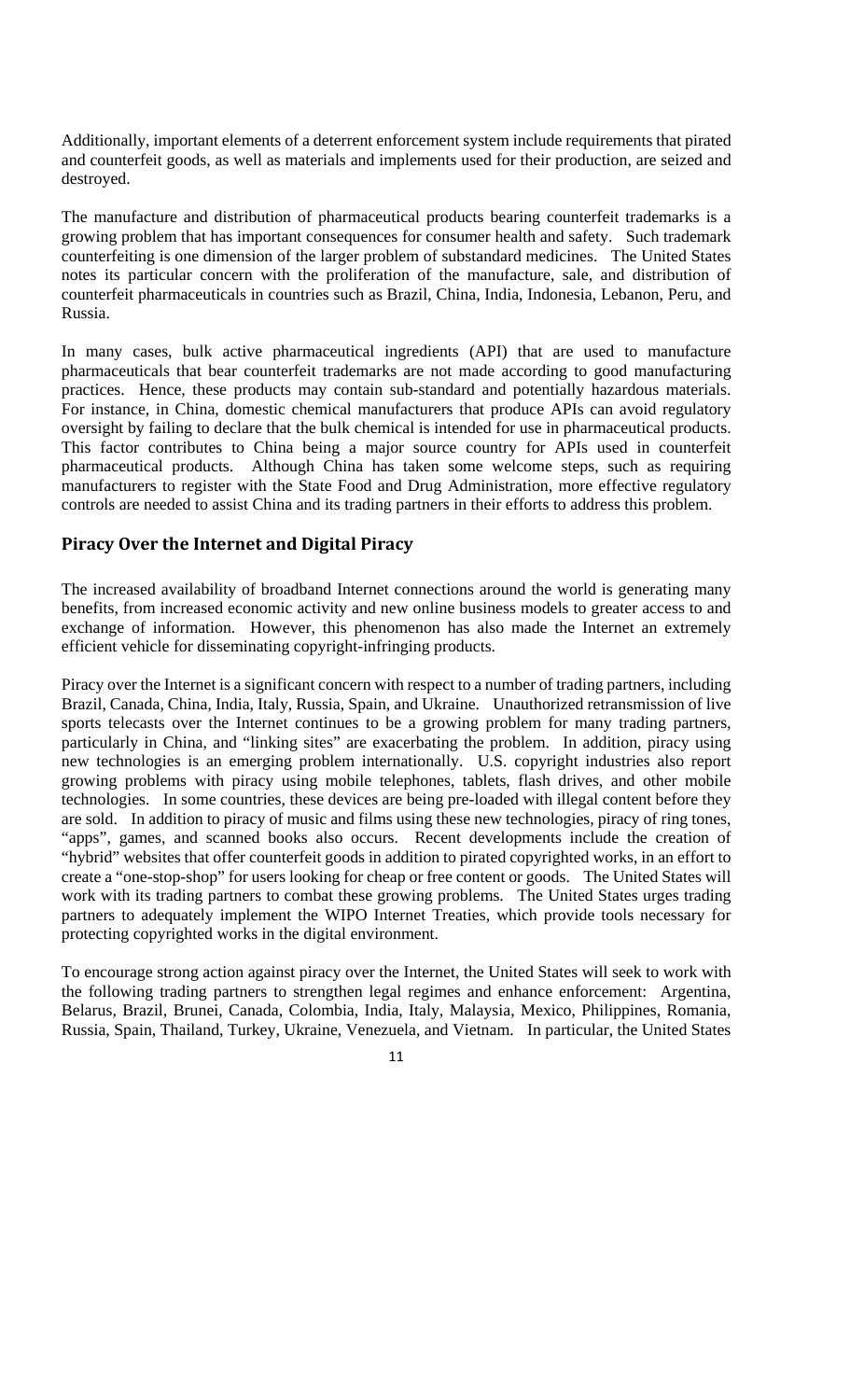will encourage trading partners implement the WIPO Internet Treaties, including by providing protection against the circumvention of technological protection measures. The United States also encourages trading partners to adopt appropriate measures where needed with respect to the unauthorized camcording of motion pictures in theaters. In addition, the United States will encourage trading partners to enhance enforcement efforts including, for example, through the following: strengthening enforcement against major channels of piracy over the Internet, including notorious markets; creating specialized enforcement units or undertaking special initiatives against piracy over the Internet; and undertaking training to strengthen capacity to fight piracy over the Internet.

Although piracy over the Internet is rapidly supplanting physical piracy in many markets around the world, the production of, and trade in, pirated optical discs remain major problems in many regions. In recent years, some trading partners, such as the Czech Republic, Poland, Romania, and Russia, have made progress toward implementing controls on optical media production. Other trading partners still need to adopt and implement legislation or improve existing measures to combat illegal optical disc production and distribution, including China, India, Paraguay, Thailand, and Vietnam. The United States continues to urge its trading partners who face challenges of illegal optical disc production to pass effective legislation to counter this problem, and to enforce existing laws and regulations aggressively.

#### **Trademarks and Domain Name Disputes**

A growing area of concern for trademark holders is the protection of their trademarks against unauthorized uses under country code top level domain name (ccTLD) extensions. U.S. rights holders risk losing valuable Internet traffic because of such uses. A related and growing concern is that ccTLDs lack transparent and predictable uniform domain name dispute resolution policies (UDRPs). Effective UDRPs should assist in the quick and efficient resolution of these disputes. The United States encourages its trading partners to provide procedures that allow for the protection

of trademarks used in domain names, and to ensure that dispute resolution procedures are available to effectively enforce against misuse of trademarks.

#### **Government Use of Software**

Under Executive Order 13103 issued in September 1998, U.S. Government agencies maintain procedures to ensure that they use only authorized business software. Pursuant to the same directive, USTR has undertaken an initiative to work with other governments, particularly in countries that are modernizing their software systems or where concerns have been raised, to stop governmental use of illegal software. Considerable progress has been made under this initiative, leading to numerous trading partners mandating that only authorized, legitimate software may be used by their government bodies. Further work on this issue remains with certain trading partners, such as China, Costa Rica, India, Pakistan, Paraguay, Peru, Tajikistan, and Ukraine. The United States looks forward to these trading partners' adoption of effective and transparent procedures to ensure legitimate governmental use of software.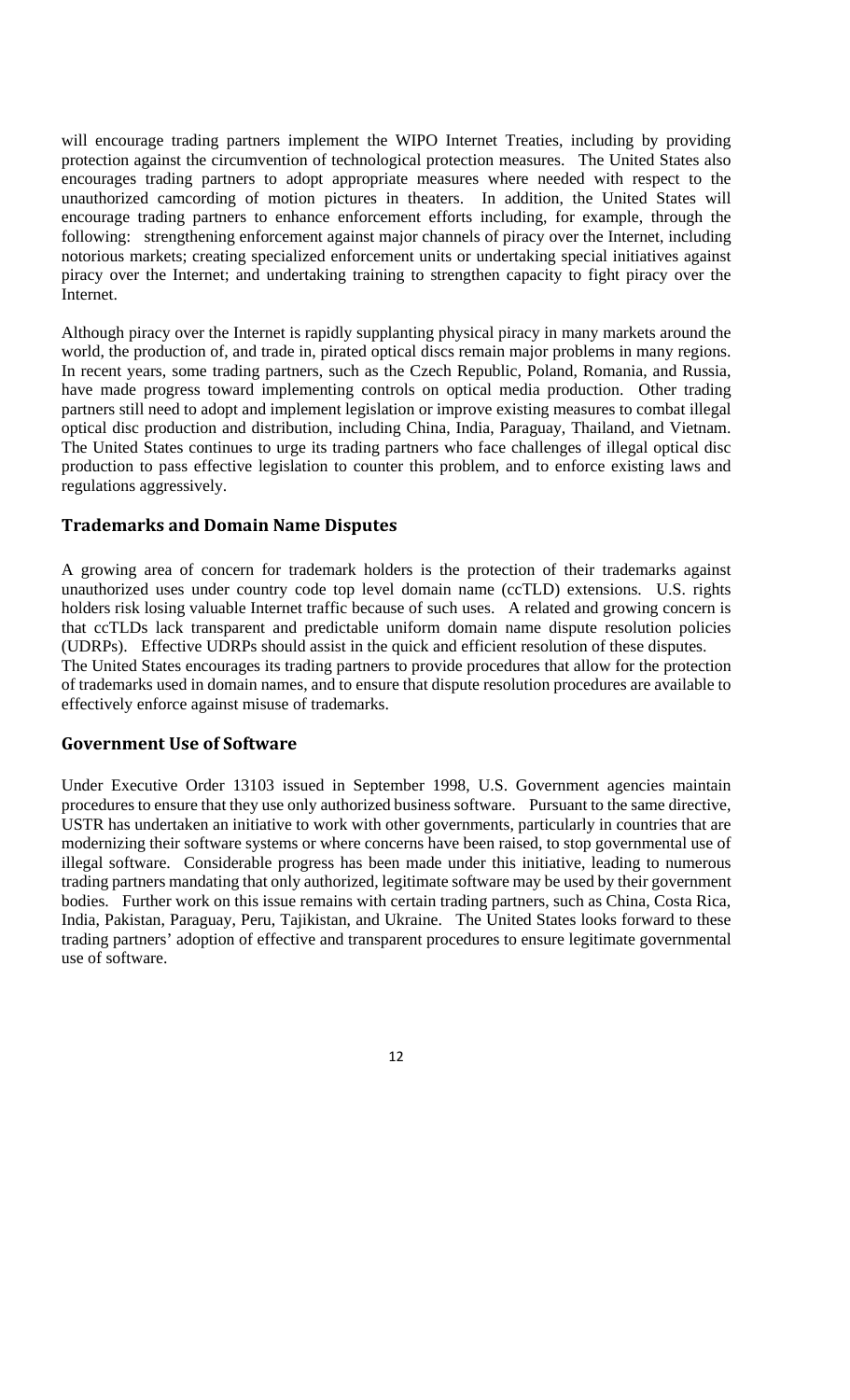# **Intellectual Property and Health Policy**

Numerous comments in the 2011 Special 301 review highlighted important concerns arising at the intersection of IPR policy and health policy. The 2001 WTO Doha Declaration on the TRIPS Agreement and Public Health recognized the gravity of the public health problems afflicting many developing and least-developed countries, especially those resulting from HIV/AIDS, tuberculosis, malaria, and other epidemics. As affirmed in the Doha Declaration on TRIPS and Public Health, the United States respects a trading partner's right to protect public health and, in particular, to promote access to medicines for all, and supports the vital role of the patent system in promoting the development and creation of new and innovative lifesaving medicines. The assessments set forth in this Report are based on various critical factors, including, where relevant, the Doha Declaration on TRIPS and Public Health.

Consistent with these views, the United States respects its trading partners' rights to grant compulsory licenses, in a manner consistent with the provisions of the TRIPS Agreement, and encourages its trading partners to consider ways to address their public health challenges while maintaining intellectual property systems that promote investment, research, and innovation.

The United States is firmly of the view that international obligations such as those in the TRIPS Agreement have sufficient flexibility to allow trading partners to address the serious public health problems that they may face. The United States strongly supports the WTO TRIPS/health solution concluded in August 2003, in which members are permitted, in accordance with specified procedures, to issue compulsory licenses to export pharmaceutical products to countries that cannot produce drugs for themselves. The General Council adopted a Decision in December 2005 that incorporated this solution into an amendment to the TRIPS Agreement, and later that month the United States became the first WTO member to formally accept this amendment. The United States hopes to see at least two-thirds of the WTO membership accept this amendment by the December 31, 2011 deadline, at which point the amendment will go into effect for those members that accept it. The August 2003 waiver will remain in place and available until the amendment takes effect.

The United States will work to ensure that the provisions of its bilateral and regional trade agreements, as well as U.S. engagement in international organizations, including the United Nations and related institutions such as WIPO and the World Health Organization, are consistent with U.S. Government policies concerning intellectual property and health policy and do not impede its trading partners from taking measures necessary to protect public health. Accordingly, USTR will continue its close cooperation with relevant agencies, including the Department of Health and Human Services and the United States Agency for International Development, to ensure that public health challenges are addressed and IPR protection and enforcement is supported as a mechanism to promote research and innovation.

# **Supporting Pharmaceutical and Medical Device Innovation through Improved Market Access**

USTR has sought to reduce market access barriers that U.S. pharmaceutical and medical device companies face in many countries, and to facilitate both affordable health care today and the innovation that assures improved health care tomorrow. For example, this year's Special 301 Report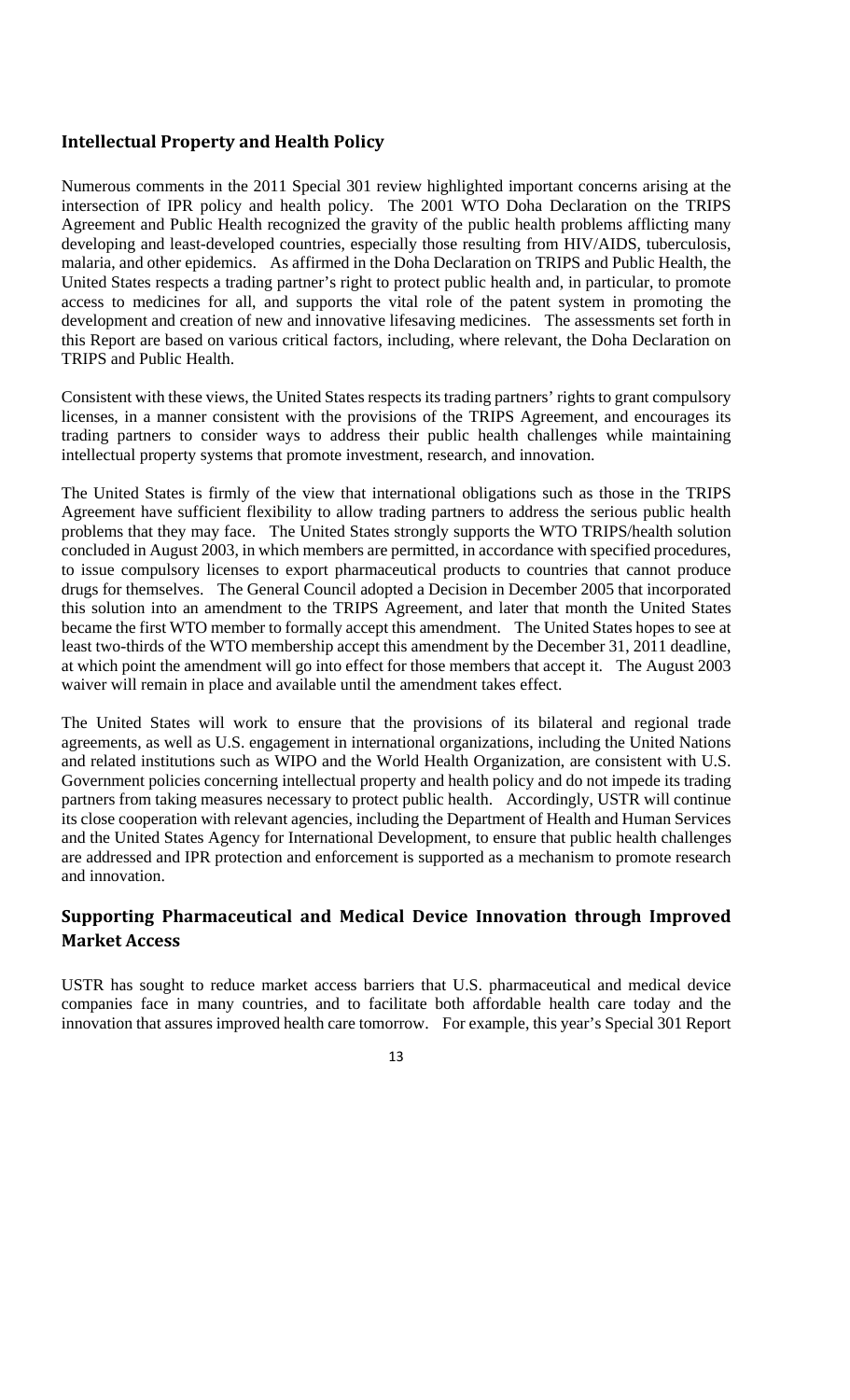highlights concerns regarding market access barriers affecting pharmaceutical products in Algeria and Indonesia.

Even where a trading partner's IPR regime demonstrates a commitment to strong IPR protection, other types of measures have the potential to affect market access in the pharmaceutical and medical device sector. For example, government practices including unreasonable regulatory approval delays and potentially unfair reimbursement policies can discourage the development of new drugs and other medical products. The criteria, rationale, and operation of such measures are often nontransparent or not fully disclosed to patients or to pharmaceutical and medical device companies seeking to market their products. USTR encourages trading partners to provide appropriate mechanisms for transparency, procedural and due process protections, and opportunities for public engagement in the context of their relevant health care systems.

U.S. industry has expressed concerns regarding the policies of several industrialized trading partners, including Finland, Germany, Greece, Japan, Korea, New Zealand, Poland, and Taiwan, on issues related to innovation in the pharmaceutical sector and other aspects of health care goods and services. Examples include:

- With respect to Japan, pharmaceutical and medical device issues are an integral part of regular bilateral discussions. While Japan has made progress on these issues, the United States continues to work with Japan to seek continued improvements in transparency in addition to further reform of reimbursement and regulatory systems that would facilitate the timely introduction of innovative pharmaceuticals and medical devices into Japan's market.
- With respect to Poland, U.S. industry is concerned about healthcare reform legislation introduced in 2010 that would alter Poland's pricing, reimbursement, and clinical trials policies. Industry continues to express concern about the pharmaceutical industry's general lack of ability to meet with the Ministry of Health to provide their perspectives on policy initiatives.
- With respect to New Zealand, U.S. industry has expressed serious concerns about the policies and operation of New Zealand's Pharmaceutical Management Agency (PhARMAC). Industry continues to express concerns regarding, among other things, the transparency, fairness, and predictability of the PHARMAC pricing and reimbursement regime, as well as the overall climate for innovative medicines in New Zealand.

The United States is seeking to establish or continue dialogues with relevant trading partners to address these and other sectoral concerns, and encourage a common understanding on questions related to innovation in the pharmaceutical and medical device sectors. For example, the United States-Korea Free Trade Agreement, once in force, would improve access to innovative medical products and ensure the transparent, predictable, and non-discriminatory pricing and reimbursement of innovative and generic pharmaceutical products, and medical devices. The United States is also continuing its engagement with China to promote fair and transparent policies in this sector.

The United States shares policy goals and concerns related to health care with other countries, including challenges surrounding aging populations and rising health care costs. The United States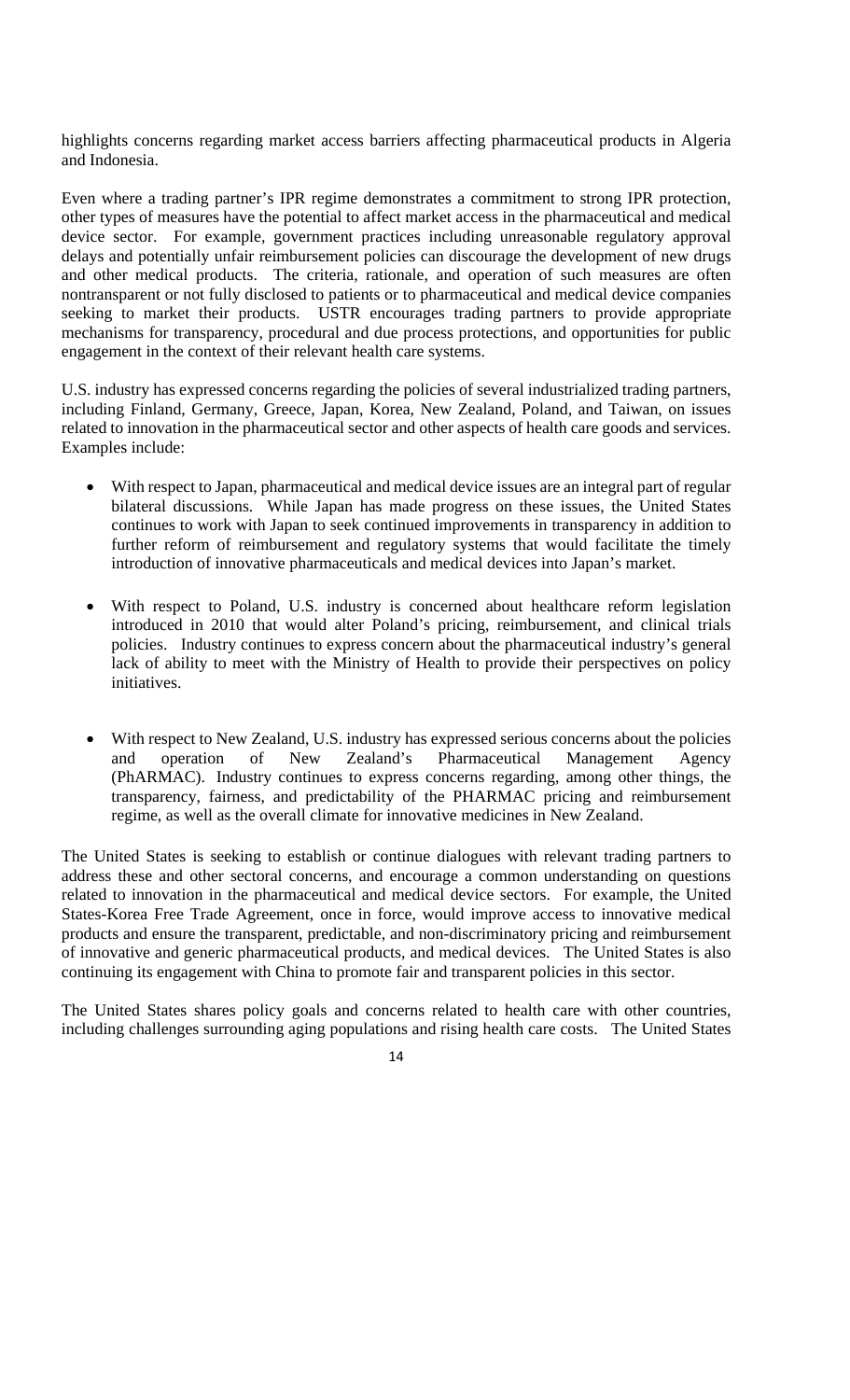also shares the objective of continued improvement in the health and quality of life of its citizens, and the objective of delivering care in the most efficient and responsive way possible. The United States looks forward to engaging with these trading partners to address specific concerns related to reimbursements, regulatory policies, and transparency.

#### **Implementation of the WTO TRIPS Agreement**

The TRIPS Agreement, one of the most significant achievements of the Uruguay Round, requires all WTO members to provide certain minimum standards of IPR protection and enforcement. The TRIPS Agreement is the first broadly-subscribed multilateral IPR agreement that is subject to mandatory dispute settlement provisions.

Developed country members were required to implement the TRIPS Agreement fully as of January 1, 1996. Developing countries were given a transition period for many obligations until January 1, 2000, and in some cases, until January 1, 2005. Nevertheless, certain members are still in the process of finalizing implementing legislation, and many are still engaged in establishing adequate and effective IPR enforcement mechanisms.

Recognizing the particular challenges faced by least-developed countries (LDCs), in 2005 the United States worked closely with them and other WTO members to extend the implementation date for these countries from January 2006 to July 2013. The LDC members in turn pledged to preserve the progress that some have already made toward TRIPS Agreement implementation. Additionally, the LDC members have until 2016 to implement their TRIPS Agreement obligations for patent and data protection for pharmaceutical products, as proposed by the United States at the Doha Ministerial Conference of the WTO. The United States looks forward to the successful completion of this transition.

The United States will continue to work with WTO members and expects further progress in the near term towards completing their TRIPS Agreement implementation process. However, in those instances in which additional progress is not achieved, the United States will consider alternative means of encouraging implementation, including the possibility of recourse to WTO dispute settlement.

The United States participates actively in the WTO TRIPS Council's scheduled reviews of WTO members' implementation of the TRIPS Agreement and also uses the WTO's Trade Policy Review mechanism to pose questions and seek constructive engagement on issues related to TRIPS Agreement implementation. Furthermore, the United States continues to work with other WTO members, including the EU, Japan, and Switzerland, to encourage a discussion within the WTO TRIPS Council on implementation of the enforcement-related provisions of the TRIPS Agreement. The United States hopes that the TRIPS Council can generate a useful sharing of experiences related to IPR enforcement to ensure effective implementation of enforcement obligations.

# **WTO Dispute Settlement**

The United States will continue pursuing the resolution of WTO-related disputes announced in previous Special 301 reviews and determinations. The most efficient and preferred manner of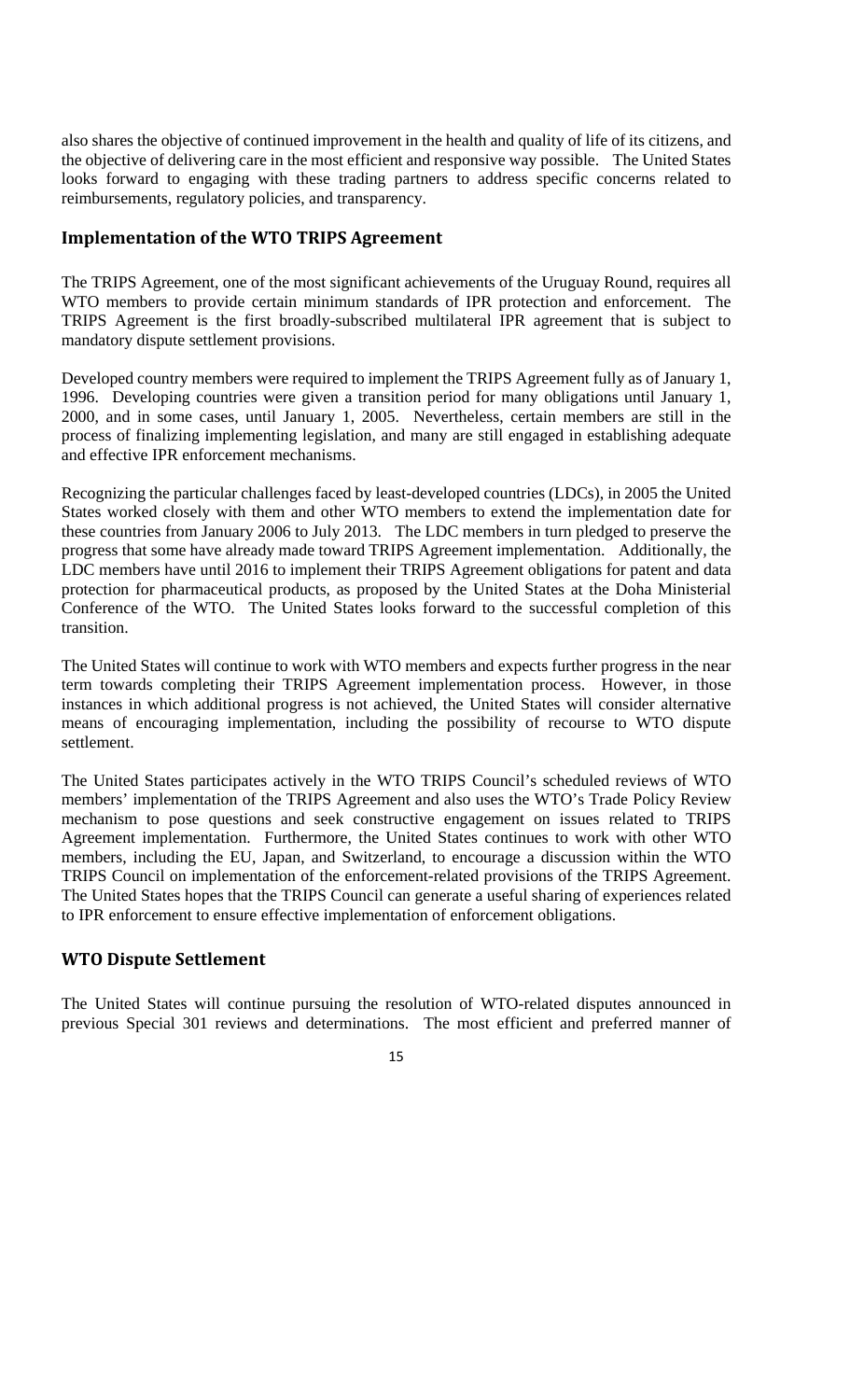resolving concerns is through bilateral dialogue. Where these efforts are unsuccessful, the United States will not hesitate to use the dispute settlement procedures, as appropriate.

In April 2007, the United States requested WTO dispute settlement consultations with China over deficiencies in China's legal regime for protecting and enforcing copyrights and trademarks on a wide range of products. After those consultations failed to resolve the matter, the United States requested the establishment of a WTO panel. A WTO panel was established to examine this matter on September 25, 2007. On March 20, 2009, the WTO Dispute Settlement Body ("DSB") adopted a panel report finding in favor of the United States that found (1) China's denial of copyright protection to works that do not meet China's content review standards is impermissible under the TRIPS Agreement; and (2) China's Customs rules cannot allow seized counterfeit goods to be publicly auctioned after only removing the infringing mark. With respect to the third claim concerning China's thresholds for criminal prosecution and conviction of counterfeiting and piracy, while the United States prevailed on the interpretation of the important legal standards in Article 61 of the TRIPS Agreement, including the finding that criminal enforcement measures must reflect and respond to the realities of the commercial marketplace, the panel found that it needed additional evidence before it could uphold the overall U.S. claim that China's criminal thresholds are too high. On April 15, 2009, China notified the DSB that China intended to implement the recommendations and rulings of the DSB in this dispute, and stated it would need a reasonable period of time for implementation. On June 29, 2009, the United States and China notified the DSB that they had agreed on a one-year period of time for implementation, to end on March 20, 2010. On March 19, 2010, China announced that it had completed all the necessary domestic legislative procedures to implement the DSB recommendations and rulings. The United States continues to monitor China's implementation of the DSB recommendations and rulings in this dispute.

In addition, the United States requested WTO dispute settlement consultations with China concerning certain other Chinese measures affecting distribution and market access for publications, movies, and music, and audio-visual home entertainment products (AVHE products). The U.S. claims challenged China's prohibition on foreign companies' importation of all products at issue; China's prohibitions and discriminatory requirements imposed on foreign distributors of publications, music, and AVHE products within China; and China's imposition of more burdensome requirements on the distribution of imported publications, movies, and music vis-à-vis their domestic counterparts. A WTO panel was established to examine this matter on November 27, 2007. On August 12, 2009, the panel found in favor of the United States on the vast majority of its claims. China subsequently appealed certain of the panel's findings. However, on December 21, 2009, the WTO Appellate Body rejected each of China's claims on appeal and sustained the panel's findings in those respects. On January 19, 2010, the DSB adopted the panel and Appellate Body reports. Despite its commitment to do so, China did not bring all of its measures into compliance with the DSB recommendations by the agreed-upon deadline of March 19, 2011. The United States is working closely with China to resolve the issues in this dispute on terms agreeable to both parties.

Following the 1999 Special 301 review, the United States initiated dispute settlement consultations concerning the EU regulation on food-related geographical indications (GIs), which appeared to discriminate against foreign products and persons, notably by requiring that EU trading partners adopt an "EU-style" system of GI protection, and appeared to provide insufficient protections to trademark owners. On April 20, 2005, the DSB adopted a panel report finding in favor of the United States that the EU GI regulation is inconsistent with the EU's obligations under the TRIPS Agreement

<sup>16</sup>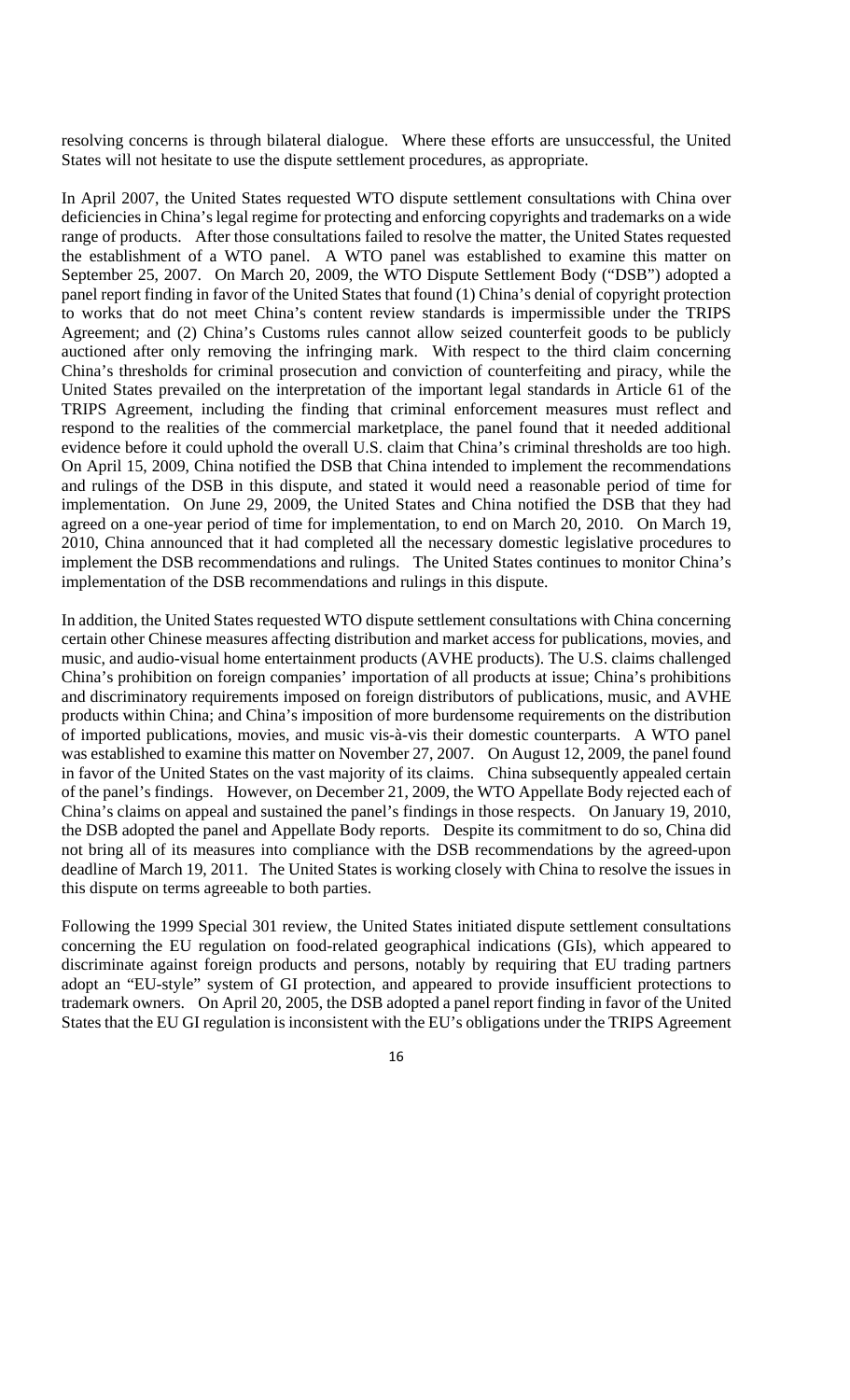and the General Agreement on Tariffs and Trade 1994. On March 31, 2006, the EU published a revised GI Regulation that is intended to comply with the DSB recommendations and rulings. There remain some concerns, however, with respect to this revised GI Regulation, which the United States has asked the EU to address, and the United States intends to continue monitoring this situation.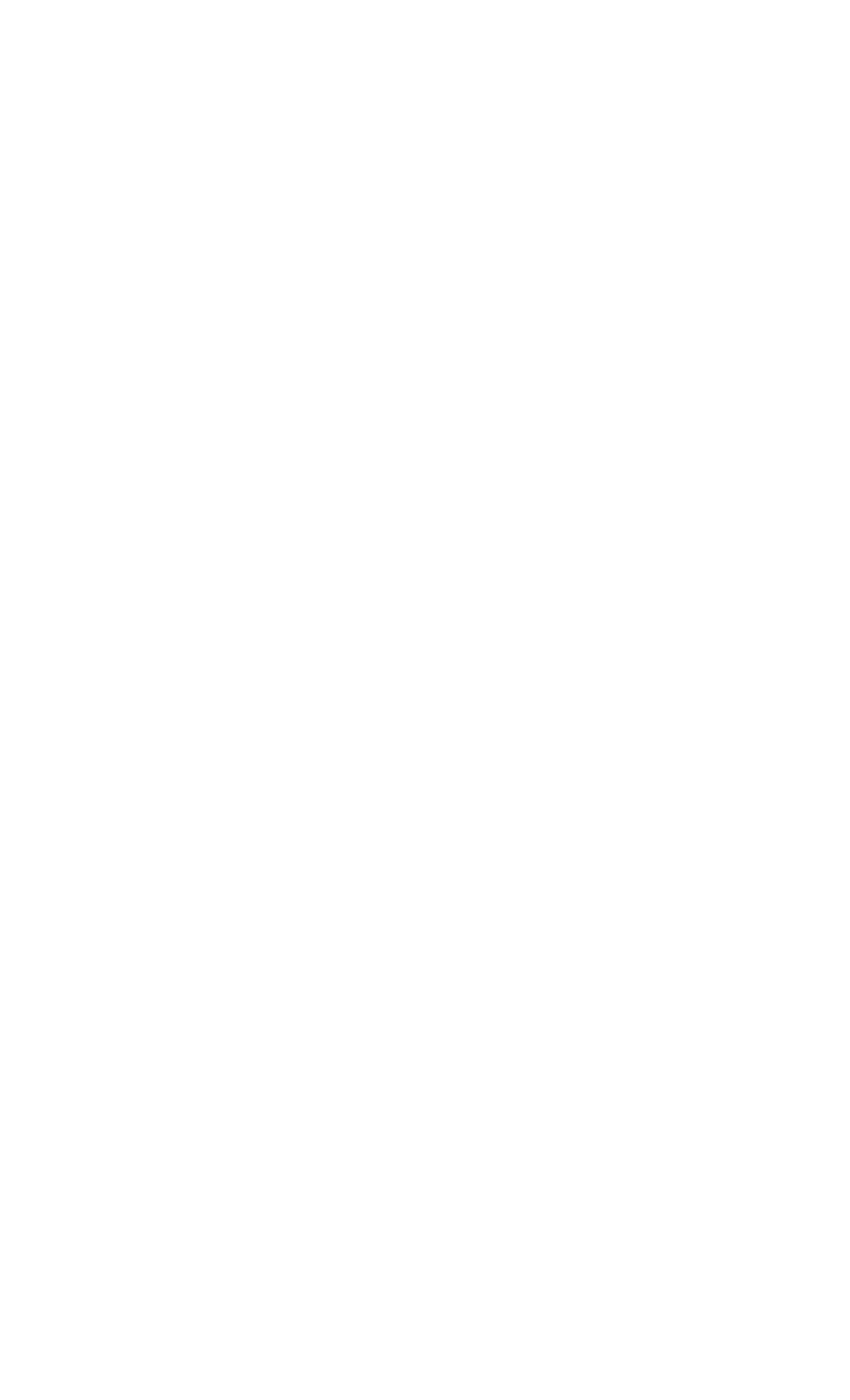# **SECTION II. COUNTRY REPORTS**

# **PRIORITY WATCH LIST**

# **China**

China remains on the Priority Watch List and subject to Section 306 monitoring. China's enforcement of IPR, as well as its implementation of its WTO obligations, remains top priorities for the United States. China made constructive commitments related to intellectual property generally, and software legalization specifically, during the December 2010 Joint Commission on Commerce and Trade (JCCT) meeting, and during President Hu's visit to Washington in January 2011. The United States is focused on seeing significant and measureable progress on these commitments in the coming year.

The U.S. Government has been following closely the efforts under China's Special Campaign. If China makes permanent the temporary leadership structure created to manage the Special Campaign, including the key role for the Vice Premier, it could drive lasting improvements in IPR enforcement. The U.S. Government has also been following the development of China's indigenous innovation and other intellectual property-related industrial policies and is paying particularly close attention to China's policies that require or encourage U.S. parties to transfer their IPR to Chinese parties or to Chinese subsidiaries of U.S. firms. Innovation will produce greater societal and global gains when market participants, irrespective of their nationality or the places where they may own or develop intellectual property, are able to enjoy the fruits of their investments without the danger that their efforts, including in developing and commercializing intellectual property, will be undermined, or shared with others who did not undertake the initial risk. The United States encourages China to adopt policies that eliminate improper government intervention in intellectual property licensing and other lawful contractual business arrangements, and that welcome exports to and investments in China, irrespective of where the intellectual property in the products and services is owned or developed.

#### Special Campaign

In October 2010, Premier Wen Jiabao announced the launch of the "Program for Special Campaign on Combating IPR Infringement and Manufacture and Sales of Counterfeiting and Shoddy Commodities" (Special Campaign).

The Special Campaign was originally slated to end in March 2011, but has been extended for another three months. Enforcement efforts in the Special Campaign are aimed at a broad range of intellectual property violations: IPR infringement over the Internet, such as through illegal downloads of music and movies; sale of pirated CDs and DVDs; infringing software; and trademark infringement, particularly related to counterfeit mobile phones, auto parts, bulk commodity exports, and pharmaceuticals. China's agencies are to summarize and report on lessons learned at the end of the Special Campaign. The Special Campaign is led by Vice Premier Wang Qishan, who chairs a national "leading group" that was established at the campaign's start. The leading group consists of 26 member agencies, and the leading coordinating office is based in China's Ministry of Commerce. Reports from industry stakeholders indicate that the high-level leadership structure of the Special

<sup>19</sup>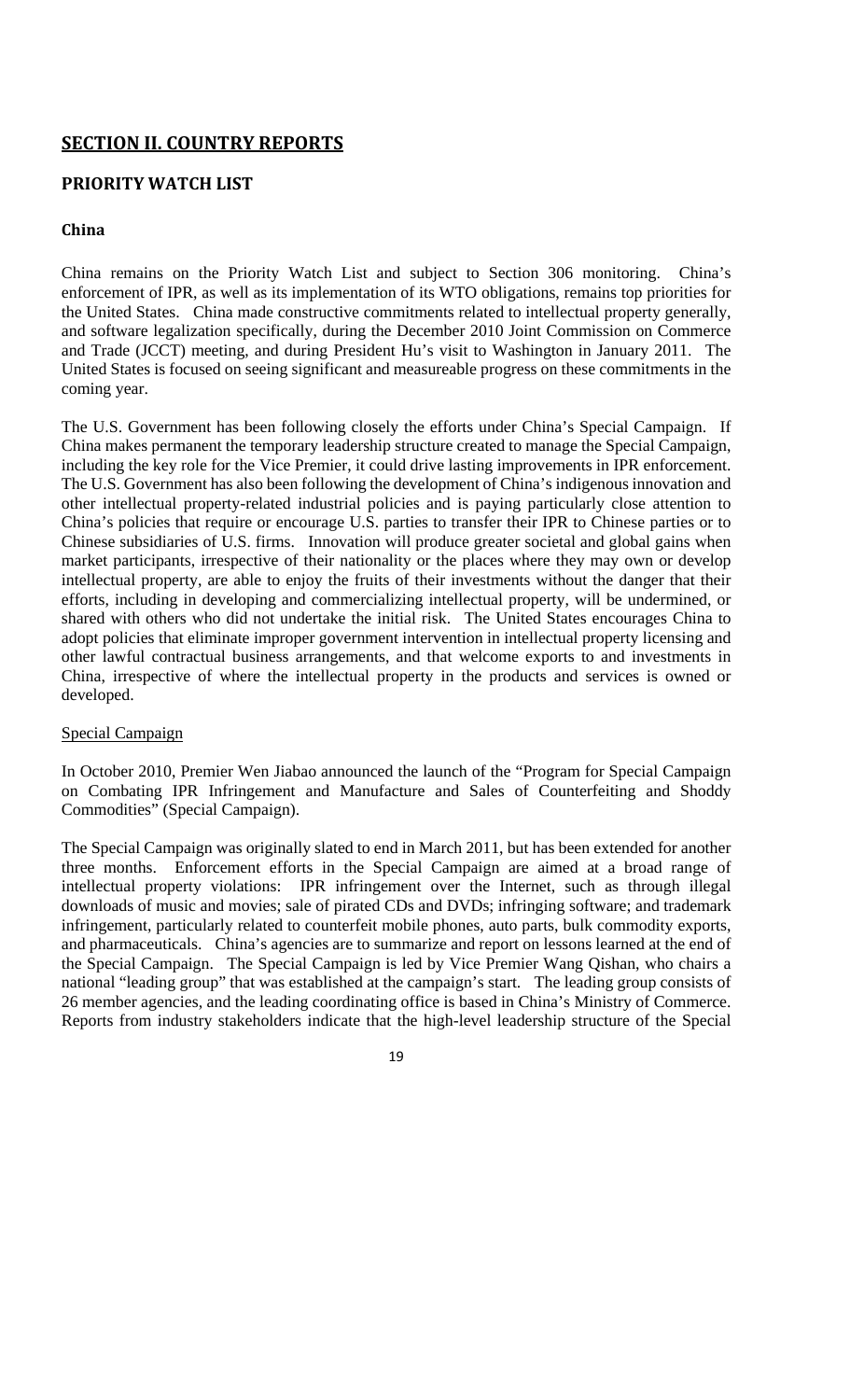Campaign appears to have resulted in improved coordination among various IPR enforcement authorities in China at the central, provincial, and local levels.

The Special Campaign has produced regulatory and judicial changes, as well as strengthened enforcement activities. In late November 2010, the State Council issued the "Notice on Further Strengthening the Management of the Software Assets of Central Administrative Entities and Public Institutions," obligating, for the first time in China, central government budget allocations for legitimate software purchases. It further required that government asset management include software, and that only legitimate software be used in central government networks. Furthermore, on January 11, 2011, the Supreme People's Court, the Supreme People's Procuratorate, and the Ministry of Public Security jointly issued a document entitled, "Opinions on Handling Several Issues in IP Criminal Cases," which appears to modify the proof requirements in copyright infringement cases involving multiple copies of works.

Anecdotally, individual companies and industry trade associations report some increases in investigative and enforcement activity, particularly in the online environment, where China's media have reported more than 200 website closures and suspensions of online business licenses. Trade associations state that their members are seeing increased enforcement activity in luxury- and branded-goods sectors. Over the past few months, local and provincial branches of China's Administration for Industry and Commerce (AIC) claim to have conducted 1,372 raids involving more than 700,000 law enforcement personnel, logging 5,000 trademark violations in 16,000 cases valued at over \$15 million. Pharmaceutical manufacturers report positive results from the Special Campaign, which has focused in part on public health and safety. According to rights holders in this sector, law enforcement has been reaching out to individual companies, investigating leads early on, and bringing criminal prosecutions against infringers. Rights holders detect more diligence and promptness on the part of Chinese authorities in developing criminal counterfeit pharmaceutical cases. Anecdotal accounts also suggest that Chinese police may be pursuing production networks and distribution channels, and seizing counterfeit products as well as manufacturing equipment.

However, some companies and trade associations report mixed results and remain skeptical about whether current activity levels will be maintained once the Special Campaign ends. As an example, the software industry reports no discernable increase in legitimate software sales to date, and no significant changes in software-related enforcement activity. This is despite China's assertion in its Special Campaign plans that software legalization is a high priority. For this sector, it appears that this latest campaign is not yet having a positive effect. One company noted that most of the Chinese government's efforts to purchase legal software have been focused on low-end and pirated domestic software.

# Online Piracy

Piracy over the Internet in China continues to be a source of concern and injury to the copyright industries and the United States. It is estimated that there are 457 million Internet users in China, as compared with 223 million in the United States; when coupled with reports that 99% of all music downloads in China are illegal, the concerns of industry are understandable. However, there appear to be early signs of progress in this area. As a result of the Special Campaign, several websites and portals, including VeryCD, qishi.com and 5474.com have been shut down, and three of the operators of these last two sites were arrested and sentenced to prison terms that ranged from three to five years,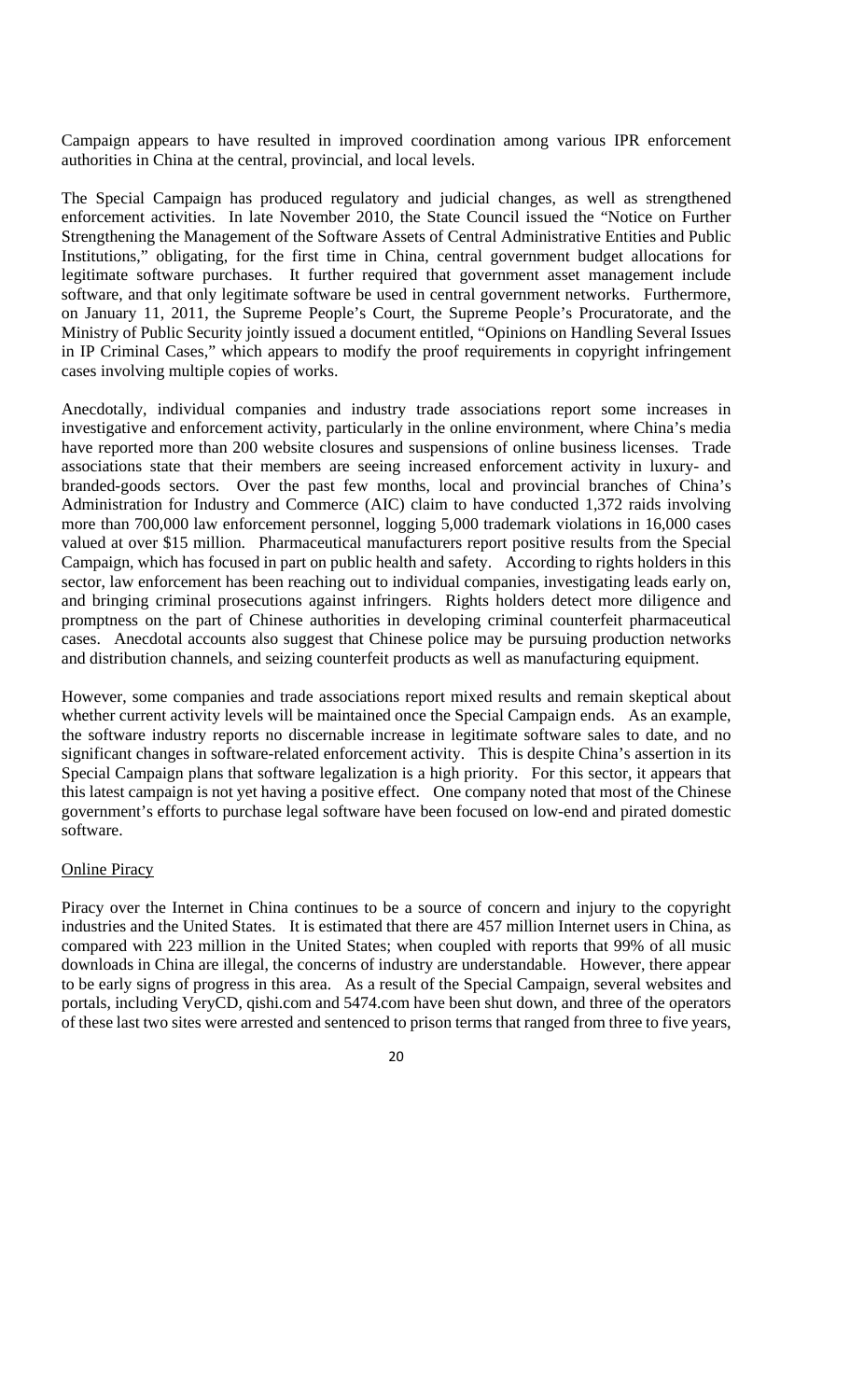along with fines levied between the equivalent of \$30,000 and \$228,000. The most progress seems to be occurring with respect to video distribution: Youku.com and Toudu.com have entered into licensing agreements with major U.S. studios to stream their movies and television programming, thereby starting to shift their business models from offering pirated content to providing legitimately licensed content. The United States is also encouraged by media reports that Baidu, recently listed for the fifth year in a row in the USTR Notorious Markets report, will be launching a licensed music search service soon. At this moment it appears that a licensing agreement has only been reached with Chinese rights holders. The United States urges Baidu to reach a similar agreement with U.S. rights holders, and eliminate all pirated music from their site. Recent reports also indicate that Baidu has removed 2.8 million items from an online library after Chinese authors complained it was distributing their works without permission. However, the publishing industry continues to report problems involving unauthorized distribution of electronic journals in libraries.

#### Counterfeiting Issues

China's global manufacturing capacity also extends to all phases of the production and global distribution of counterfeit goods. According to industry reports, the range of goods counterfeited in China includes apparel and footwear, mobile phones, pharmaceuticals and medical equipment, herbal remedies, wine and liquor, other beverages, agricultural chemicals, electronic components, computer and networking equipment, software and related products, batteries, cigarettes, cosmetics, home appliances, cement, and auto parts, as well as merchandise based on copyrighted works. Many of these activities can be traced back to Guangdong Province. Traditional counterfeit markets, such as the Silk Market in Beijing or wholesale markets like Yiwu City, are no longer the only places where these counterfeits are pervasive. Increasingly, the use of online sales platforms and global express delivery services are facilitating international distribution of these counterfeit goods.

With respect to Internet distribution, the past year has seen some positive developments, in part due to the Special Campaign. These developments include new measures issued by the State Administration of Industry and Commerce (SAIC) that require ISPs to verify the identity of online traders and to take "necessary measures to protect registered trademarks." Local AICs have also demonstrated greater willingness to intervene directly against online advertisements of fake products. Recently, one of the largest online platforms for sales of counterfeit goods, Taobao, launched a new initiative to examine advertising and sale activities using its platform, and to provide leads to Chinese law enforcement authorities regarding infringing activities. In this connection, the fashion industry reports that it has been approached by Chinese enforcement authorities seeking information to support criminal prosecutions against online traders caught with large quantities of counterfeit products in their warehouses. The United States urges other online platforms, especially those cited in the "Notorious Markets" report, to follow Taobao's lead to increase cooperation with Chinese police and U.S. rights holders. The United States also encourages Chinese enforcement agencies to reach out not only to the larger foreign enterprises, but also to small and medium enterprises that are also being injured by counterfeit goods.

Despite these positive developments, including the raids that have taken place under the Special Campaign, the United States is troubled by China's May 2010 prosecution guidelines that tripled the threshold for investigating and prosecuting trade in counterfeit products. High thresholds for initiating criminal actions have always been a significant barrier to effective enforcement against the sale of counterfeits. Raising these thresholds introduces new problems into an already difficult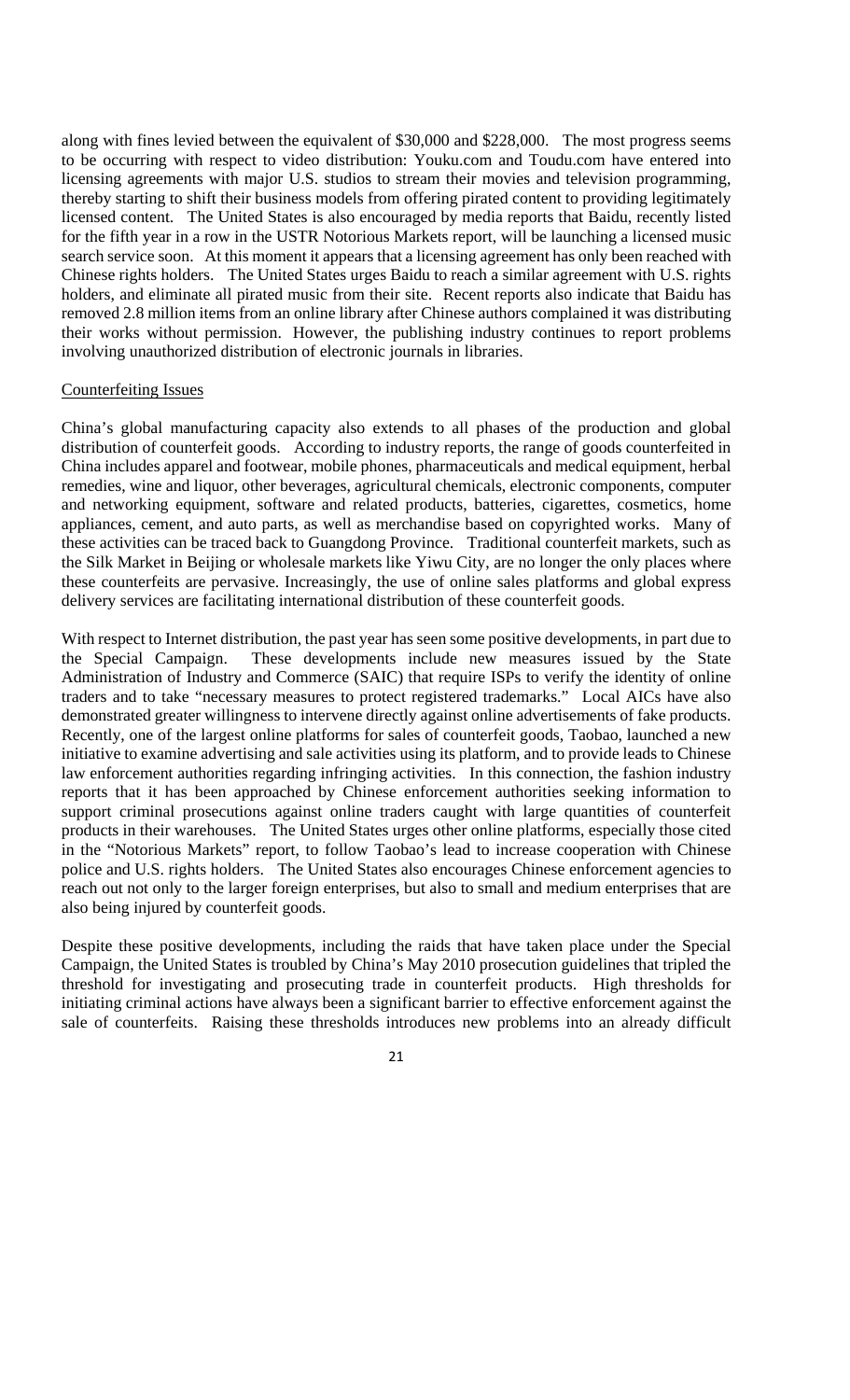enforcement environment in which administrative fines lack deterrent effect and are viewed merely as a cost of doing business. The United States urges the Chinese government to make the manufacturing of counterfeit goods a crime regardless of value. However, if China maintains these thresholds, it could mitigate the effects of doing so by valuing the counterfeit goods based on the retail price of those goods, and by including the costs of components sold together with the product, such as bottles and packaging, in the determination of whether the threshold is met.

While the counterfeit goods are seized in the course of raids, that is not typically the case with equipment used to produce those goods. To ensure that such enforcement actions are truly effective in stopping the manufacturing of counterfeit goods, the equipment used to manufacture those goods must also be seized and destroyed. If such equipment is not seized and destroyed, counterfeiters can resume their operations as soon as law enforcement officers have left their premises. It is also important to permit direct acceptance of serious IPR cases by the Public Security Bureau (PSB). While administrative agencies such as the local AICs can seize counterfeits, only the PSB has the power to search and arrest. A follow-on action to the Special Campaign would be to grant the PSB authority to accept all manufacturing cases directly. Lastly, since Guangdong Province is the source of most counterfeits, a coordinated, province-wide effort should be undertaken to address this problem. It should be noted that when the Asian Games were held in Guangzhou in November 2010, officials not only conducted robust enforcement of IPR with respect to that event, but also undertook additional crackdowns on counterfeit goods and optical disk outlets. This same political will should be continued and expanded throughout the whole province.

#### Patents Used in Chinese National Standards

In recent years, concerns have arisen regarding China's proposed treatment of patented technology in connection with domestic standards development processes. First, in late 2004, concerns arose after the Standardization Commission of China (SAC) issued draft *Provisional Regulations for National Standards Relating to Patents (Provisional Regulations)* and key Chinese government officials made public statements that appeared to contemplate compulsory licensing of patented technologies that are used in national standards in China.

In November 2009, SAC circulated a new draft of the *Provisional Regulations* for public comment. This draft measure would implement China's vision for a standards development process and establish the general principle that mandatory national standards should not incorporate patented technologies. However, the draft measures provide that when mandatory national standards incorporate patented technologies, there is the possibility of a compulsory license if a patent holder does not grant a royalty-free license. This differs from the typical practice of accredited standards developing organizations in other countries, which require disclosure of intellectual property in the standards development process and support "reasonable and nondiscriminatory" (RAND) licensing policies with respect to intellectual property that is incorporated into a standard. RAND policies require concerned patent rights holders to make any intellectual property incorporated into the standards that these bodies develop available to all interested parties on RAND terms. Within the standards development process, licensing terms are typically negotiated between the right holder and parties interested in implementing the standards.

Second, in 2006, China's Electronic Standardization Institute (CESI), released draft intellectual property policy rules for standards-setting organizations (SSOs). These draft rules envisage Chinese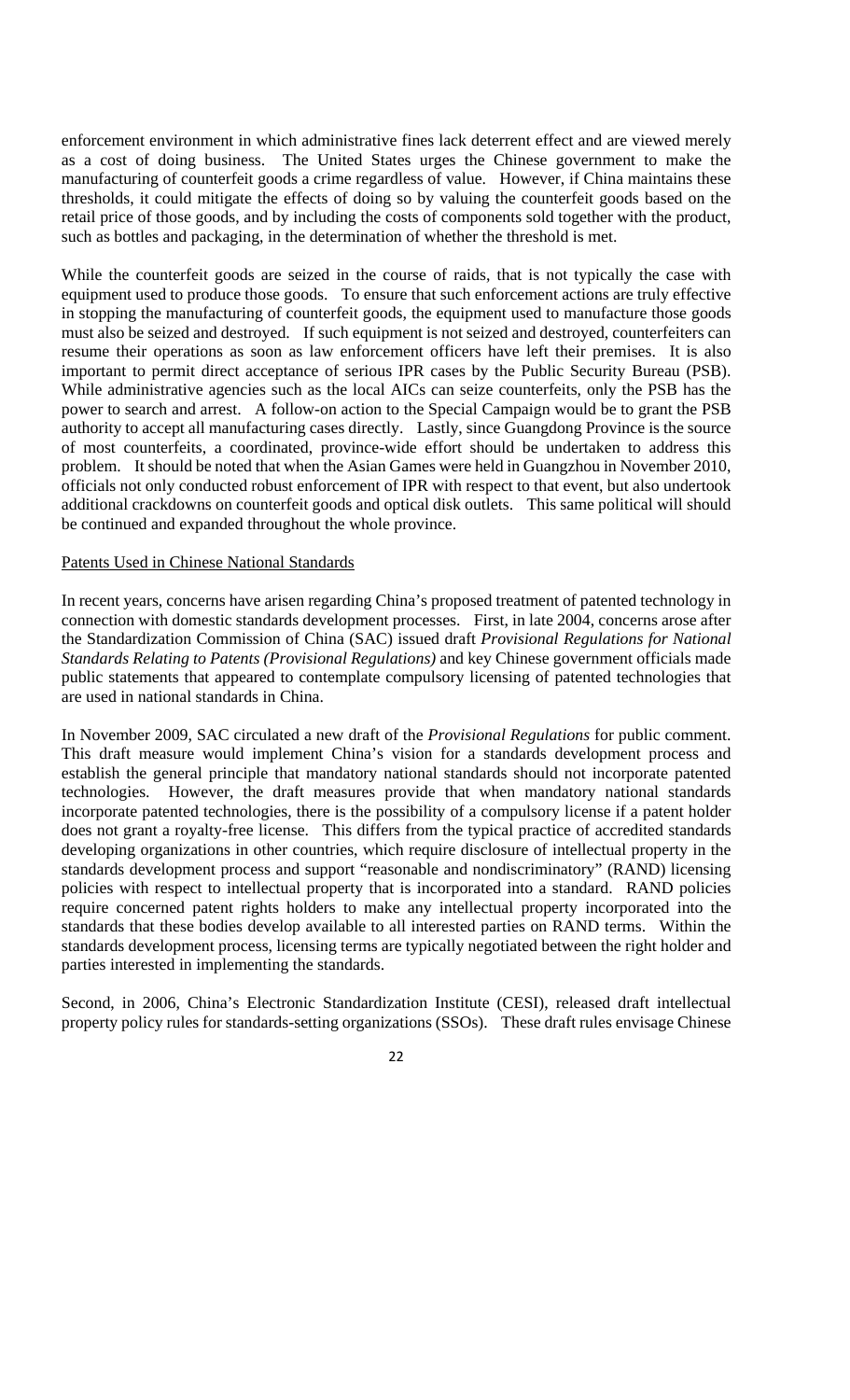government involvement in standards-setting processes, and include a requirement that SSOs obtain government approval for patent claims. Such government involvement could be exercised in a way that affects private party transactions and could raise concerns under certain circumstances.

In January 2010, the China National Institute of Standardization (CNIS) solicited public comments on its notice entitled, "Disposal Rules for the Inclusion of Patents in National Standards." The "Disposal Rules" are the supporting documents for SAC's Provisional Regulations. In October 2010, CNIS finished the second draft of the Provisional Regulations, "Special Procedure on Standards Making—Inclusion of Patents in National Standards," and submitted them to SAC for review.

U.S. companies have expressed serious concerns regarding these proposals. The United States will continue to monitor how China treats intellectual property through its SSOs, including in connection with the development and finalization of CESI's rules, as well as the development of SAC's revised Provisional Regulations. In addition, the United States will discuss these issues with China in the JCCT IPR Working Group, where both sides have agreed to discuss related issues with participants from all relevant Chinese and U.S. agencies.

#### Indigenous Innovation

Chinese government agencies, including at national, provincial, and local levels, frequently release documents, including regulations, rules and regulatory documents (*e.g*., opinions, notices, circulars) that seek to promote China's development as into an innovative, IP-intensive economy. The United States recognizes the critical role of innovation in development and in improving living standards in the United States and China. However, the United States has also expressed concerns to China regarding its innovation-related policies and other industrial policies that discriminate against or otherwise disadvantage U.S. exports or U.S. investors and their investments. Chinese regulations, rules and other regulatory documents frequently call for technology transfer, and in certain cases, condition, or propose to condition, eligibility for government benefits or preferences on intellectual property being owned or developed in China, or being licensed, in some cases exclusively, to a Chinese party. Such arrangements may not ordinarily be commercially optimal but for the conditions or incentives established by the government. Government intervention in the commercial decisions of enterprises regarding intellectual property ownership, development, registration or licensing is not consistent with international practice, and may raise concerns relative to China's WTO obligations. The United States encourages China to abandon policies and practices that involve the government in enterprises' licensing and other contractual arrangements.

#### *Indigenous Innovation and Product Accreditation for Government Procurement Preferences*

In late 2009, three Chinese agencies -- the Ministry of Science and Technology (MOST), the Ministry of Finance (MOF) and the National Development and Reform Commission (NDRC) -- announced a National Indigenous Innovation Product Accreditation System, that would, among other things, condition government procurement preferences on certain criteria, including several specifically relating to intellectual property. For example: (1) An applicant's products would need to have "Chinese intellectual property and proprietary brands;" (2) An applicant would need to be a Chinese enterprise, institution or citizen owning such intellectual property lawfully; (3) An applicant's use, handling and secondary development of such intellectual property would need to be totally independent of overseas organizations or individuals; and (4) An applicant would be required to own the trademark of eligible products, and the trademark's original place of registration would need to be in China, and also be independent of overseas brands.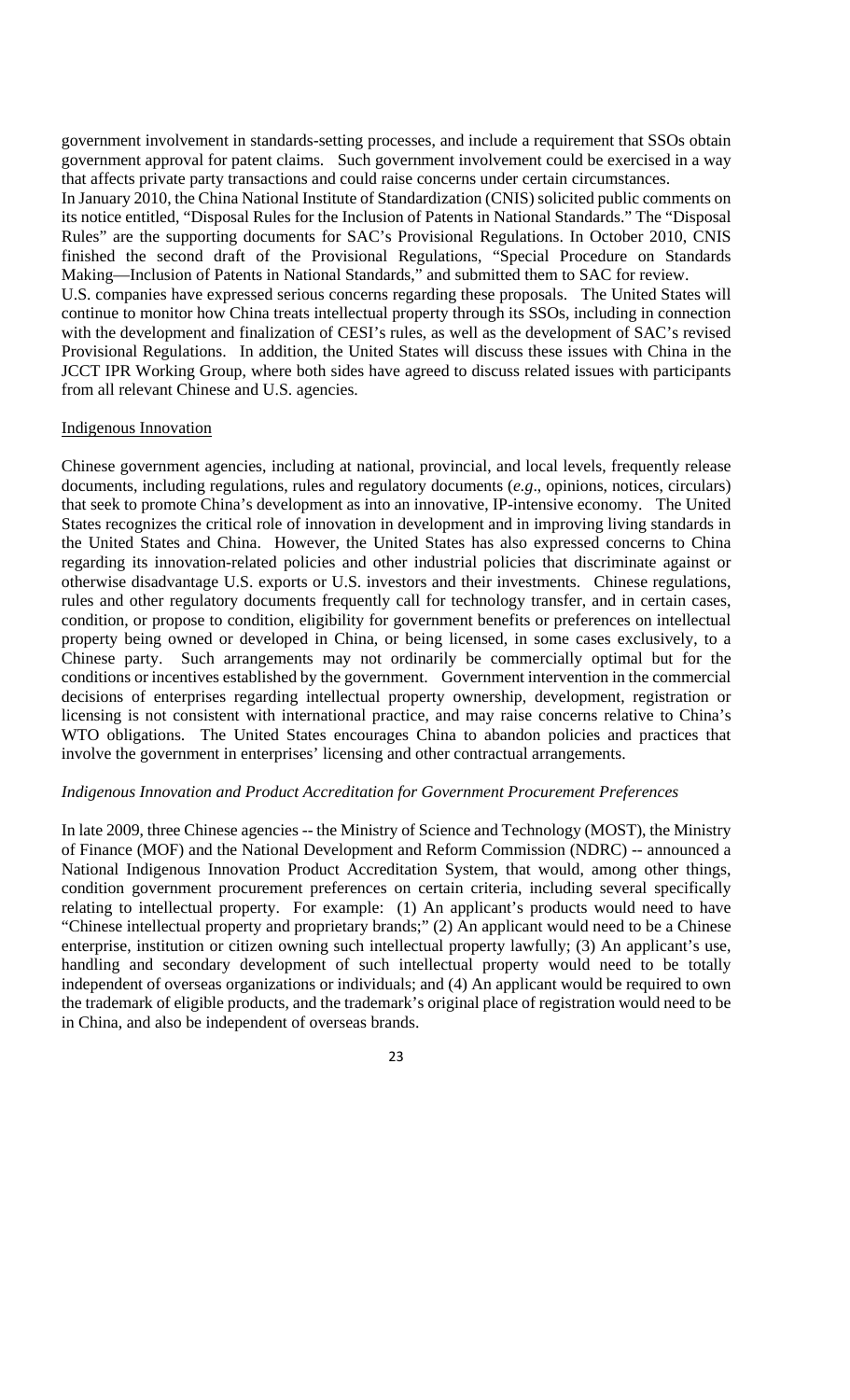After the United States and other countries raised significant concerns, the issuing agencies proposed amendments for public comment to some, but not all, of the intellectual property-related requirements, in April 2010. For example, China proposed to eliminate a requirement relating to trademarks. However, the requirement relating to Chinese enterprise ownership of the intellectual property was only proposed to be changed to require a grant or transfer of intellectual property, e.g., through a license, irrespective of whether the owner preferred not to license its intellectual property to a Chinese entity. In addition, China did not propose to amend a provision relating to the requirement for eligible products to contain "Chinese intellectual property and proprietary brands."

The United States and other governments, as well as international business associations, made their comments and concerns known regarding these and other aspects of the National Indigenous Innovation Product Accreditation System. The U.S. Government also requested that the Chinese government invalidate the many Chinese provincial and municipal indigenous innovation product accreditation measures that conditioned accreditation for government procurement preferences on – for example – the location of the development or ownership of intellectual property. In addition, the U.S. Government requested that China's draft *Regulations Implementing the Government Procurement Law*, which had been published by China's Ministry of Finance in proposed form for public comment, be amended to remove the requirement in proposed Article 9 to formulate indigenous innovation product lists for government procurement preferences, mandates and other purposes.

The United States raised these concerns at the May 2010 Strategic and Economic Dialogue. China agreed to ensure that its innovation policies will be consistent with the following principles: non-discrimination; support for market competition and open international trade and investment; strong enforcement of intellectual property rights; and, consistent with WTO rules, leaving to agreement between individual enterprises the terms and conditions of technology transfer, production processes and other proprietary information. China and the United States also agreed to create an Innovation Dialogue involving all relevant U.S. and Chinese agencies, which meets at the Minister-led and experts' level to discuss, *inter alia,* Chinese innovation and technology transfer policies.

Additionally, at the 2010 JCCT, in 2010 meetings of the JCCT IPR Working Group, and at the summit meeting in January 2011 between President Obama and President Hu Jintao, the United States raised its concerns regarding China's indigenous innovation product accreditation system. Notably, President Hu stated that "China will not link its innovation policies to the provision of government procurement preferences." This is a very important commitment, and the United States looks forward to full implementation of this commitment in all Chinese central, provincial and municipal laws, regulations, rules and regulatory documents that link innovation policies to the provision of government procurement preferences.

#### *Indigenous Innovation and Place of Intellectual Property Ownership or Development*

During the 2010 JCCT process, including in a meeting of the JCCT IPR Working Group and at the JCCT plenary meeting, the United States requested that China not condition government preferences on the location of intellectual property ownership and development. The United States recognized that the requirement for "Chinese intellectual property and proprietary brands" in the Indigenous Innovation Product Accreditation System was also a factor referenced in important Chinese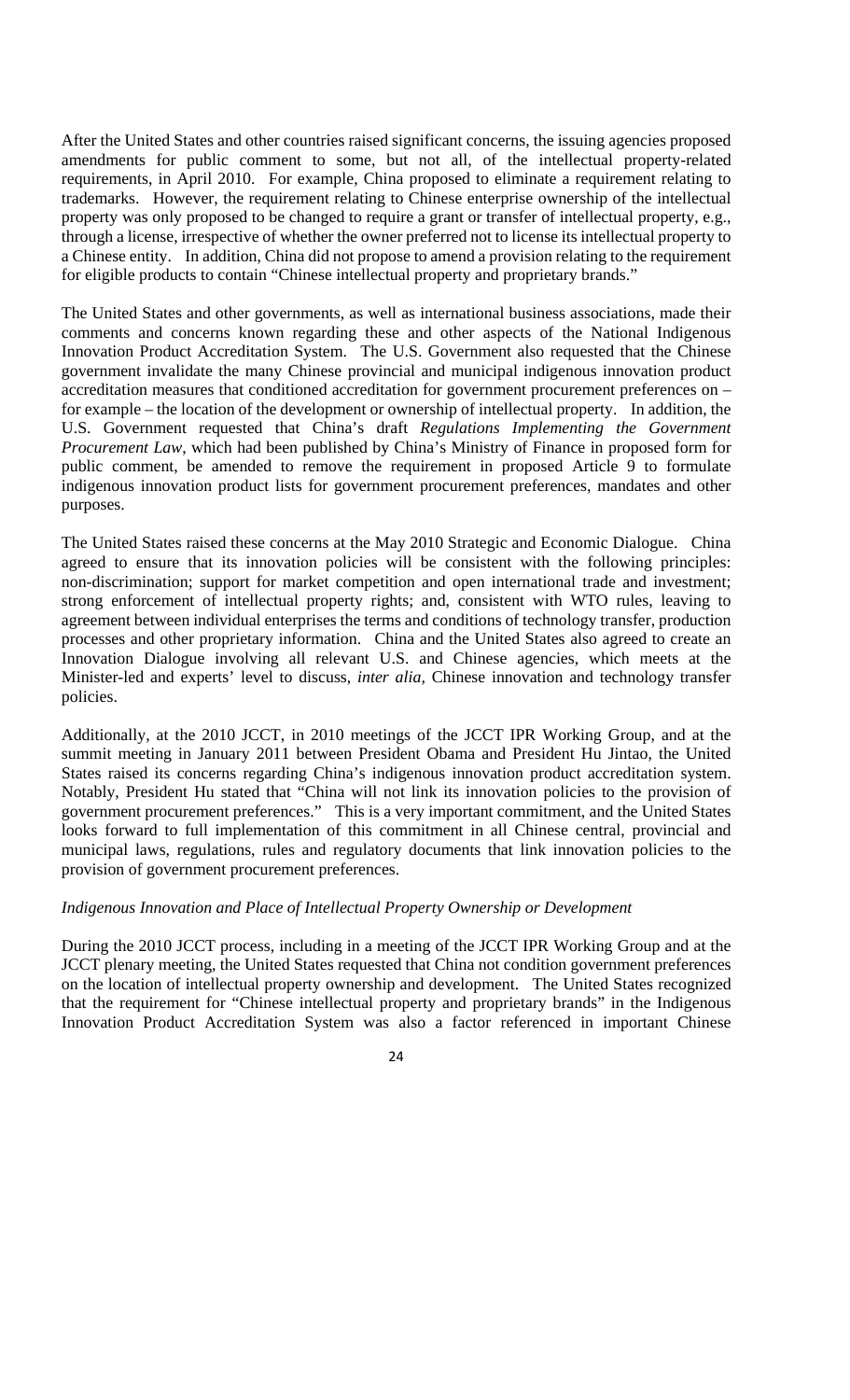government statements and other Chinese measures. For example, the October 2010 State Council *Decision on Accelerating the Cultivation and Development of Strategic Emerging Industries* states that, "China shall boost the cultivation and development of strategic emerging industry and hold the core technologies and intellectual property as well as enhance independent growth capability." In addition, the *Measures for Administration of Recognition of Innovative and High-Tech Enterprises, Guo Ke Fa Huo [2008] No. 172*, adopted in final form without opportunity for public comment by MOST, MOF and the State Administration of Taxation, provide for certain tax benefits for qualifying enterprises. One of the eligibility criteria is that "Enterprises registered in China . . . have independent intellectual property rights over the core technology of major products through independent research and development, transfer, recipient, mergers and acquisitions within three years or through exclusive licensing over five years."

At the 2010 JCCT, China agreed not to "adopt or maintain measures that make the location of the development or ownership of intellectual property a direct or indirect condition for eligibility for government procurement preferences for products and services. China and the United States will continue to discuss whether this principle applies to other government measures."

The United States also looks forward to expanding this commitment to clarify that the location of development or ownership shall not be a condition for eligibility for other forms of government preferences as well.

The United States believes that continued bilateral dialogue and cooperation can lead to further progress in these and other areas. The United States will continue to put serious efforts into its joint work with China on IPR enforcement and protection strategies, innovation policies, and the range of other important IPR-related matters in this bilateral economic relationship, including through the JCCT and other fora.

#### **Russia**

Russia has taken significant steps in the past year to improve IPR protection and enforcement, and the United States commends this important progress. Because of ongoing concerns, particularly with respect to piracy over the Internet and enforcement generally, Russia remains on the Priority Watch List. Russia is therefore encouraged to work with the United States to set metrics, including through the establishment of an action plan, to resolve these issues.

The United States welcomes Russia's enactment, as part of the WTO accession process , of four important IPR laws. These achievements complete the legislative commitments it made in the 2006 Bilateral Agreement on Protection and Enforcement of Intellectual Property Rights (2006 Bilateral Agreement on IPR). In 2010, Russia passed: (1) amendments to Part IV of the Civil Code (governing intellectual property generally); (2) enactment of the Federal Law on Customs Regulation granting *ex officio* authority to customs officials; (3) amendments to the Law on Activity Licensing, which ensures that infringers cannot renew optical media production licenses; and (4) amendments to the Law on Circulation of Medicines to protect undisclosed test or other undisclosed data generated to obtain marketing approval.

In addition to these legislative reform efforts, Russia has had additional success with respect to reducing hard goods counterfeiting and piracy. The pharmaceutical and software industries, for example, report a reduction in the number of counterfeit medicines and optical discs available in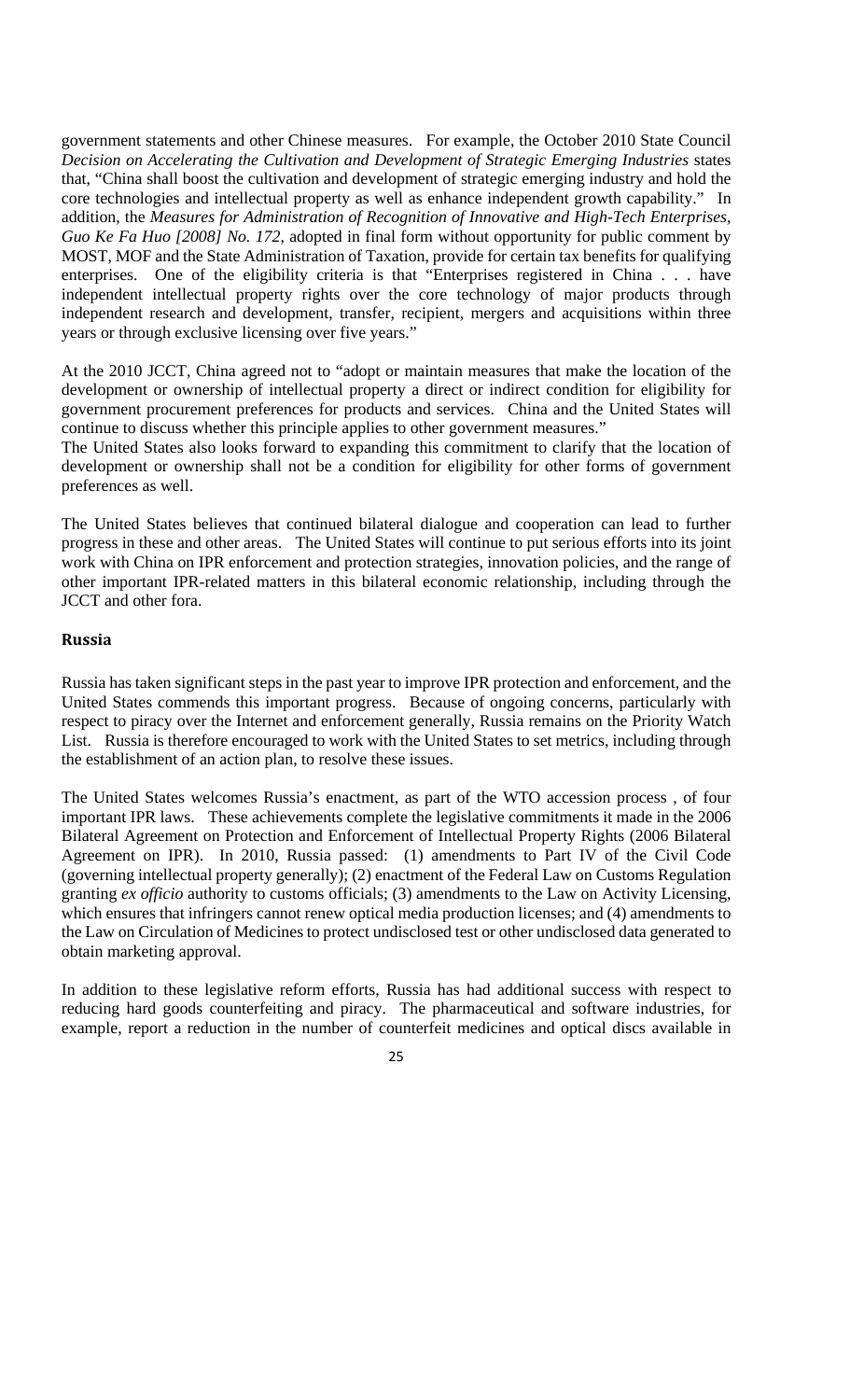markets, including in large markets such as the Gorbushka market and the Rubin Trade Center in Moscow. Despite these improvements, the United States is concerned that hard goods counterfeiting and piracy continue to be widespread, particularly for the motion picture, television and entertainment software industries.

Another important step Russia took was to close down operations of all optical disc plants engaging in production of pirated media located on Russian state-owned restricted access regime enterprises (RARE) sites, pursuant to the 2006 Bilateral Agreement on IPR. According to industry reports, however, warehouses storing pirated CDs and DVDs remain on several government-controlled military-industrial sites. This leaves Russian enforcement agencies and rights holders with limited opportunities to conduct successful raids against such warehouses.

The United States recommends that Russia take steps to address these and other IPR concerns. The United States is concerned that, with respect to piracy over the Internet, significant gaps exist in Russian law and enforcement efforts. This creates obstacles to Russia's ability to keep pace with changing technology. To deal with websites hosting illegal material, the United States encourages Russia to pass notice and take down legislation that addresses all forms of piracy over the Internet and provides for the swift removal of infringing content. In addition, numerous pay-per-download websites as well as cyberlockers, BitTorrent sites, and unauthorized music services, including services affiliated with social networking sites such as vKontakte, reside in Russia. The United States urges Russia to engage in vigorous, sustained, and measureable takedown and enforcement actions, including criminal enforcement actions with deterrent penalties, against existing as well as future infringing sites. Furthermore, intensified criminal investigations and criminal convictions against operators of illegal Internet sites are needed. The United States also urges Russia to assign specially trained personnel and other appropriate resources to a specialized law enforcement unit within Department K of the Ministry of Internal Affairs (MVD) in order to prioritize and improve its enforcement efforts with respect to piracy over the Internet. This unit should work closely with rights holders' representatives to target and to take action against priority infringing websites.

The United States therefore urges Russia to strengthen its overall enforcement efforts, including criminal enforcement efforts, against piracy and counterfeiting. Enforcement continues to vary greatly among regions. According to MVD, the number of raids, and the extent of cooperation with rights holders, decreased in 2010. While Russian police continue to carry out end-user raids against businesses using pirated products, there are indications that such raids are sometimes done on a selective basis. Even where raids are conducted in a sustained and vigorous manner, prosecutions and convictions do not necessarily follow. The United States urges Russia's enforcement officials to increase the number of IPR-related investigations, and prosecutors to seek deterrent penalties in judicial proceedings. The United States encourages Russia to pass legislation establishing a specialized IPR court. The United States looks forward to working together with Russia on continuing education opportunities for judges with respect to IPR.

Concerns have also been raised about Russia's accreditation process for collecting societies. Additionally, recent litigation with respect to the single collecting society accredited to collect royalties on behalf of all performers and record companies (*i.e.*, the All-Russia Organization for Intellectual Property (VOIS)) has introduced uncertainty regarding VOIS's status and the status of the accreditation process generally. The United States looks forward to working with Russia on these and other issues.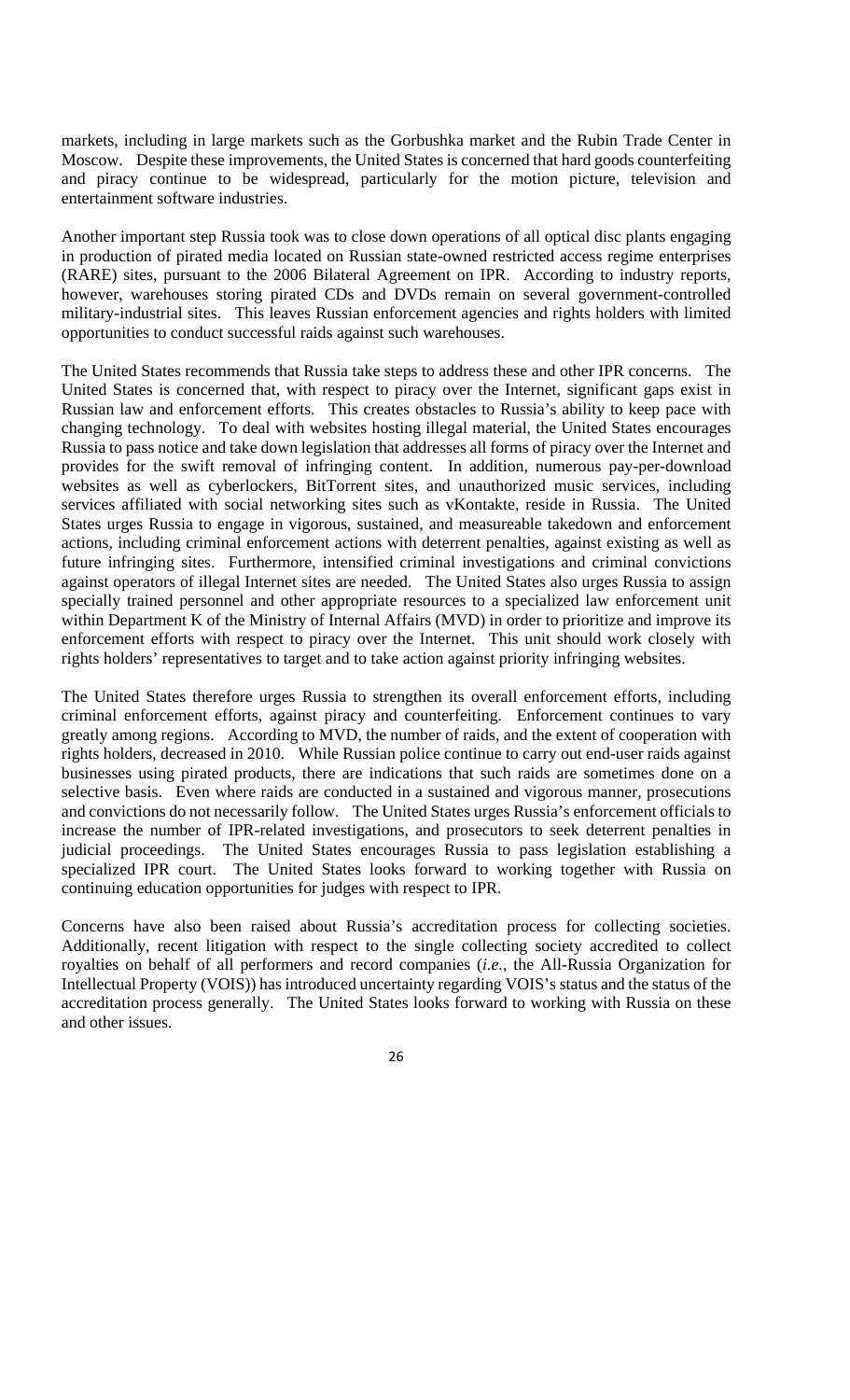# **Algeria**

Algeria remains on the Priority Watch List. The United States remains deeply concerned about an Algerian law that bans numerous imported pharmaceutical products and medical devices in favor of local production. Additional matters that also give rise to concerns include the lack of protection against unfair commercial use, as well as unauthorized disclosure, of undisclosed test and other data generated to obtain marketing approval for pharmaceutical products. The pharmaceutical industry continues to express concern about the weak level of patent protection that Algeria accords. In addition, copyright piracy and trademark counterfeiting remain widespread and enforcement efforts remain insufficient. The United States will continue to work with Algeria to address these and other issues.

#### **Argentina**

Argentina remains on the Priority Watch List. The Government of Argentina has taken a number of positive and encouraging steps that the United States welcomes. Argentina stepped up its enforcement efforts in 2010, and industry continues to report encouraging cooperation with police officers regarding raids. Other positive developments include the Attorney General's issuance of new guidance on IPR crimes, which should improve coordination among enforcement agencies and lead to more aggressive treatment of criminal IPR cases. Argentina also took steps to address its patent backlog, although additional work is required. However, serious problems persist, including widespread availability of pirated and counterfeit goods, an inefficient judicial system, and a failure to adjudicate civil and criminal cases and impose deterrent level sentences. While efforts by the Argentine Center for the Administration of Photocopying Rights (CADRA) and major libraries have led to a decrease in book piracy, overall levels of copyright piracy continue to present a problem, as reflected, for example, in a reported growth in piracy over the Internet. The United States encourages Argentina to provide for protection against unfair commercial use, as well as unauthorized disclosure, of undisclosed test and other data generated to obtain marketing approvals for pharmaceutical products, and to provide an effective system to address patent issues expeditiously in connection with applications to market pharmaceutical products. The United States looks forward to continuing to work with Argentina to address these and other concerns.

# **Canada**

Canada remains on the Priority Watch List. The United States continues to urge Canada to implement its previous commitments to improve its legal framework for IPR protection and enforcement. Unfortunately, Canadian efforts in 2010 to enact long-awaited copyright legislation were unsuccessful. The United States encourages Canada to make the enactment of copyright legislation that addresses the challenges of piracy over the Internet, including by fully implementing the WIPO Internet Treaties, a priority for its new government. The United States encourages Canada to provide for deterrent-level sentences to be imposed for IPR violations, as well as to strengthen enforcement efforts, including at the border. Canada should provide its Customs officials with *ex officio* authority to effectively stop the transit of counterfeit and pirated products through its territory. U.S. stakeholders have also expressed strong concerns about Canada's administrative process for reviewing the regulatory approval of pharmaceutical products, as well as limitations in Canada's trademark regime. The United States appreciates the high level of cooperation between the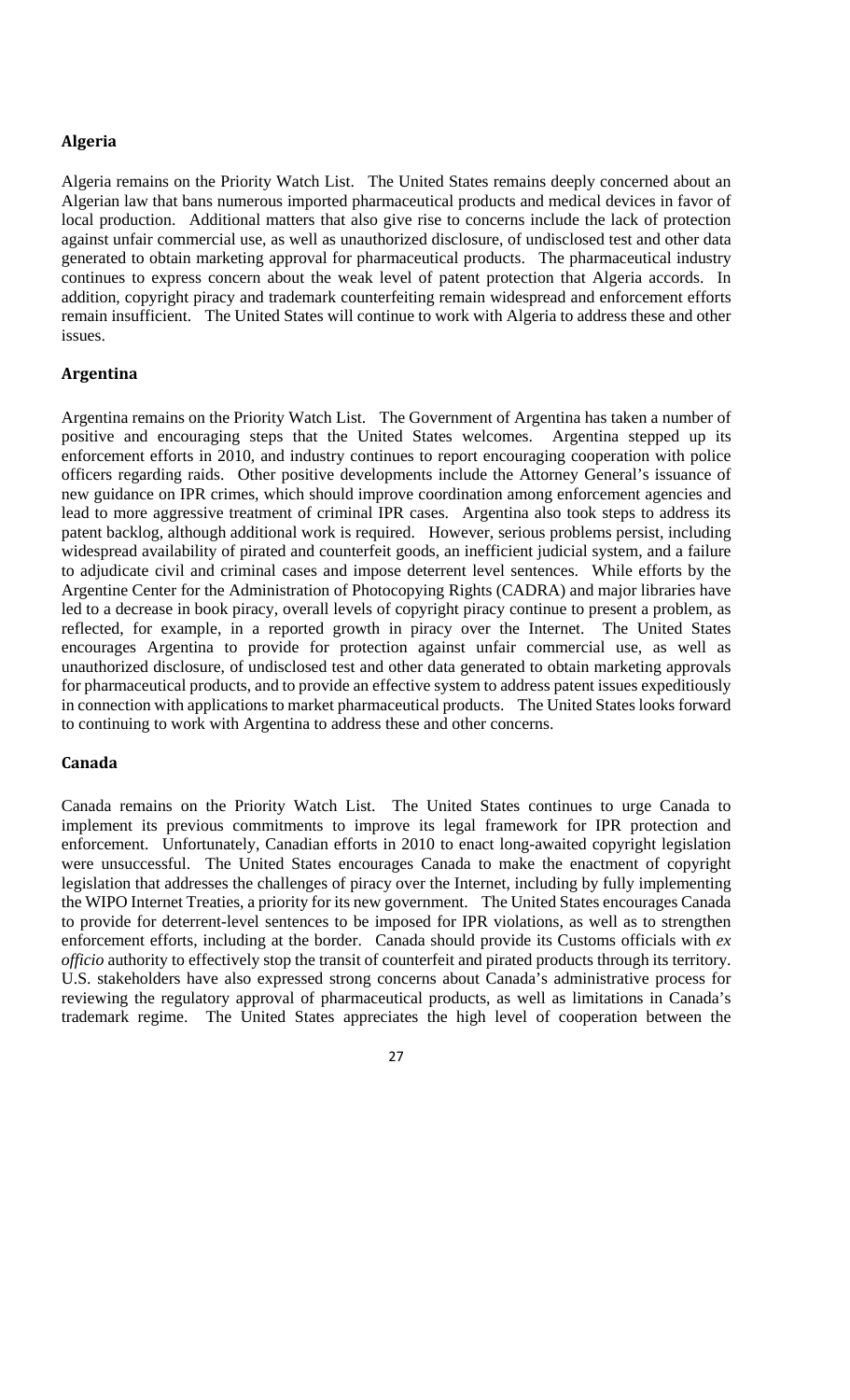Canadian and U.S. Governments, and looks forward to continuing engagement on these important issues.

#### **Chile**

Chile remains on the Priority Watch List. The United States welcomes the Piñera Administration's significant commitment to address outstanding IPR issues under the United States-Chile Free Trade Agreement (FTA) in 2011. Positive steps taken in 2010 include the launch of a Ministerial-level interagency committee on IPR with a mandate to examine these issues, and the implementation of the new copyright legislation. In addition, Chile ratified the Convention Relating to the Distribution of Programme-Carrying Signals Transmitted by Satellites (Brussels Convention) and the Trademark Law Treaty. The United States encourages Chile to take further action by acceding to, and ratifying, the International Convention for the Protection of New Varieties of Plants. The United States also encourages Chile to implement its commitment to provide an effective system to address patent issues expeditiously in connection with applications to market pharmaceutical products, to implement protections against the circumvention of technological protection measures, to implement protection for encrypted program-carrying satellite signals, and to ensure that administrative and judicial procedures and deterrent remedies are made available to rights holders. The United States also urges Chile to provide adequate protection against unfair commercial use, as well as unauthorized disclosure, of undisclosed test or other data generated to obtain marketing approvals for pharmaceutical products, and to amend its Internet service provider liability regime to permit effective action against any act of infringement of copyright and related rights. The United States commends Chile's efforts and looks forward to continued engagement with Chile to resolve these and other matters.

#### **India**

India remains on the Priority Watch List. India continued to make incremental progress in 2010 to address its IPR legislative, administrative, and enforcement issues. Improvements in 2010 included the introduction of a Copyright Amendment Bill, which may assist in addressing some aspects of the widespread piracy of copyrighted materials on the Internet. However, the bill may not fully implement the WIPO Internet Treaties. The United States encourages India to revise and enact these amendments, and to thereby bring India's copyright law into line with international standards. India has also developed a national IPR policy which should help focus the government's efforts to address widespread piracy and counterfeiting, including counterfeit medicines, effectively. Some industries also report improved cooperation with enforcement officials of certain state governments. Nevertheless, India continues to have a weak legal framework, and ineffective overall IPR enforcement persists. The United States encourages India to take action on its draft optical disc law and generally to combat widespread optical disc piracy. The United States also recommends that India improve its IPR regime by providing for stronger patent protection. Particular concerns have been raised regarding provisions of India's Patent Law that prohibit patents on certain chemical forms absent a showing of increased efficacy, thereby possibly limiting the patentability of potentially beneficial innovations, such as temperature-stable forms of a drug or new means of drug delivery. India should also take additional steps to address its patent application backlog and to streamline its patent opposition proceedings. The United States encourages India to provide an effective system for protecting against unfair commercial use, as well as unauthorized disclosure, of undisclosed test and other data generated to obtain marketing approval for pharmaceutical and agricultural chemical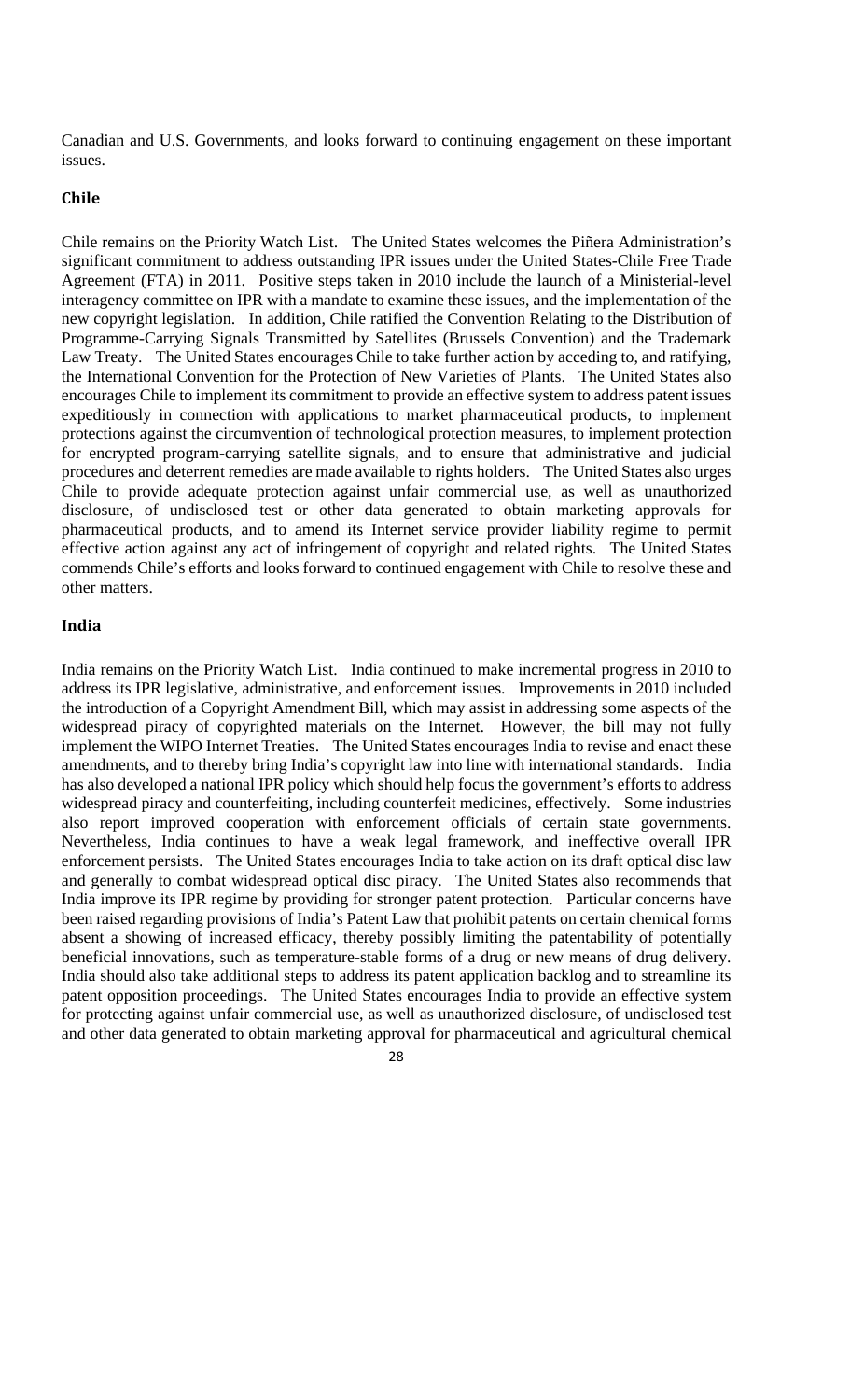products. Finally, the United States recommends that India take steps to improve the efficiency of judicial proceedings, and strengthen its criminal enforcement regime, by encouraging the imposition of deterrent-level sentences for IPR violations and by giving prosecution of IPR offenses greater priority. The United States looks forward to increased engagement with India to address these and other matters in the coming year.

#### **Indonesia**

Indonesia remains on the Priority Watch List. Indonesia continued its enforcement efforts and enhanced its cooperation with rights holders in 2010. For example, rights holders report that Indonesia has adopted helpful practices and policies with respect to cable piracy. However, enforcement efforts were insufficient to keep pace with Indonesia's piracy and counterfeiting problem, including with respect to the widespread availability of counterfeit pharmaceutical products and other counterfeit hard goods. The United States urges Indonesia to improve its enforcement efforts, to address problems that its prosecutorial and judicial systems confront, to provide deterrent penalties for IPR violations, and to encourage courts to impose those penalties. While the number of criminal IPR cases handled by the Attorney General appears to have increased during the past year, investigatory and prosecution efforts remain limited. The United States encourages Indonesia to provide an effective system for protecting against unfair commercial use, as well as unauthorized disclosure, of undisclosed test and other data generated to obtain marketing approval for pharmaceutical and agricultural chemical products. The United States also urges Indonesia to address its serious market access barriers for IPR-intensive products. These barriers include measures imposing requirements that restrict the importation of medicines by foreign pharmaceutical companies, a troubling change to its customs valuation methodology for imported motion pictures, and continuing market access restrictions in the entertainment industry. The United States will continue to engage with Indonesia on these and other issues.

#### **Israel**

Israel remains on the Priority Watch List. While Israel has taken steps towards implementing an Understanding on IPR it concluded with the United States in 2010, further action is needed. The United States stands ready to work closely with the government of Israel in 2011 to achieve full implementation of the Understanding.

The United States and Israel reached the Understanding, which concerns several longstanding issues regarding Israel's regime for pharmaceutical products, on February 18, 2010. As part of the Understanding, Israel committed to strengthen its laws on protection of pharmaceutical test data and patent term extension, and to publish patent applications promptly after the expiration of a period of eighteen months from the time an application is filed. The Understanding provided, among other things, that Israel would submit legislation regarding these matters within 180 days of the conclusion of the Understanding. The United States agreed to move Israel to the Watch List once Israel submitted appropriate legislation to the Knesset, and to remove Israel from all Special 301 lists once the government enacted legislation that implemented Israel's obligations fully.

Israel has submitted legislation to the Knesset regarding the protection of pharmaceutical test data. The United States commends Israel for taking that important step, and looks forward to enactment of that legislation. To date, however, Israel has not submitted legislation to the Knesset regarding patent term extension or patent publication. The United States encourages Israel to submit bills to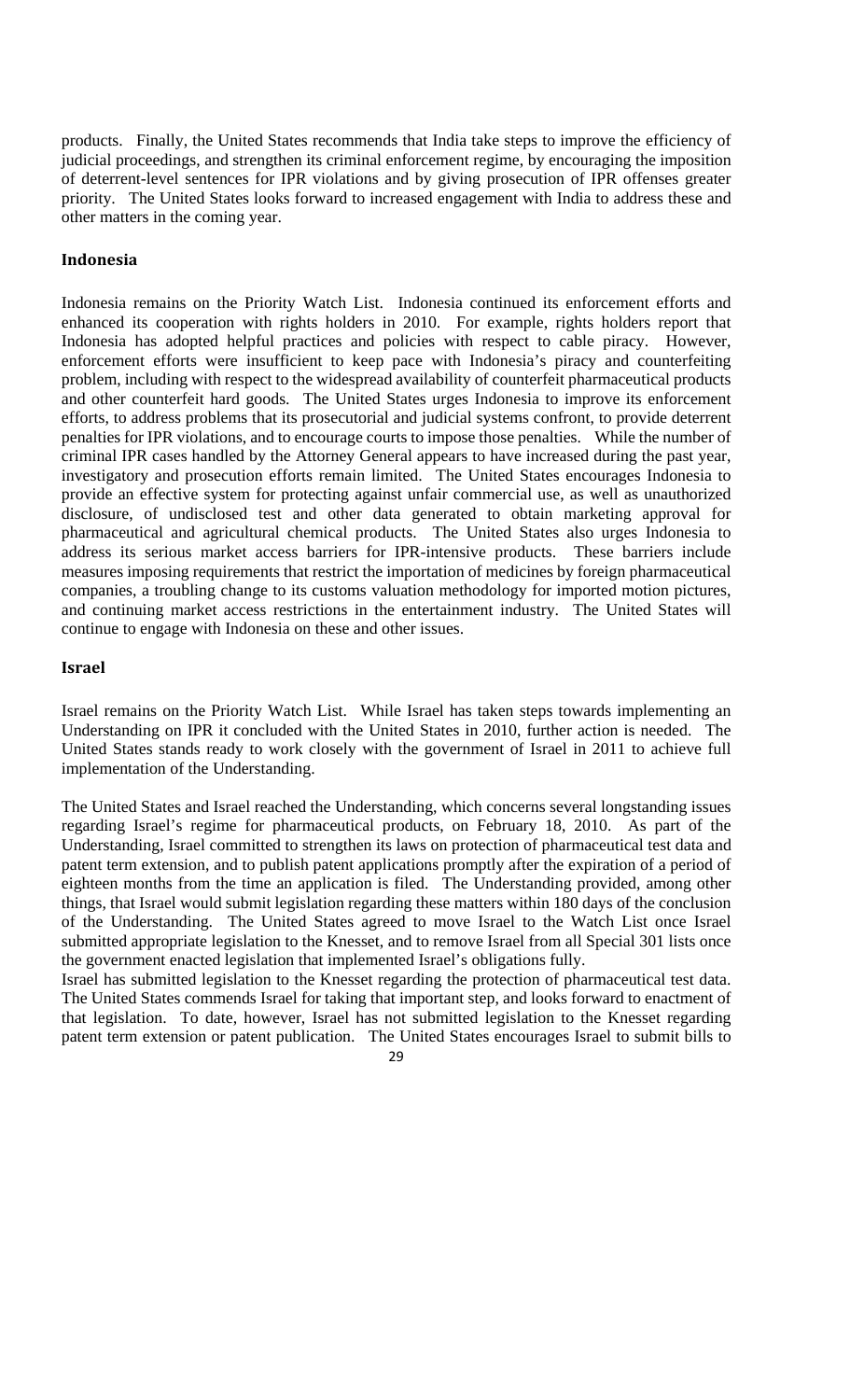the Knesset that fully implement the Understanding as soon as possible. Pursuant to the Understanding, once Israel submits appropriate legislation to the Knesset regarding those matters, the United States will move Israel to the Watch List.

Separately, the United States encourages Israel to accede to and implement the WIPO Internet Treaties. Doing so would strengthen Israel's IPR regime, and would afford rights holders with additional effective enforcement remedies against infringement that occurs over the Internet.

The United States also encourages Israel to amend its copyright law to provide for statutory damages. In addition, the United State urges Israel to confirm that enterprises are criminally liable for end-user software piracy; it is currently unclear whether enterprises that engage in this activity are subject to prosecution. The United States encourages Israel to enforce judicial decisions requiring cable operators to compensate copyright holders for the unauthorized retransmissions of television broadcast signals containing their works, and to establish a fair remuneration structure for future retransmissions. The United States will continue to work with Israel to resolve these and other matters.

#### **Pakistan**

Pakistan remains on the Priority Watch List. Progress in the enforcement of IPR in 2010 included improved cooperation between the copyright industry and enforcement authorities, as well as more vigorous enforcement against optical disc and book piracy. However, widespread copyright piracy (including book piracy and piracy of software programs in enterprises), as well as trademark counterfeiting, persist. The United States encourages Pakistan to provide *ex officio* authority to its enforcement officials, and to provide for deterrent-level penalties for IPR violations. Further work is needed to reform Pakistan's copyright law. The United States is encouraged that Pakistan's Intellectual Property Office has endorsed reform of the Copyright Ordinance, to conform that Ordinance to international standards. In addition, the United States continues to encourage Pakistan to provide an effective system for protecting against unfair commercial use, as well as unauthorized disclosure, of undisclosed test and other data generated to obtain marketing approval for pharmaceutical products, and to provide an effective system to address patent issues expeditiously in connection with applications to market pharmaceutical products. The United States will continue to work with Pakistan on these and other issues.

#### **Thailand**

Thailand remains on the Priority Watch List. The United States is encouraged that senior level officials of the Royal Thai Government have shown a continuing commitment to improving IPR protection and enforcement. The United States is likewise encouraged that the government has implemented the Creative Economy initiative. In connection with that initiative, the government announced several public awareness and educational projects regarding IPR, and established a National Committee on Creative Economy. The United States also welcomes the formation of the Thai-U.S. Creative Partnership; intellectual property is an important component of many of the issues that this partnership will address. However, Thailand failed to make substantial progress on several key pieces of legislation that remain pending, including legislation to address landlord liability, legislation regarding unauthorized camcording of motion pictures in theaters, and legislation to provide Thai Customs officials with the authority to seize suspect goods absent a formal complaint by a rights holder. In addition, Thailand has also not enacted amendments to the Copyright Act that,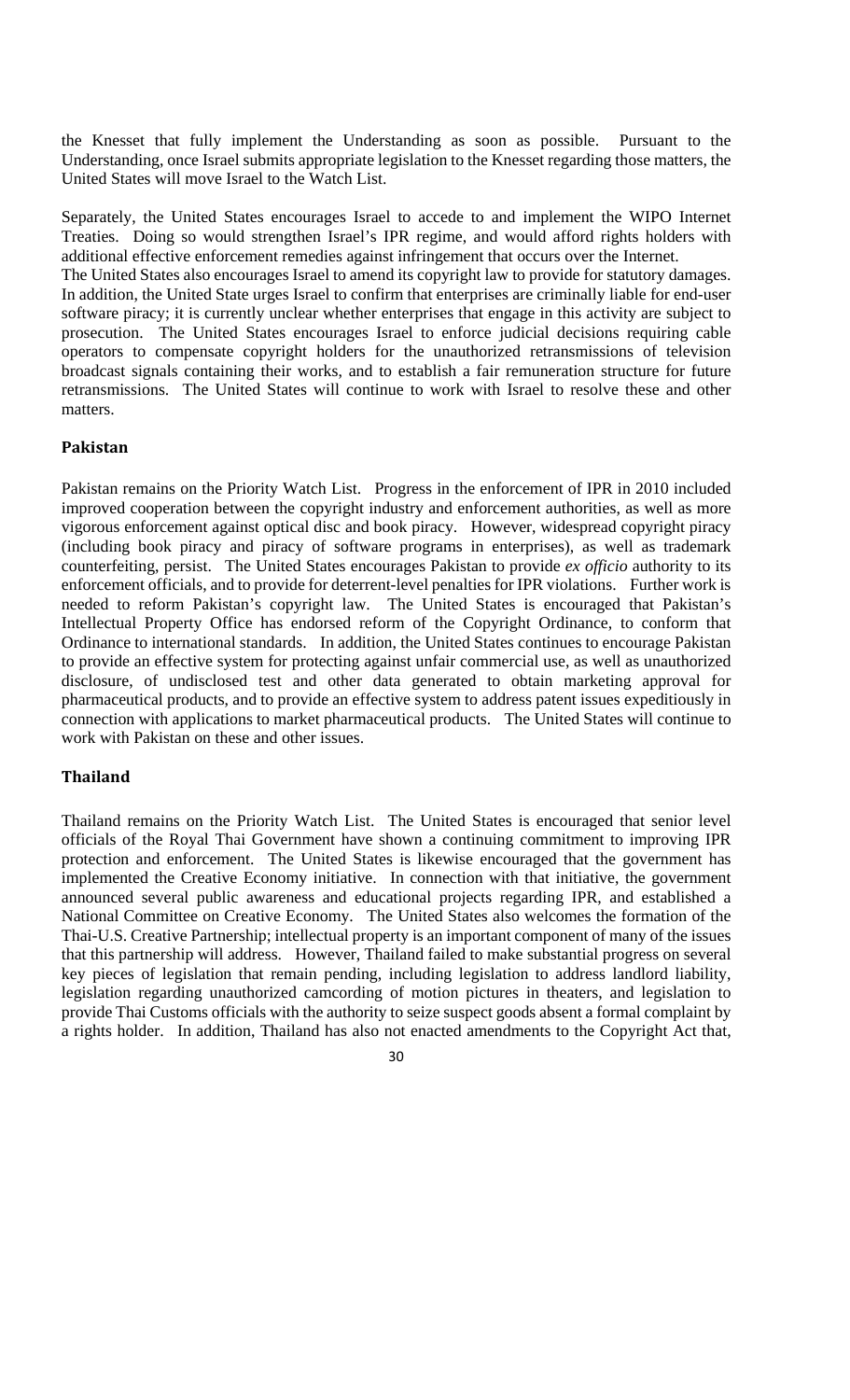among other things, would implement the WIPO Internet Treaties. While IPR public awareness and education has improved, enforcement efforts remain weak and non-deterrent. Piracy and counterfeiting, including illegal downloading of pirated works from the Internet, and the theft of cable and satellite signals, remain rampant in Thailand, and the motion picture industry has reported a significant increase in unauthorized camcording of motion pictures in theaters. The United States continues to encourage Thailand to engage in a meaningful and transparent manner with all relevant stakeholders, including owners of IPR, as it considers ways to address Thailand's public health challenges while maintaining a patent system that promotes investment, research, and innovation. In addition, the United States reiterates its support for the 2001 Doha Declaration on the TRIPS Agreement and Public Health, as described in Section I of this report. The United States encourages Thailand to make progress on its IPR initiatives and looks forward to working with Thailand on these and other matters.

#### **Venezuela**

Venezuela remains on the Priority Watch List. The protection and enforcement of IPR in Venezuela continued to deteriorate in 2010. The reinstatement of the 1955 Industrial Property Law, which followed Venezuela's 2006 withdrawal from the Andean Community, eliminated protections for certain formerly patentable inventions and created uncertainty about the status of protection for trademarks registered under the Andean Community law. Additionally, copyright piracy, including piracy over the Internet, as well as trademark counterfeiting, remain widespread. On a positive note, Venezuela passed a Law on Crime and Contraband in 2010, which imposes penalties for smuggling violations and provides for the seizure of goods that infringe IPR. This includes providing an effective system for protecting against unfair commercial use, as well as unauthorized disclosure, of undisclosed test and other data generated to obtain marketing approval for pharmaceutical products. Overall, the United States urges Venezuela to make significant improvements to its regime for IPR protection and enforcement.

# **WATCH LIST**

#### **Belarus**

Belarus remains on the Watch List. The United States continues to be concerned about the delayed implementation of the IPR commitments Belarus made under the United States-Belarus Trade Relations Agreement of 1993. Belarus took some positive steps in 2010 by amending its Law on Trademarks to protect trademarks on the Internet, and by developing a National Strategy for Intellectual Property. However, enforcement efforts continue to be weak and ineffective and counterfeit and pirated goods continue to be widely available. Belarus should provide enforcement officials with authority to effectively investigate cases, seize infringing goods, and prosecute IPR cases without waiting for a right holder to file a complaint. Furthermore, Belarusian law does not provide adequate scope for *ex parte* searches. The United States encourages Belarus to amend its copyright law to implement the obligations of the WIPO Internet Treaties. The Russia-Belarus-Kazakhstan Customs Union entered into force in July 2010, and the United States will be monitoring the implementation of provisions granting *ex officio* authority to Customs officials and the creation of a unified trademark database to determine if this results in improved protection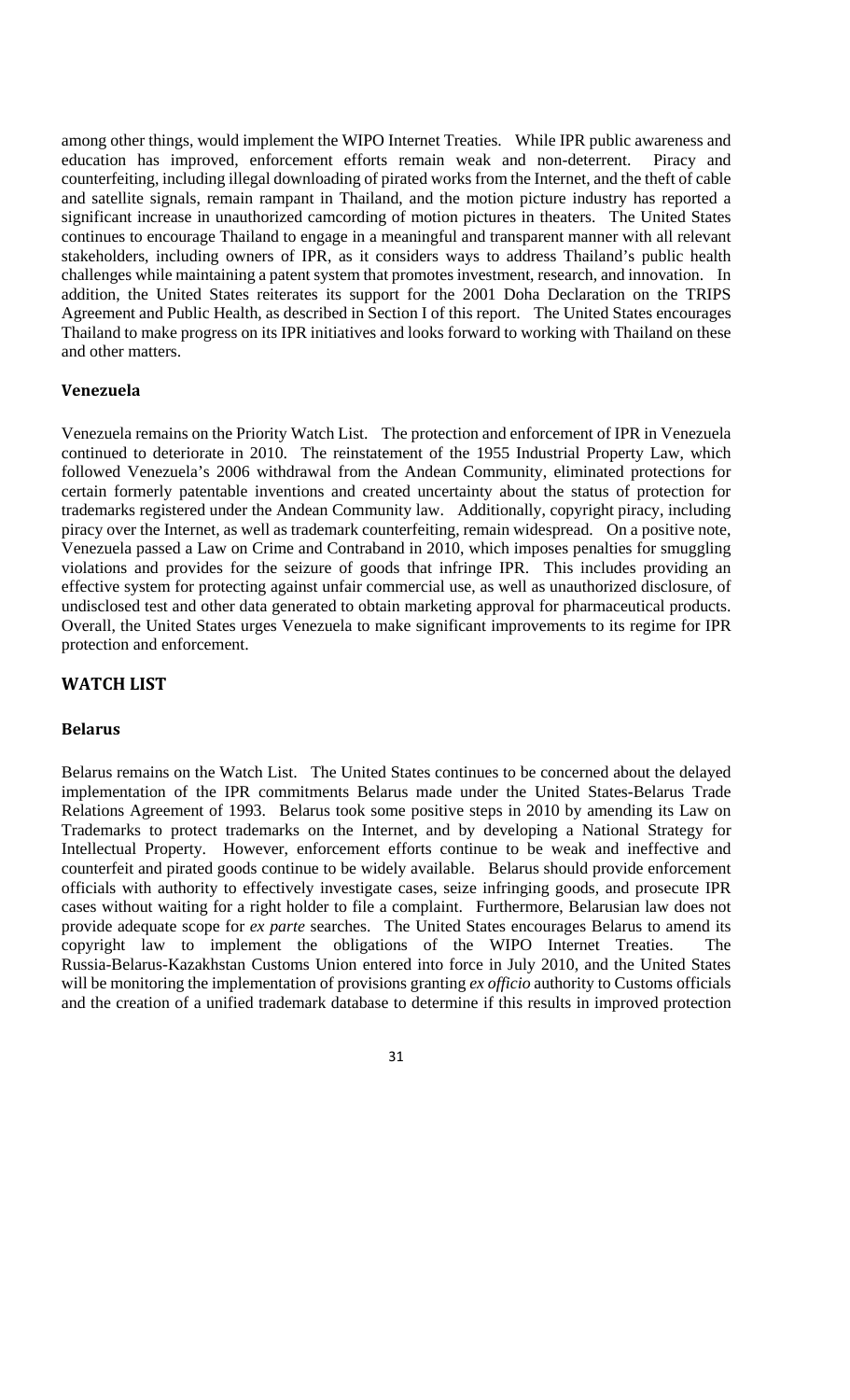and enforcement. The United States urges Belarus to take further steps to improve its protection and enforcement of IPR.

#### **Bolivia**

Bolivia remains on the Watch List. The United States remains concerned about high levels of piracy and counterfeiting in Bolivia, including the availability of counterfeit medical products, and the overarching need to improve its IPR enforcement. The United States recommends that Bolivia address the problem of unclear lines of responsibility among Bolivian authorities, as well as the need for additional human and financial resources. The United States also recommends that Bolivia work to ensure that judicial authorities prosecute IPR violations efficiently. The United States encourages the new leadership at the Bolivian Intellectual Property Office to increase its efforts with respect to IPR enforcement, and to increase efforts to improve public awareness about IPR protection and enforcement. The United States will continue to monitor Bolivia's progress on these and other issues.

#### **Brazil**

Brazil remains on the Watch List. The United States is encouraged by recent improvements that Brazil made with respect to IPR protection and enforcement. Of note was a recent opinion by the Federal Attorney General that the Brazilian sanitary regulatory agency, ANVISA, does not have authority to review patentability requirements when analyzing pharmaceutical patent applications. Instead, the National Industrial Property Institute (INPI) is the only administrative agency with authority to decide questions of patentability with respect to patent applications. Enforcement actions have increased, under the coordination of the National Council to Combat Piracy (CNCP), and these increased actions included several major operations in the beginning of 2011. The United States encourages Brazil to continue this work in 2011. In addition, Brazil took steps to address a backlog of pending patent applications. However, piracy and counterfeiting persist at significant levels in Brazil, including book piracy and a reported growth in piracy over the Internet. While enforcement efforts improved, including a larger number of raids and seizures, stronger enforcement at the border and deterrent level sentences are still needed. The United States urges Brazil to ensure that any amendments to its copyright law provide strong protections and establish means to enable effective enforcement against IPR violations that are committed on the Internet. The United States also encourages Brazil to provide an effective system for protecting against unfair commercial use, as well as unauthorized disclosure, of undisclosed test and other data generated to obtain marketing approval for pharmaceutical products. The United States looks forward to working with Brazil on these and other matters, including under the new United States-Brazil Agreement on Trade and Economic Cooperation.

#### **Brunei**

Brunei remains on the Watch List. Brunei made efforts to address the widespread availability of pirated music through a collaborative effort that it undertook with retailers and the recording industry in 2009. However, despite those efforts, the recording industry reports a recent increase in the availability of pirated music in retail outlets in Brunei. In addition, there is a significant growth of illegal downloading of pirated works of all kinds from the Internet, ranging from entertainment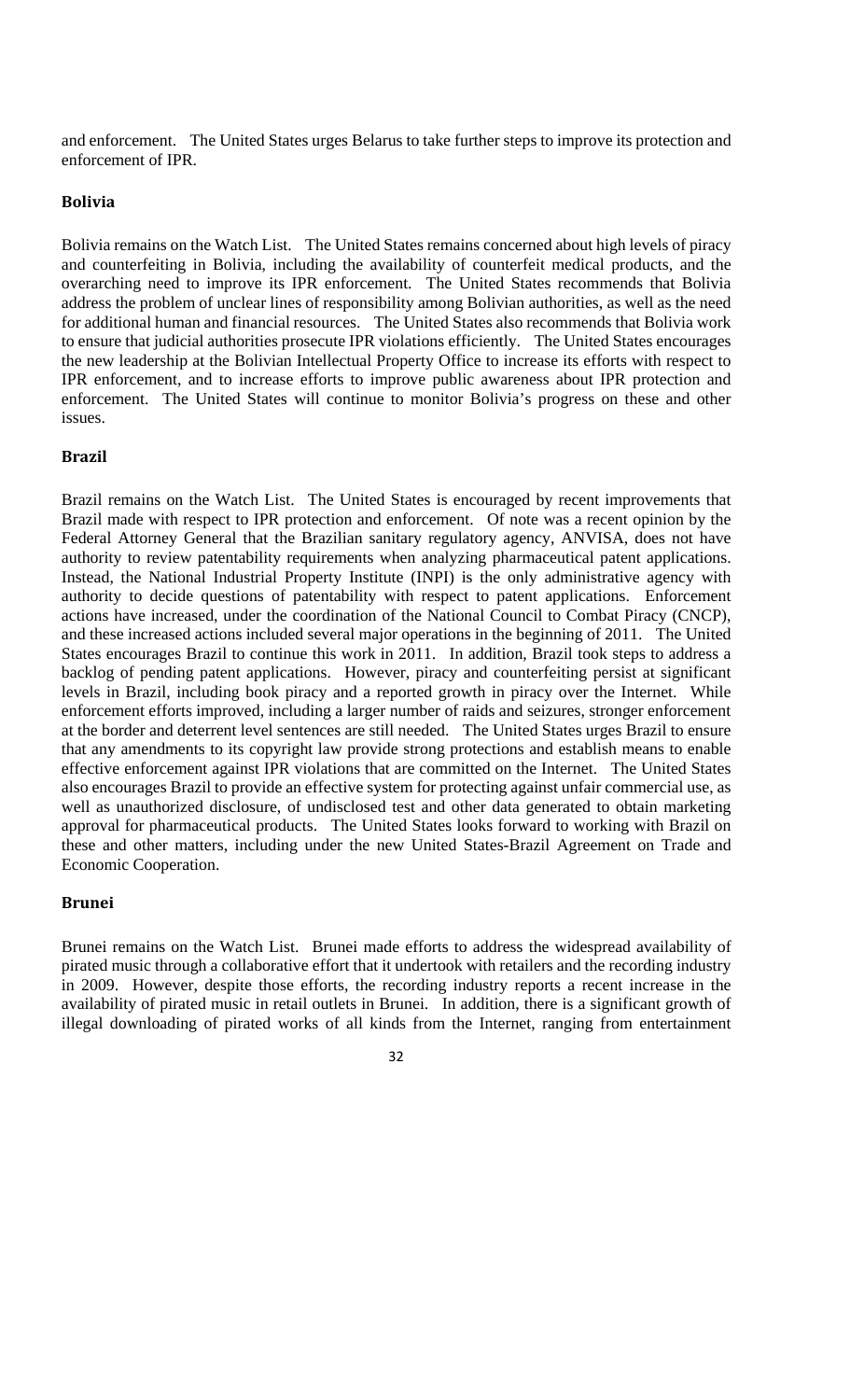software and business software to audiovisual works, including movies and television programs. The United States encourages Brunei to redouble its enforcement efforts against pirated and counterfeit products, including by granting *ex officio* authority to law enforcement officials, conducting targeted raids, seizing pirated and counterfeit goods, educating the business community, pursuing criminal prosecutions, and imposing deterrent penalties. To strengthen its legal infrastructure for IPR protection and enforcement, Brunei should also take the necessary steps to update its IPR laws and regulations so that these address fully the challenges of e-commerce and transnational intellectual property crime. Such steps should include enactment of long-pending amendments to the copyright decree, the adoption of measures to strengthen enforcement authority, and the allocation of necessary resources to IPR protection and enforcement. The United States looks forward to engaging with Brunei on these and other issues.

#### **Colombia**

Colombia remains on the Watch List. The United States commends Colombia for acknowledging the importance of IPR by including IPR protection in its National Development Plan. Colombia has taken steps to address its patent backlog by hiring additional examiners and by digitizing its patent database. Colombia has also continued its efforts to combat IPR infringement through enforcement actions, and has improved not only coordination among agencies responsible for IPR enforcement, but also cooperation of such agencies with rights holder organizations. The United States remains concerned, however, that the lack of additional resources and training continue to hamper enforcement efforts. The United States encourages Colombia to develop an effective system to address patent issues expeditiously in connection with applications to market pharmaceutical products. The United States also encourages Colombia to develop a mechanism to improve enforcement against IPR piracy over the Internet, including through the identification of effective enforcement procedures for dealing with such infringement. Optical disc piracy also remains a concern and should be addressed. The United States looks forward to working with Colombia to address these and other issues in the coming year.

#### **Costa Rica**

Costa Rica remains on the Watch List. Costa Rica enacted legislation to implement its commitments under the CAFTA-DR last year, and made progress by reviving an interagency IPR task force, collecting enforcement statistics, and taking steps to address its patent backlog. However, questions remain about Costa Rica's commitment to effective protection and enforcement of IPR, and overall IPR enforcement remains inadequate. The United States urges Costa Rica to address the relevant authorities' unwillingness to initiate prosecutions for copyright and other violations. The United States also urges Costa Rica to make combating IPR violations a higher priority, and in particular, to devote more resources to enforcement efforts, to prosecute cases against criminal IPR infringers, and to impose deterrent penalties. The United States will continue to monitor these and other issues relevant to Costa Rica's implementation of its international obligations and of its commitments under CAFTA-DR.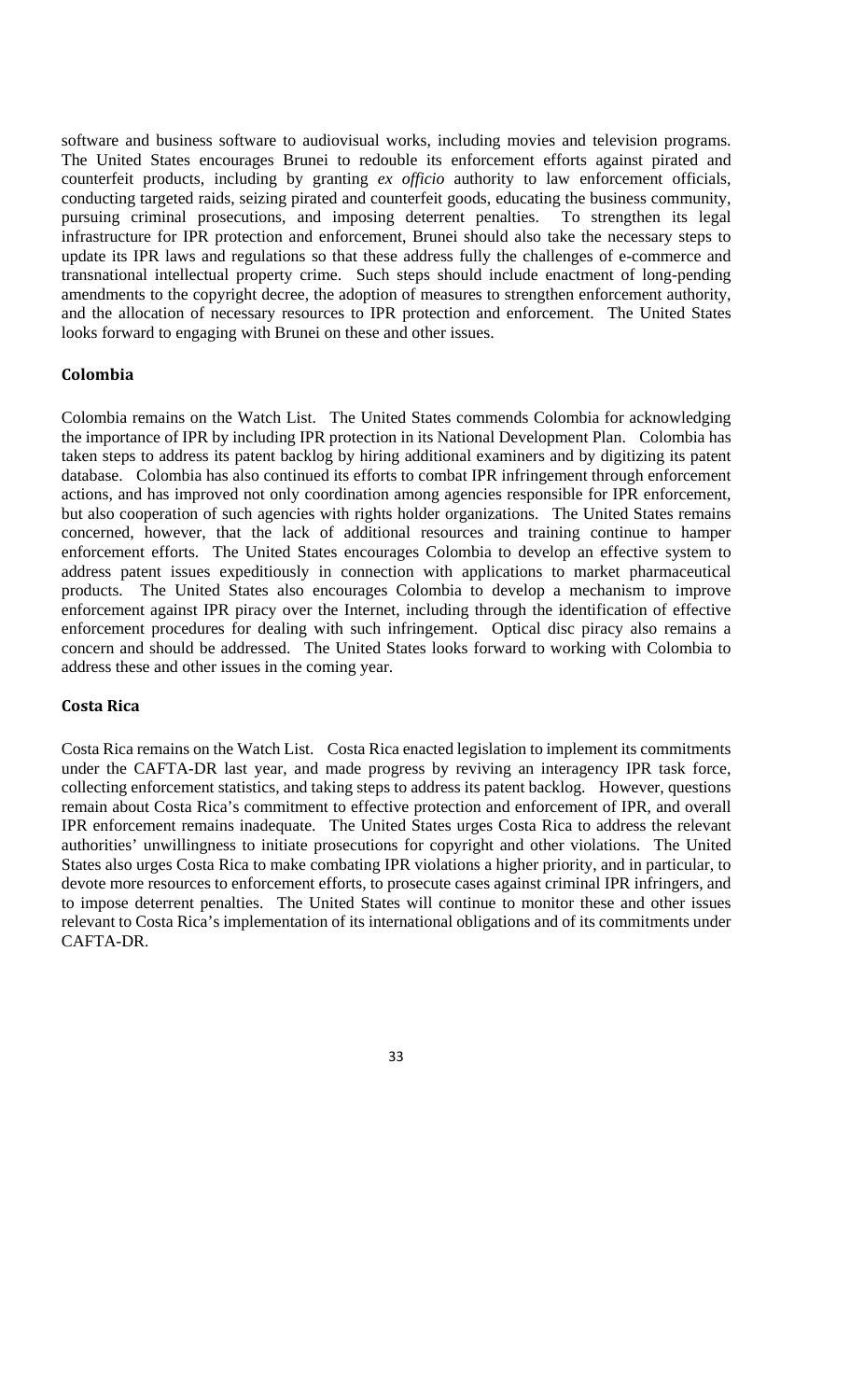#### **Dominican Republic**

The Dominican Republic remains on the Watch List. The Dominican Republic continued its efforts to implement its commitments under CAFTA-DR and the United States commends the Dominican Republic on its progress in combating television broadcast piracy. Additionally, the Dominican Republic has taken important steps to increase the efficiency and capacity of its patent office. However, the United States continues to be concerned about the persistence of various problems, including a need for increased cooperation among enforcement agencies, a failure to devote sufficient resources to IPR enforcement, and the failure to train enforcement officials. In addition, pirated and counterfeit goods remain widely available. The United States will continue to monitor the Dominican Republic's implementation of its bilateral and multilateral commitments to provide an effective system for protecting against unfair commercial use, as well as unauthorized disclosure, of undisclosed test and other data generated to obtain marketing approval for pharmaceutical and agricultural chemical products, and to provide an effective system to address patent issues expeditiously in connection with applications to market pharmaceutical products. The United States looks forward to continuing its engagement on these and other matters with the Dominican Republic and will monitor the Dominican Republic's implementation of its commitments under CAFTA-DR.

#### **Ecuador**

Ecuador remains on the Watch List. The United States welcomes the progress Ecuador achieved with respect to IPR protection and enforcement in 2010. Ecuador's IPR undertakings included an enforcement campaign that Ecuador's Intellectual Property Institute (IEPI) initiated. That campaign includes efforts to work directly with shop owners at large markets to ensure that those shop owners do not offer pirated or counterfeit products. IEPI has also begun efforts to extend its services to other areas of the country and to facilitate access to patent information. Ecuador has expanded its IPR educational efforts by conducting a multimedia public awareness campaign and by training the public on IPR matters. However, there are still concerns about the widespread availability of pirated and counterfeit products in retail markets in Ecuador, and about the lack of specialized IPR courts. Such courts were required under Ecuador's 1998 IPR law. The United States encourages Ecuador to implement a recently promulgated regulation regarding protection against unfair commercial use, as well as unauthorized disclosure, of undisclosed test or other data generated to obtain marketing approval for pharmaceutical products. Ecuador should provide an effective system to address patent issues expeditiously in connection with applications to market pharmaceutical products. The United Sates will continue to monitor developments concerning compulsory licensing of pharmaceutical and agricultural chemical products in Ecuador, bearing in mind the discussion of the Doha Declaration on TRIPS and Public Health in Section I of this Report. The United States looks forward to continuing to work with Ecuador address these and other matters.

#### **Egypt**

Egypt remains on the Watch List. Egypt continued to make progress towards improving its IPR regime in 2010. One highlight was the establishment of the National Observatory for Industry Products, an organization that inspects goods for patent and trademark infringement. Egypt also conducted campaigns to raise public awareness about counterfeit pharmaceutical products. However, several obstacles to effective IPR protection and enforcement remain. These include

<sup>34</sup>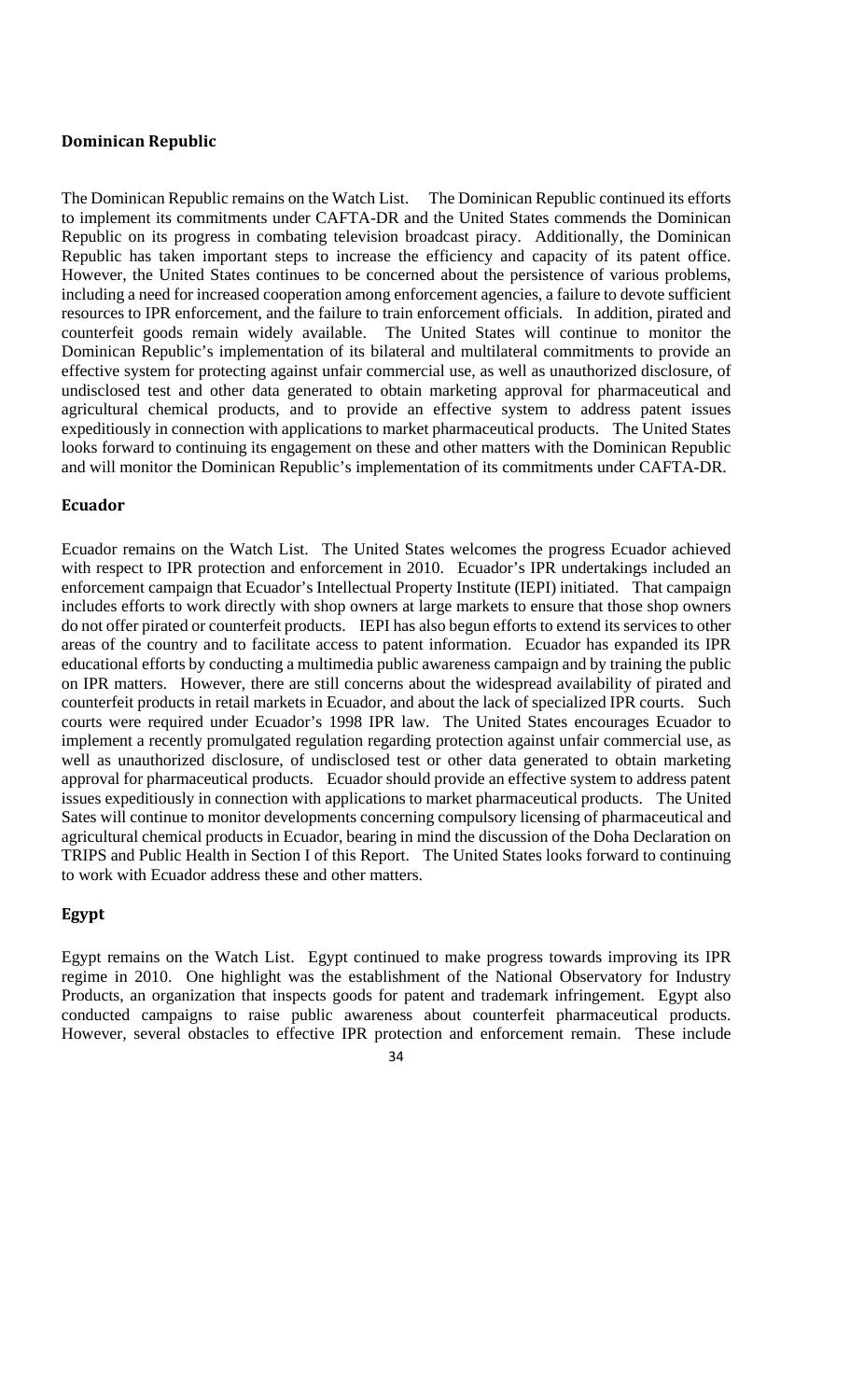inadequate enforcement efforts, and a failure to provide additional training for judges who preside over IPR matters. In addition, Egypt should clarify its commitment to protect against unfair commercial use, as well as unauthorized disclosure, of undisclosed test and other data generated to obtain marketing approval for pharmaceutical products, and to provide an effective system to address patent issues expeditiously in connection with applications to market pharmaceutical products. The United States looks forward to engaging with Egyptian officials at the appropriate time on these and other matters.

#### **Finland**

Finland remains on the Watch List. The United States continues to be concerned about the lack of product patent protection for certain pharmaceutical products. U.S. industry continues to express concern that the regulatory framework in Finland regarding process patents filed before 1995, and pending in 1996, denies adequate protection to many of the top-selling U.S. pharmaceutical products currently on the Finnish market. The United States will continue to work with Finland to address this and other matters.

#### **Greece**

Greece remains on the Watch List. Greece made some progress in 2010, including by creating a Special IP Protection Department within its tax police, establishing special IPR courts, and by creating two new IPR divisions within the Ministry of Finance's Financial Crime Prosecution Agency. In addition, Greece amended its copyright law to provide for administrative fines against shops that sell illegal sound recordings. While the United States appreciates the impact of the financial crisis on various initiatives, the United States is concerned that steps that Greece took to improve the coordination of enforcement efforts did not continue in 2010 and that enforcement efforts remain weak. Greece has also made only incremental progress in implementing its 2009 IPR action plan. The United States urges Greece to take more sustained action against IPR infringement and ensure that the appropriate tools are available to address counterfeiting and piracy. The United States will continue to work with Greece to address these and other issues.

#### **Guatemala**

Guatemala remains on the Watch List. Guatemala continues to improve its IPR enforcement framework. The new IPR prosecutor has worked to improve enforcement efforts by increasing the number of investigations, issuing more fines, securing more convictions for IPR violations, and seizing a significant amount of pirated and counterfeit products. In addition, the interagency IPR working group has focused its efforts on the training of judges and officials, including training aimed at identifying and preserving evidence of counterfeit medications. Training efforts have also led to improved cooperation between the IPR prosecutor, enforcement agencies, and rights holders. However, piracy and counterfeiting remain widespread, and concerns remain that the resources available for enforcement activities may be inadequate. The United States encourages Guatemala to continue its efforts, despite recent budget cuts, and to focus its enforcement efforts against manufacturers of pirated and counterfeit goods. The United States looks forward to continuing engagement with Guatemala on these and other matters and will monitor Guatemala's implementation of its commitments under CAFTA-DR.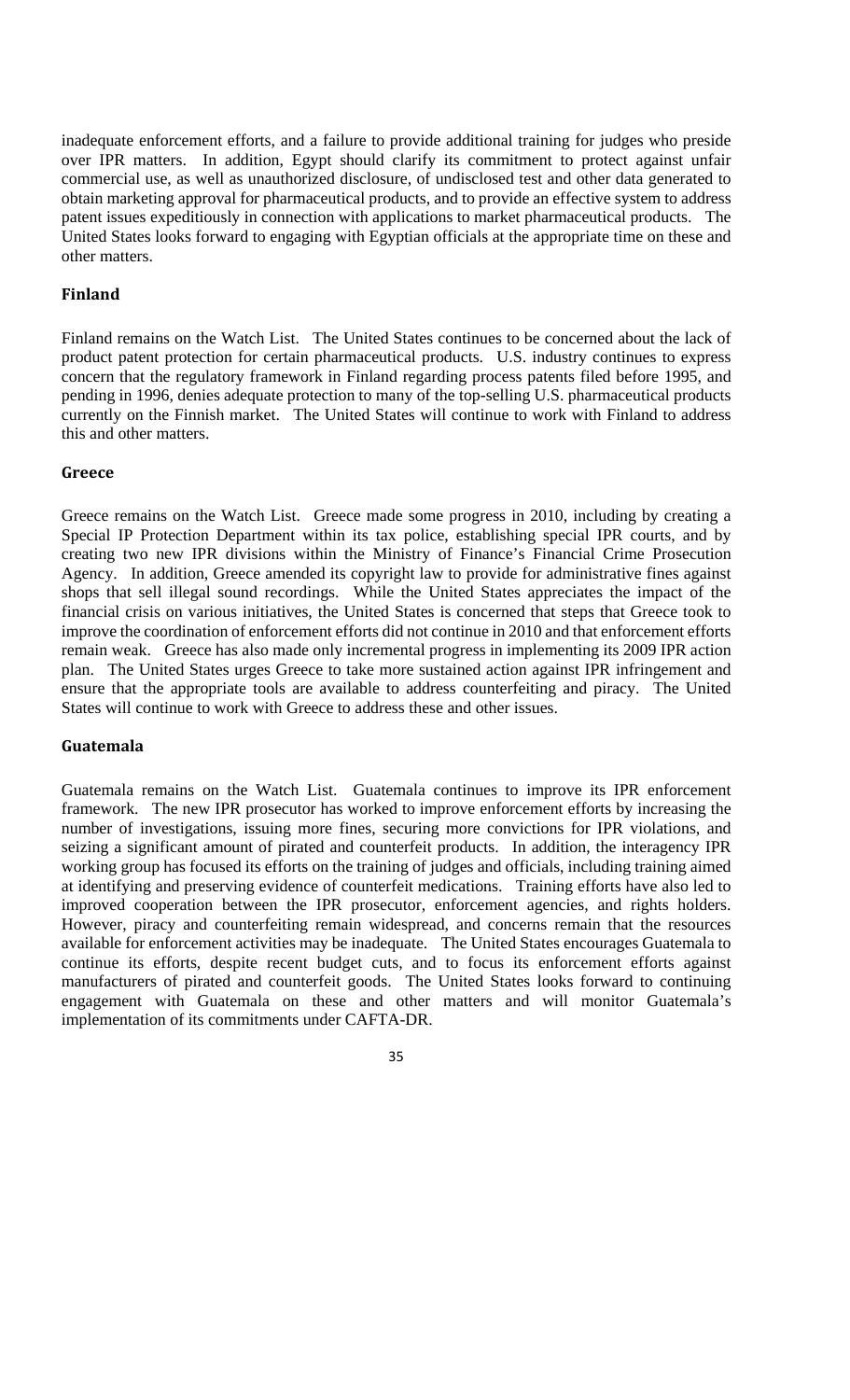#### **Italy**

Italy remains on the Watch List with an Out-of-Cycle review to be conducted this year. Italy continued to make progress in improving its IPR protection and enforcement in 2010, including by increased cooperation among law enforcement officials and improved enforcement actions against certain types of IPR violations. The United States remains concerned that, overall enforcement against copyright piracy continues to be inadequate and that piracy over the Internet continues to grow, severely damaging the legitimate market for distribution of copyrighted works. The United States welcomes recent efforts to address piracy over the Internet, and looks forward to measures to help ameliorate this problem. Specifically, proposed regulations by the Italian Communications Authority (AGCOM) could provide rights holders with an avenue to curb IPR violations online in an effective manner. The United States encourages Italy to ensure that the AGCOM regulations are swiftly promulgated and implemented, that these regulations create an effective mechanism against copyright piracy over the Internet, and that they address all types of piracy that takes place online. The United States also encourages Italy to address other IPR issues, including a troubling Data Protection Agency ruling prohibiting the monitoring of peer-to-peer networks. While rights holders report good efforts by the Finance Police and the Customs Police, few cases reach final sentencing and courts still fail to impose deterrent level sentences. The United States will continue to work with Italy to address these and other matters.

#### **Jamaica**

Jamaica remains on the Watch List. Jamaica has continued to make progress by increasing its IPR enforcement and training efforts. Rights holders are also filing an increasing number of cases in the Jamaican court system. However, the United States urges Jamaica to improve its IPR protection and enforcement. To date, Jamaica has not enacted the Patents and Designs Act, which is intended to implement certain provisions of the TRIPS Agreement and the United States-Jamaica Bilateral Intellectual Property Agreement. The United States recommends that Jamaica provide for deterrent level sentences to be imposed against IPR infringers. The United States will continue to work with Jamaica to address these and other issues.

#### **Kuwait**

Kuwait remains on the Watch List. Customs authorities continue to make progress on enforcement against piracy and counterfeiting. However, enforcement efforts are hampered by the lack of coordination among different agencies, and by the judiciary's failure to impose deterrent penalties against IPR violators. The United States remains concerned that several key pieces of draft IPR legislation, particularly proposed amendments to the 1999 copyright law, have remained pending for many years. The United States continues to provide technical assistance in connection with Kuwait's legislative efforts and encourages Kuwait to enact and implement legislation to strengthen its IPR protections, and to improve its enforcement efforts. The United States will continue to work with Kuwait to address these and other matters.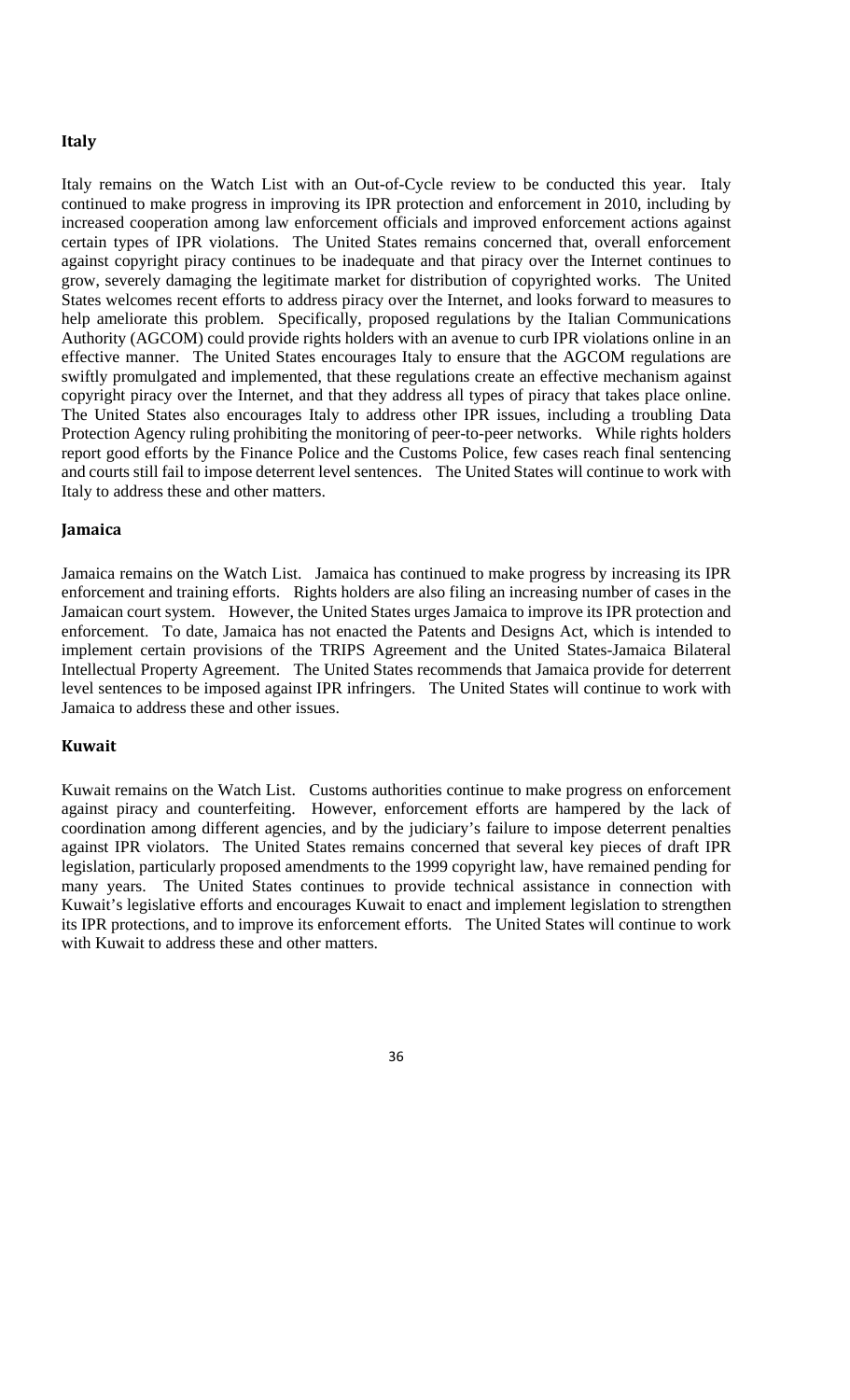#### **Lebanon**

Lebanon remains on the Watch List. Lebanon continued working to improve its IPR legislative framework in 2010. Lebanon's parliament ratified the WIPO Internet Treaties, and began work on amendments to the Patent Law to provide an effective system for protecting against unfair commercial use, as well as unauthorized disclosure, of undisclosed test and other data generated to obtain marketing approval for pharmaceutical products. In the fall of 2011, the Judicial Training Institute will, for the first time, include IPR courses in its training program for new judges. The United States hopes this will help increase judicial awareness of the importance of effective protection and enforcement of IPR. However, several other necessary legislative measures concerning IPR remain pending. Although the Cyber Crime and Intellectual Property Rights Bureau of the police department tried to improve its enforcement efforts, the Bureau still lacks *ex officio* authority. A rights holder must file a complaint before the Bureau may initiate a criminal investigation, and this presents a hurdle to effective IPR enforcement. Rights holders continue to assert that more effort is necessary to combat piracy and counterfeiting effectively, including counterfeiting of medicines. The United States will continue to work with Lebanon to address these and other matters.

#### **Malaysia**

Malaysia remains on the Watch List. Malaysia continues to make positive progress with respect to the protection and enforcement of IPR. In 2010, Malaysia introduced amendments to its copyright law that intended to, among other things, implement the WIPO Internet Treaties and prohibit unauthorized camcording of motion pictures in theaters. In addition, the Ministry of Domestic Trade, Cooperatives, and Consumerism (MDTCC) offered more cooperation with, and was more responsive to, rights holders on matters pertaining to IPR enforcement. MDTCC revived its Special Anti-Piracy Taskforce, which led to more effective enforcement efforts. The MDTCC also instructed its enforcement division to begin to take *ex officio* action in 2010, resulting in significant seizures of pirated products. The United States is encouraged by Malaysia's establishment of specialized IPR courts, and by the training on IPR that Malaysia has provided to prosecutors. Nonetheless, enforcement efforts are hampered by a lack of follow-up investigations and effective prosecutions. Pirated and counterfeit products continue to be widely available in Malaysia, and book piracy remains a significant problem. Industry also reports an increase in piracy over the Internet. The United States encourages Malaysia to provide an effective system to address patent issues expeditiously in connection with applications for marketing of pharmaceutical products, and to address continuing concerns regarding Malaysia's protection against unfair commercial use, as well as unauthorized disclosure, of undisclosed test or other data generated to obtain marketing approval for pharmaceutical products. The United States looks forward to working with Malaysia to make progress on these and other issues.

#### **Mexico**

Mexico remains on the Watch List. Overall, Mexico continued to make progress in its IPR enforcement efforts in 2010, although piracy and counterfeiting rates remain high. Following recent leadership changes in several key agencies, the United States encourages Mexico to sustain positive momentum. Progress in 2010 was reflected in a record number of convictions for IPR violations, including Mexico's first conviction for unauthorized camcording of motion pictures in theaters. The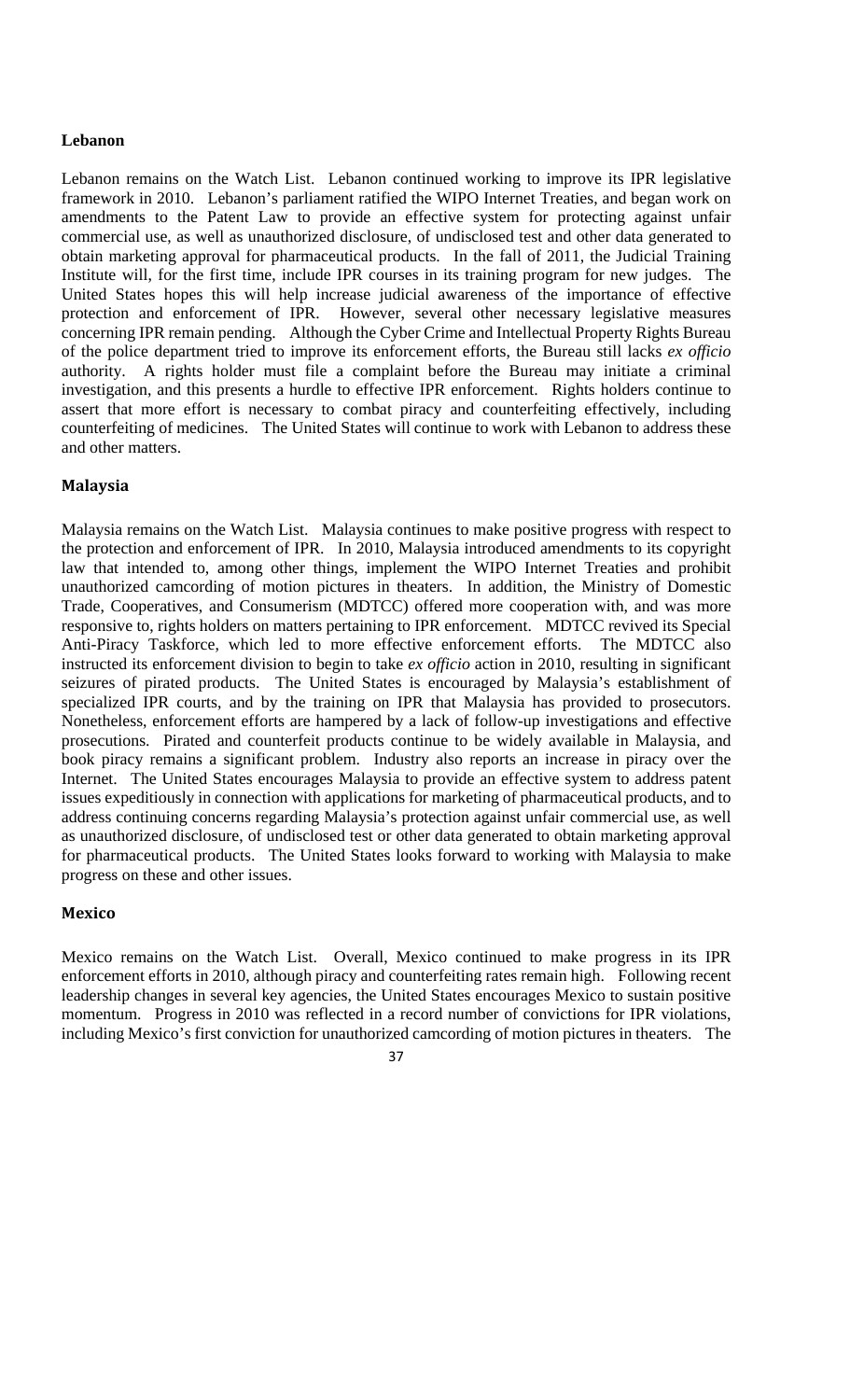2010 enactment of legislation granting *ex officio* authority to Mexico's law enforcement officials was also positive, although the United States continues to encourage Mexico to provide its Customs officials with *ex officio* authority. There was also an increase in the number of prosecutions and deterrent-level sentences, although not all IPR violations are prosecuted in a uniform, consistent manner. Cooperation among enforcement officials has continued to improve, but coordination at the federal, state and municipal levels remains weak. The United States continues to encourage Mexico to increase resources devoted to prosecuting IPR violations and to improve enforcement efforts at the border. The United States recommends that Mexico enact legislation to strengthen its copyright regime, including by implementing the WIPO Internet Treaties and by providing stronger protection measures against unauthorized camcording of motion pictures in theaters. The United States also recommends that Mexico provide protection against unfair commercial use, as well as unauthorized disclosure, of undisclosed test or other data generated to obtain marketing approval for pharmaceutical products. Furthermore, in light of a January 2010 Supreme Court decision interpreting Mexico's Linkage Decree, the United States also recommends that Mexico clarify its system for addressing patent infringement allegations during the pendency of a related application for marketing approval of a pharmaceutical product. The United States looks forward to continuing to work with Mexico to address these and other issues.

#### **Norway**

Norway remains on the Watch List. The United States is encouraged by a proposed amendment to the Norwegian copyright law providing for the blocking of downloading and streaming sites, as well as the use of formal guidelines for warning letters. The United States continues to be concerned about the lack of product patent protection for certain pharmaceutical products. U.S. industry has expressed concerns that Norway's regulatory framework for process patents filed prior to 1992, and pending in 1996, denies adequate patent protection for a number of pharmaceutical products currently on the Norwegian market. The United States will continue to work with Norway to address this IPR concern. The United States will continue to work with Norway to address these and other matters.

#### **Peru**

Peru remains on the Watch List. Peru continued implementing its National Strategic Plan to combat counterfeiting and piracy. Peru also improved its enforcement efforts in 2010, including through action by its tax authority and its intellectual property office that led to significant raids and seizures at ports and at some of the largest and most well-known markets in Peru. However, additional resources are needed to expand on these enforcement efforts, and Peru should improve its border controls and judicial system. Peru should increase its efforts to prevent the government's use of unlicensed software as provided for under the United States-Peru Trade Promotion Agreement. Industry reports some possible improvements in Peru's system for protecting undisclosed test or other data submitted to obtain marketing approval for agricultural chemical products. However, the United States is concerned by recent developments in the protection of patents in Peru, and encourages Peru to clarify its protections for biotechnologically-derived pharmaceutical products. The United States looks forward to continuing to engage with Peru on these and other issues.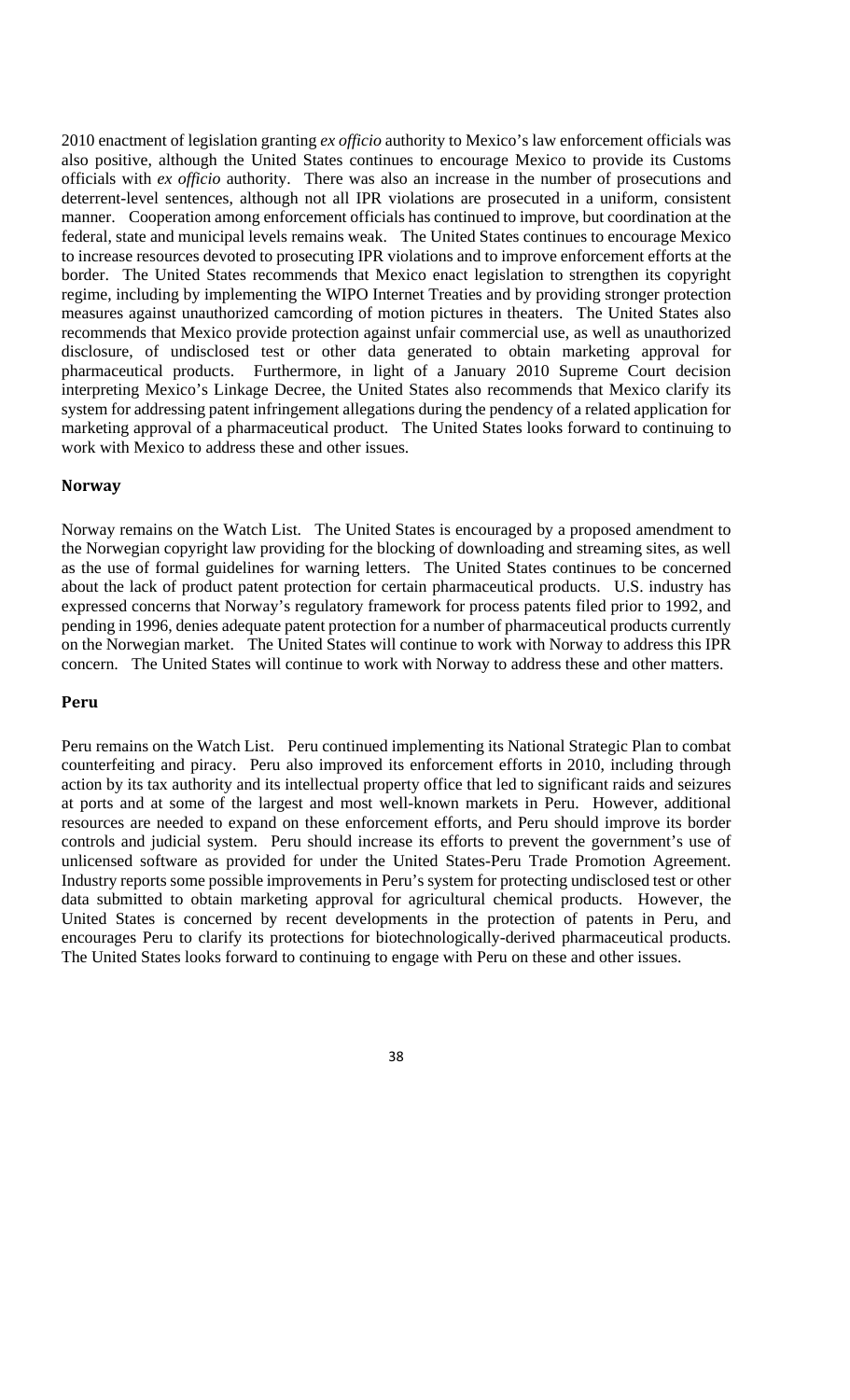# **Philippines**

The Philippines remains on the Watch List. The United States recognizes that in 2010 the Philippines took the important step of enacting legislation to address unauthorized camcording of motion pictures in theaters, and encourages the Philippines to enforce this new law effectively in order to deter the theft of motion pictures. However, despite an increase in enforcement efforts, pirated and counterfeit goods remain widely available in the Philippines. The Philippines should also enact legislation to amend its copyright law, which has been pending for many years. That legislation would, among other things, implement the WIPO Internet Treaties. The United States also encourages the Philippines to take steps to implement its 2011 IPR action plan. While additional efforts have been made to improve coordination among enforcement officials and to strengthen enforcement powers, the judicial system remains inefficient, with very few criminal IPR cases resulting in convictions over the last decade. In addition, the judiciary's decisions with respect to provisional measures, in particular on whether to maintain or revoke search and seizure orders, have not been predictable. The United States encourages the Philippines to continue efforts to reform its judicial system, including by designating particular courts to adjudicate civil and criminal IPR cases, and by promulgating specialized IPR procedural rules that would streamline the judicial process for IPR cases. The United States remains concerned about amendments to the Patent Law that limit the patentability of certain chemical forms unless the applicant demonstrates increased efficacy. The United States urges the Philippines to make progress in the short term to address these and other matters.

#### **Romania**

Romania remains on the Watch List. Romania took some positive steps in 2010 by disseminating manuals on addressing software piracy and by issuing instructions for interagency cooperation. Romanian officials have also actively participated in IPR training programs. However, the United States is concerned by an apparent decrease in commitment to IPR enforcement in Romania, reflected for example in reduced cooperation among enforcement authorities, decreased cooperation of police and prosecutors with rights holders, and a decrease in the number of enforcement actions. These developments may have resulted both from budgetary factors and from amendments to the criminal procedure code. Moreover, while the availability of infringing optical discs has decreased, piracy over the Internet, especially peer-to-peer downloading, continues to increase, and enforcement efforts have not addressed the problem effectively. The United States will monitor the effects of recent changes to the Penal Code which, among other things, provide for IPR cases to be adjudicated in lower-level courts, whose judges and prosecutors have much less IPR expertise. There is concern that this could have a negative impact on prosecutions and sentencing in IPR cases. The United States urges Romania to take steps to address judicial delays and the lack of deterrent-level sentences. The United States will continue to work with Romania to address these and other concerns.

#### **Spain**

Spain remains on the Watch List. The United States welcomes the recent passage of legislation that will provide a mechanism for rights holders to remove or block access to infringing content online. Spain has demonstrated a serious commitment to addressing piracy over the Internet with this initiative. The United States will monitor implementation of the legislation and urges Spain to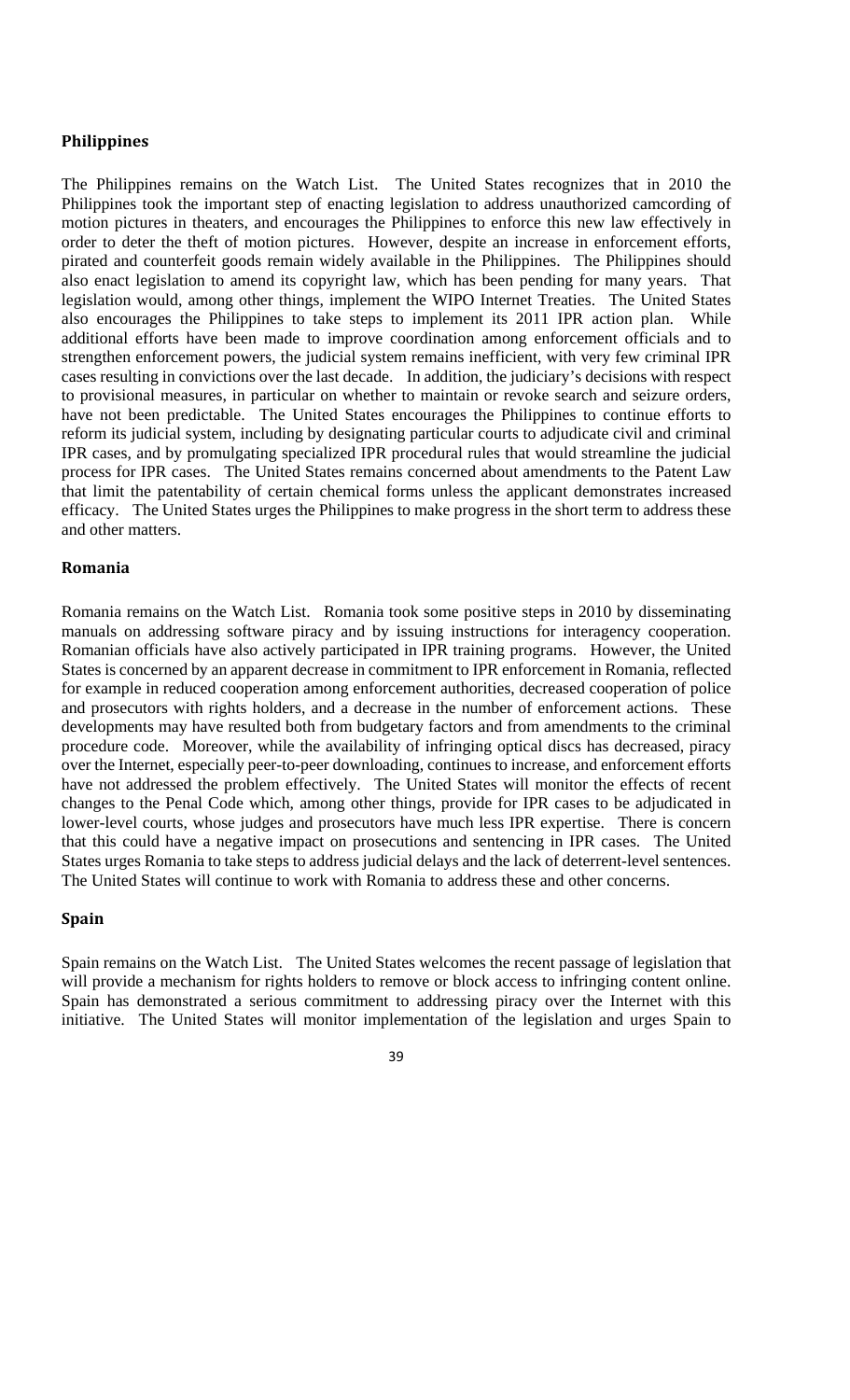ensure that it addresses all forms of piracy over the Internet and that it provides for the swift removal of infringing content. The United States also urges Spain to continue to work to address additional concerns about piracy over the Internet, including the inability of rights holders to obtain identifying information necessary to prosecute online IPR infringers. Additionally, a 2006 Prosecutor General Circular that appears to decriminalize illegal peer-to-peer file sharing of infringing materials remains of concern. Delays in the adjudication of cases are common within Spain's judicial system, and judges do not appear to impose criminal penalties for IPR infringement crimes. The United States looks forward to continuing to work with Spain to address these and other concerns.

#### **Tajikistan**

Tajikistan remains on the Watch List. Tajikistan made progress in 2010 by ratifying the WIPO Performances and Phonograms Treaty. Once Tajikistan accedes to that treaty, U.S. and other foreign sound recordings may enjoy protection in Tajikistan. The United States encourages the Ministry of Foreign Affairs to complete its accession to the treaty in 2011. However, Tajikistan has yet to fully implement its IPR commitments under the 1993 United States-Tajikistan Trade Agreement. Additionally, concerns persist because, among other things, Tajikistan has not provided its authorities with *ex officio* authority in the area of border and criminal enforcement. The United States will continue to work with Tajikistan on these and other matters.

#### **Turkey**

Turkey remains on the Watch List. Turkey made progress in 2010 by establishing specialized IPR courts in three major cities, by increasing public awareness of IPR issues, and by undertaking IPR training initiatives. However, the United States urges Turkey to do more. Counterfeiting and piracy remain widespread, including piracy of books and of entertainment and business software, and there has been a reported increase in piracy over the Internet. While has Turkey ratified several international IPR treaties, such as the WIPO Internet Treaties in 2009, it should enact many legislative reforms in order to ensure strong protection and enforcement of IPR. Turkey's IPR enforcement efforts are increasing, and the United States encourages Turkey to improve interagency coordination and to provide additional training for judges on IPR laws and principles. U.S. industry continues to raise serious concerns regarding the export from, and transshipment through, Turkey of counterfeit and pirated products. There are reports that the Constitutional Court's dismissal of several trademark-related cases in 2008 has caused uncertainty with respect to the protection of the trademarks at issue in those cases. The United States encourages Turkey to clarify its protection against unfair commercial use, as well as unauthorized disclosure, of undisclosed test or other data generated to obtain marketing approvals for pharmaceutical products. The United States will continue to work cooperatively with Turkey on these and other matters.

#### **Turkmenistan**

40 Turkmenistan remains on the Watch List. The United States is encouraged by the Parliament's recent announcements that Turkmenistan plans to join the Berne Convention the Protection of Literary and Artistic Works and the Convention for the Protection of Producers of Phonograms Against Unauthorized Duplication of their Phonographs (Geneva Phonograms Convention) in 2011. Reports that Turkmenistan plans to enact a new copyright law in 2011 are likewise positive. However, Turkmenistan has yet to implement fully the IPR provisions of the 1993 United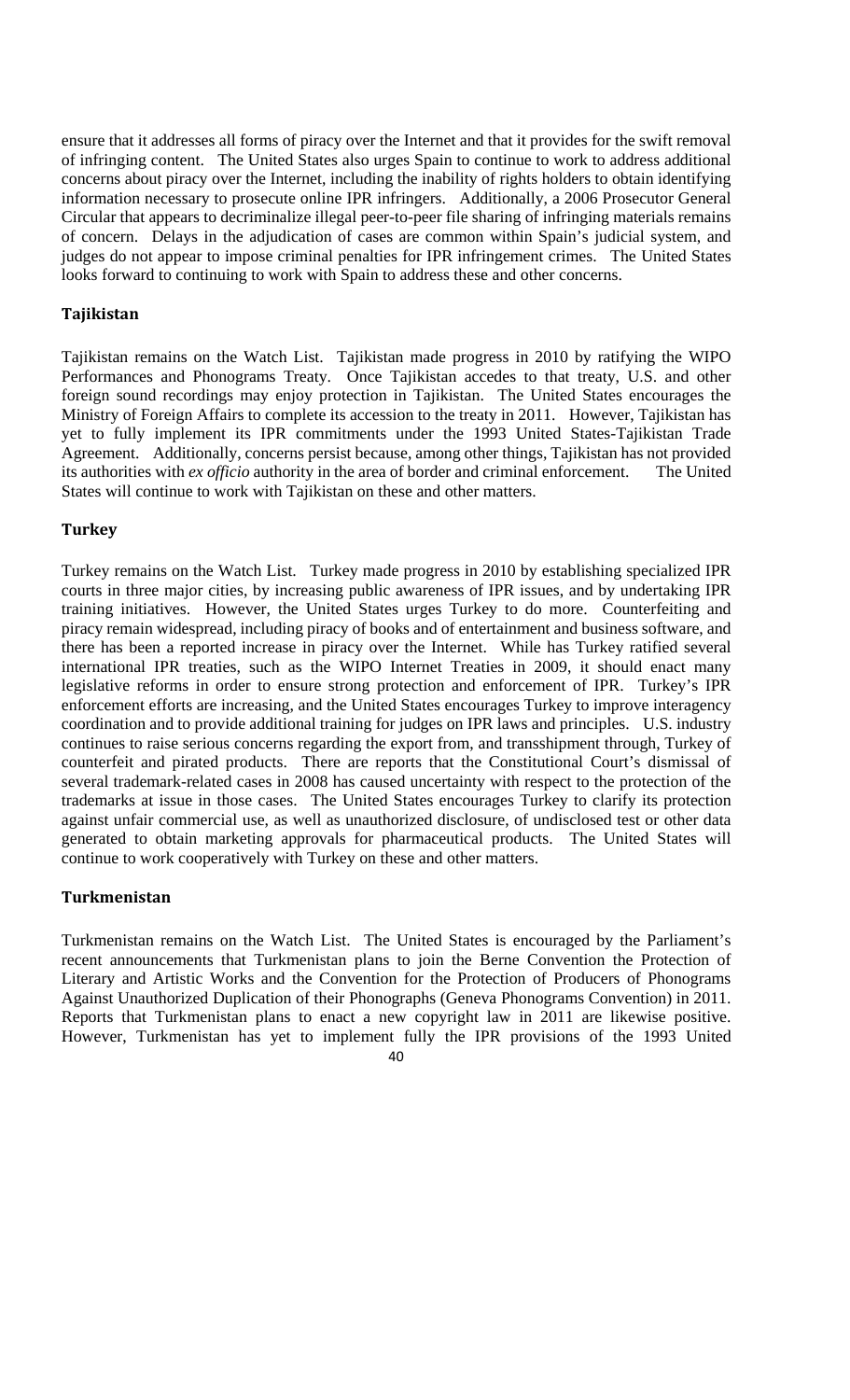States-Turkmenistan Trade Agreement. Turkmenistan should also adopt more comprehensive administrative, civil, and criminal procedures for adjudicating IPR cases, and impose penalties for IPR infringement. Such steps would help to combat copyright piracy and trademark counterfeiting. Other steps that Turkmenistan should take include granting *ex officio* authority to its Customs officials to interdict suspected infringing materials at the border. The United States urges Turkmenistan to improve its IPR regime, including by adopting the necessary legal reforms to implement its commitments under the 1993 bilateral trade agreement. The United States looks forward to working with Turkmenistan on these and other matters.

#### **Ukraine**

Ukraine remains on the Watch List. Ukraine made some improvements in 2010, including by developing and adopting a highly publicized IPR action plan. The United States encourages Ukraine to meet the goals set forth in that action plan, which include addressing the government's use of unlicensed software, amending the Ukrainian copyright law, and increasing IPR enforcement. Overall enforcement efforts in Ukraine have not yet effectively addressed the widespread availability of counterfeit and pirated products, many of which are transshipped through Ukraine to third countries. Customs officials continue to lack *ex officio* authority to interdict shipments. Piracy over the Internet has reportedly increased, and the United States encourages Ukraine to adopt proposed legislation to provide an appropriate regime for notice and takedown. While Ukraine remains one of the world's leading distributors of unauthorized camcorded movies, reports indicate that this illegal activity decreased significantly in 2010. The United States encourages Ukraine to improve the operation of its judicial system, which suffers from significant delays, a lack of deterrent-level sentences, and judges who lack relevant IPR expertise. The United States looks forward to engaging with Ukraine to address these and other issues and to assess the results of Ukraine's implementation of its action plan.

#### **Uzbekistan**

Uzbekistan remains on the Watch List. Uzbekistan has yet to fully implement its IPR-related commitments under the 1994 United States-Uzbekistan Trade Agreement. Uzbekistan's copyright law contains a number of gaps, and does not provide protection for preexisting works or for U.S. and other foreign sound recordings. Uzbekistan has also not joined the Geneva Phonograms Convention. While enforcement has improved slightly, criminal penalties for IPR infringement are not sufficient to deter further infringement. Additionally, amendments are needed to provide enforcement officials, including Customs officials, with *ex officio* authority to initiate investigations and enforcement actions. The United States will continue to work with Uzbekistan on these and other issues.

#### **Vietnam**

Vietnam remains on the Watch List. While Vietnam took steps to implement important amendments to its IP Law in 2010, the United States urges Vietnam to do more to ensure full implementation. Vietnam made positive progress in 2010 by clarifying certain administrative procedures. However, additional work is needed to streamline enforcement efforts and to improve coordination among enforcement authorities, including by making clear the respective areas of responsibility of the

<sup>41</sup>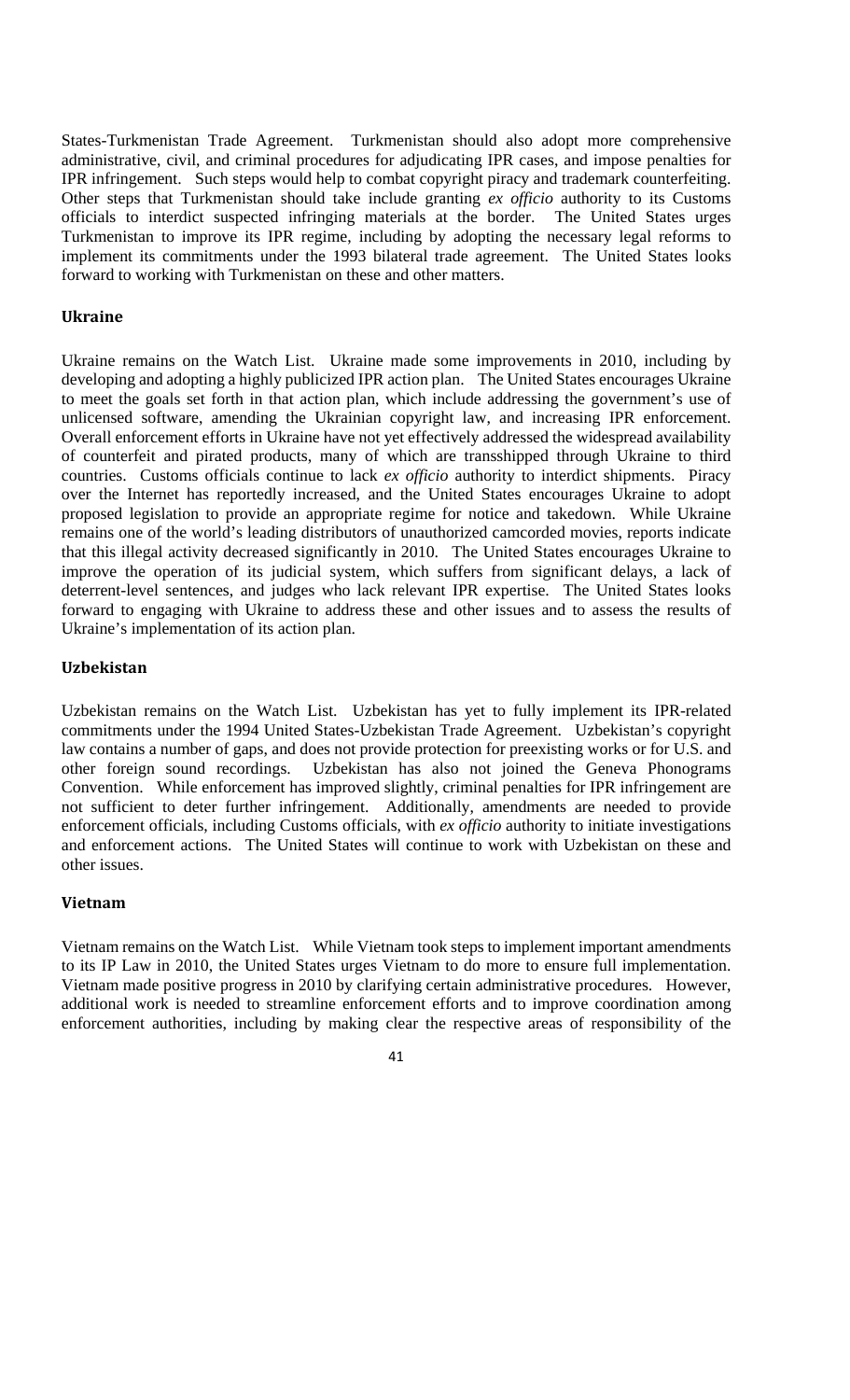various enforcement agencies. Although the General Department of Customs established an investigative IPR protection task force to focus efforts on protecting IPRs at the border, a range of IPR enforcement problems remain. These problems include high levels of copyright piracy, increasing levels of piracy over the Internet, satellite and cable signal piracy, and the general availability of counterfeit goods in the marketplace. The United States continues to encourage Vietnam's enforcement agencies to initiate more criminal prosecutions, and to impose deterrent-level sentences in appropriate cases. The United States encourages Vietnam to clarify its system for protecting against unfair commercial use, as well as unauthorized disclosure, of undisclosed test and other data generated to obtain marketing approval for pharmaceutical products. The United States will continue to engage with Vietnam under the U.S.-Vietnam Trade and Investment Framework Agreement to address these and other issues.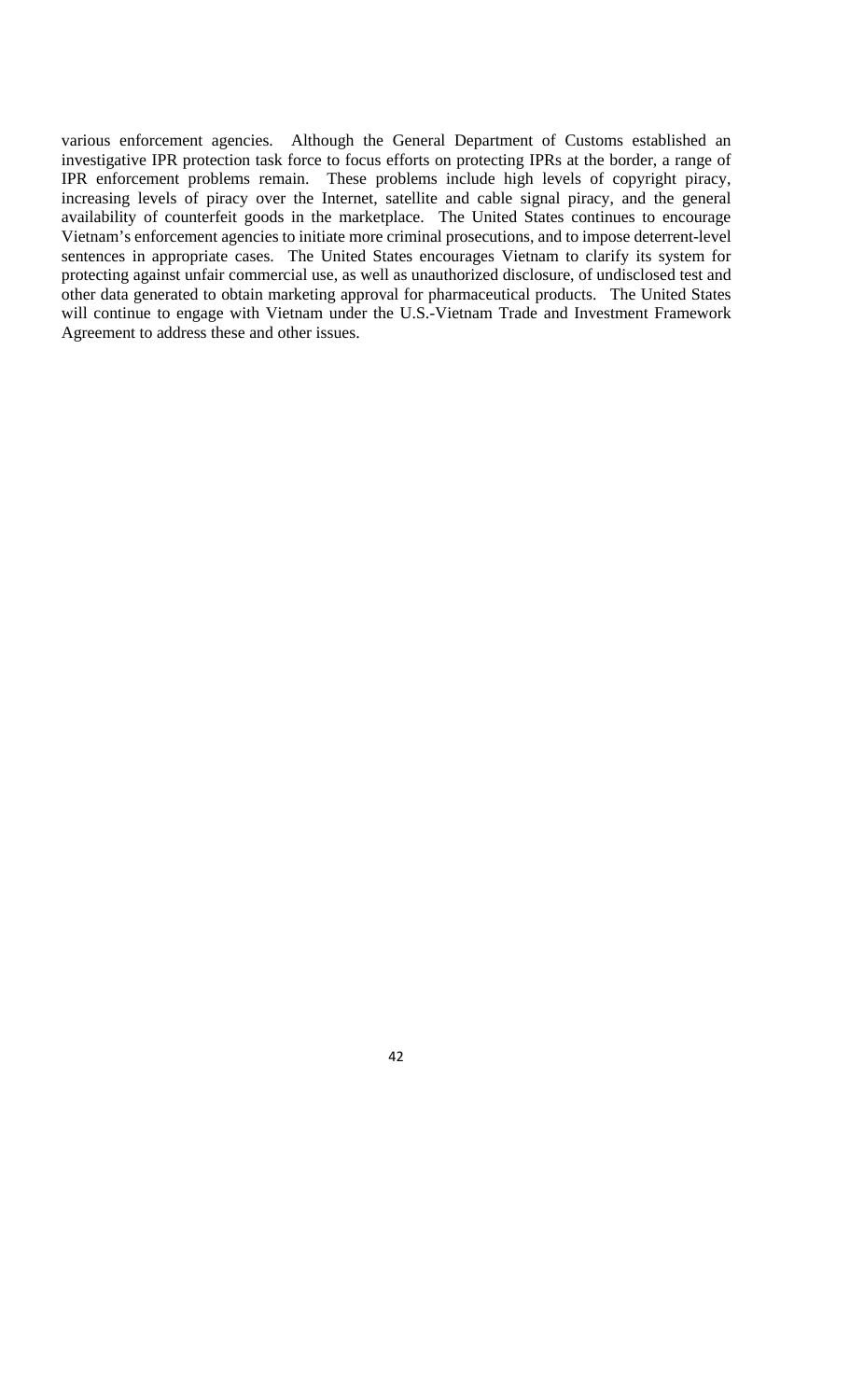# **SECTION 306 MONITORING**

# **Paraguay**

The United States continues to monitor Paraguay under Section 306, focusing on Paraguay's implementation of the Memorandum of Understanding on Intellectual Property Rights with the United States. That Memorandum will expire on December 31, 2011, and the United States will work with Paraguay on its renewal. Paraguay made notable progress in 2010, including by making its Specialized Technical Unit (UTE), which addresses IPR matters, a permanent unit, and by funding that unit. Paraguay enacted a law in July 2010 that clarifies and streamlines procedures for administrative IPR litigation. The National Customs Administration issued a series of resolutions on combating IPR violations, including one that creates a task force to monitor the prevention, detection, and reporting of IPR crimes. These efforts, as well as training that Paraguay has provided, have led to improvements in IPR enforcement. In addition, Paraguay appointed its first IPR judge. There have also been more prosecutions of IPR violators and more criminal investigations. However, concerns remain, in part because of the persistence of various forms of piracy and counterfeiting, both in-country and at the border. The United States encourages Paraguay to improve enforcement actions in the Tri-Border region, including by increasing its cooperation with Argentina and Brazil, and by intensifying its Customs actions to address cross-border trade in counterfeit and pirated products effectively. The United States continues to encourage Paraguay to provide an effective system for protecting against unfair commercial use, as well as unauthorized disclosure, of undisclosed test and other data generated to obtain marketing approval for pharmaceutical products. The United States also continues to encourage Paraguay to improve patent protection, and to continue its efforts to increase public awareness regarding IPR protection and enforcement. The United States looks forward to working with Paraguay on these and other issues bilaterally and through the Joint Committee on Trade and Investment.

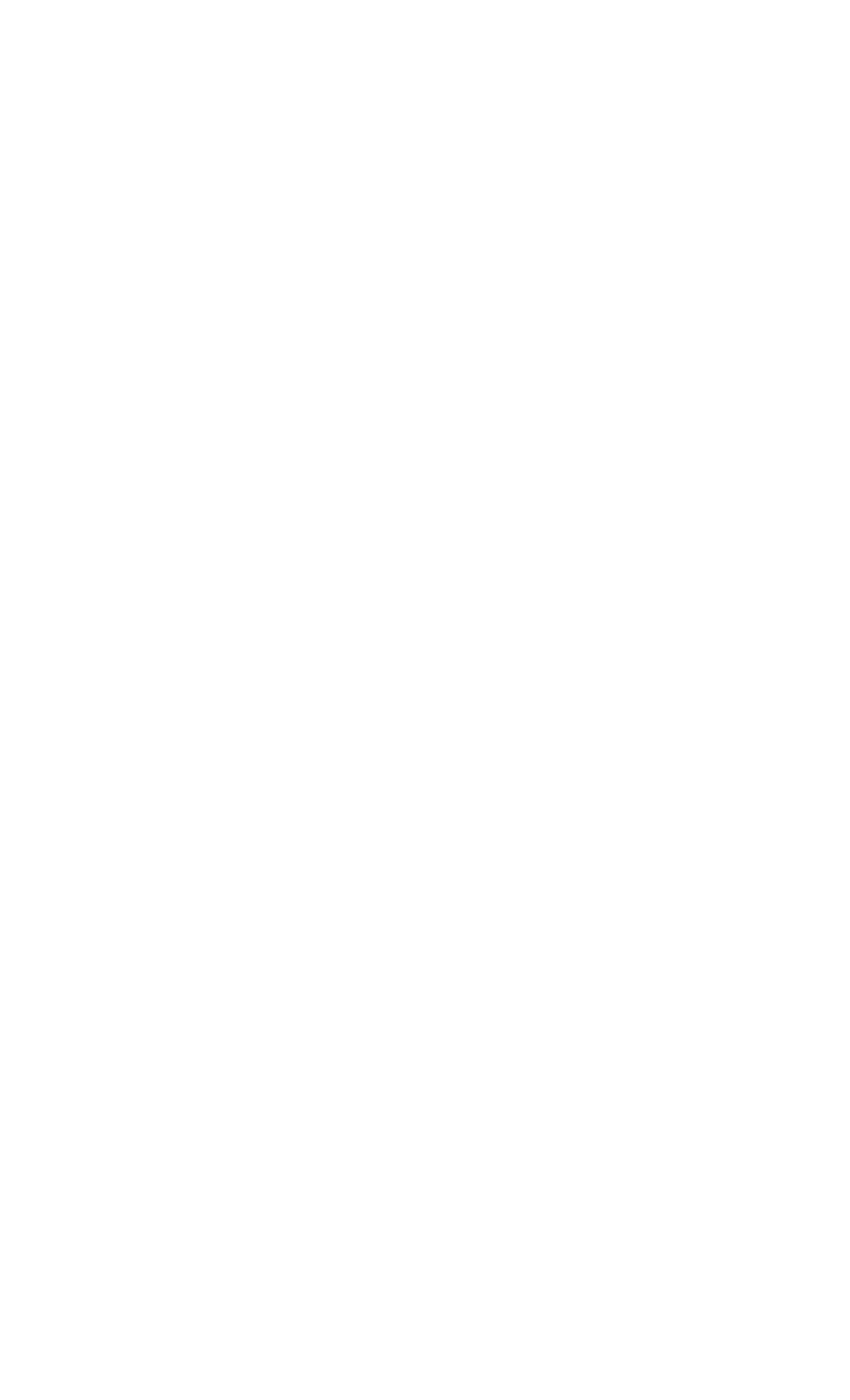# **ANNEX 1. STATUTORY BACKGROUND ON SPECIAL 301**

Pursuant to Section 182 of the Trade Act of 1974, as amended by the Omnibus Trade and Competitiveness Act of 1988 and the Uruguay Round Agreements Act (enacted in 1994) ("Special 301"), under Special 301 provisions, USTR must identify those countries that deny adequate and effective protection for IPR or deny fair and equitable market access for persons that rely on intellectual property protection. ("Countries" in this context include separate customs territories and the European Union). Countries that have the most onerous or egregious acts, policies, or practices and whose acts, policies, or practices have the greatest adverse impact (actual or potential) on the relevant U.S. products must be designated as "Priority Foreign Countries."

Priority Foreign Countries are potentially subject to an investigation under the Section 301 provisions of the Trade Act of 1974. USTR may not designate a country as a Priority Foreign Country if it is entering into good faith negotiations or making significant progress in bilateral or multilateral negotiations to provide adequate and effective protection of IPR.

USTR must decide whether to identify countries within 30 days after issuance of the annual National Trade Estimate Report. In addition, USTR may identify a trading partner as a Priority Foreign Country or remove such identification whenever warranted.

USTR has created a "Priority Watch List" and "Watch List" under Special 301 provisions. Placement of a trading partner on the Priority Watch List or Watch List indicates that particular problems exist in that country with respect to IPR protection, enforcement, or market access for persons relying on intellectual property. Countries placed on the Priority Watch List are the focus of increased bilateral attention concerning the problem areas.

Additionally, under Section 306, USTR monitors a trading partner's compliance with measures that are the basis for resolving an investigation under Section 301. USTR may apply sanctions if a country fails to satisfactorily implement such measures.

The Trade Policy Staff Committee, in particular the Special 301 Subcommittee, in advising USTR on the implementation of Special 301, obtains information from and holds consultations with the private sector, U.S. embassies, foreign governments, and the U.S. Congress, among other sources.